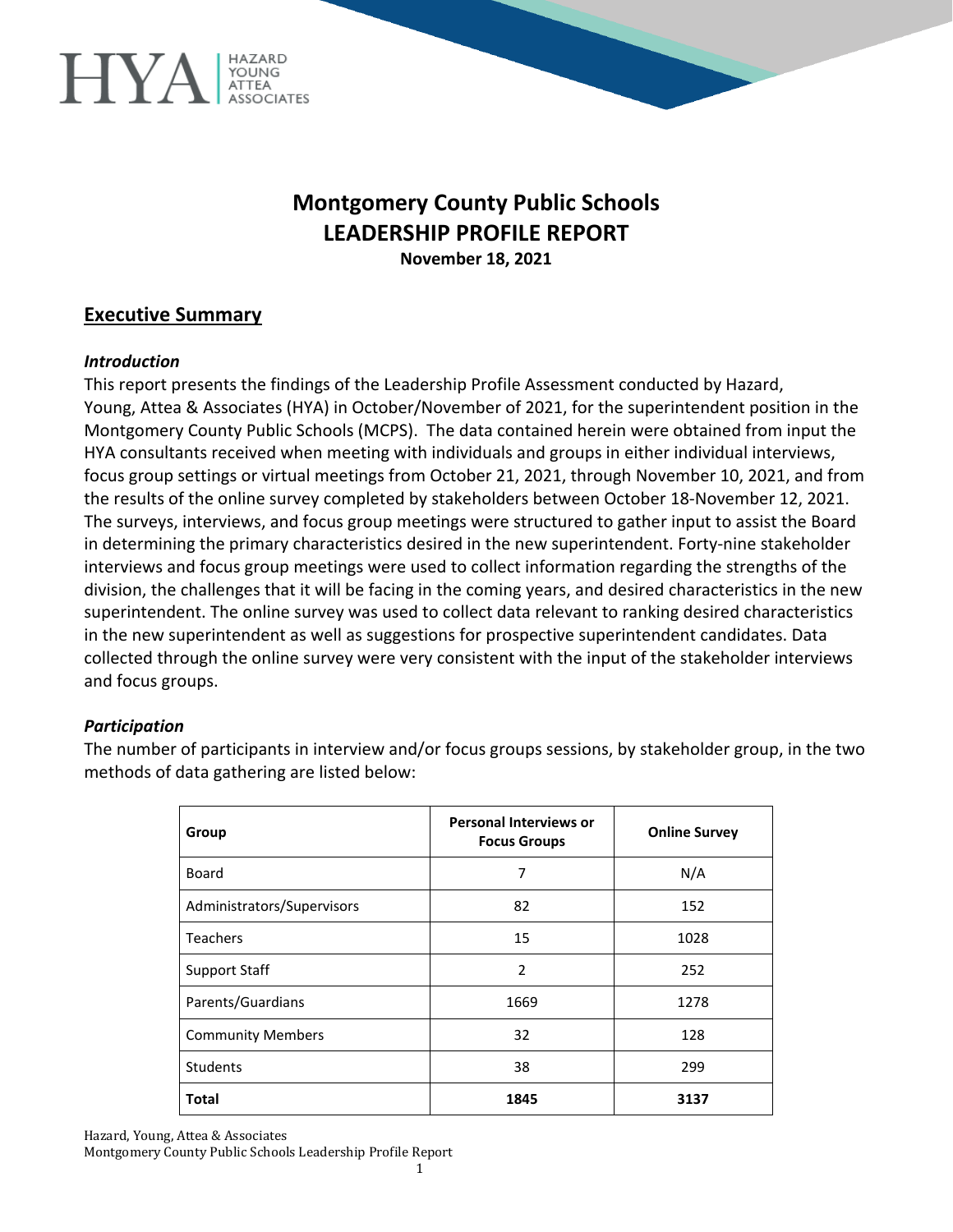The Board of Education members were individually interviewed. Many other central office administrators also received individual interviews. different community members and groups were invited and participated, including the County Council members, Public Safety, former board members, former superintendent and many others. Open invitation community forums for parents, staff and community were offered at various times through virtual sessions with complete accessibility for world and sign language translation available. The response to the virtual forums was unprecedented with over 1,500+ participants on November  $4<sup>th</sup>$  and  $10<sup>th</sup>$ , 2021

The responses provided by the individuals and focus groups during the interviews are listed in two places: 1) "Summary of Consistent Themes. . ." which are listed on pages 6 of the report, and; 2) "Summary of All Reported Comments and Observations…" which begin on page 13. They are listed alphabetically with no attempt to prioritize them. Finally, a draft of desired characteristics for the new Superintendent, to be discussed with the entire Board on November 18, 2021, can be found on page 50. Separate documents will provide the Board with the statistical results and open-ended comments of the online survey.

The on-line survey was offered in seven different languages. The 3,137 respondents on the on-line survey represent a excellent cross sampling of the different groups engaged with Montgomery County Public Schools. Teachers and students were well represented with 1,327 individual responses to the on-line survey. The on-line survey comparative statistical analysis, ranking desired characteristics sought in the new superintendent, amplifies the findings and themes from the focus groups.

It should be emphasized that the data from the focus groups are not a scientific sampling, nor should they necessarily be viewed as representing the majority opinion of the respective groups to which they are attributed. Items are included if, in the consultants' judgment, they warranted the Board's attention.

For many people, Montgomery County provides an ideal environment for living, working, and raising a family with access to cultural activities, restaurants, and a vibrant social life. Health care and higher education institutions are plentiful and proximity to the District of Columbia is also a plus of living in Montgomery County. Montgomery County spans a large geographic area and includes many cities and towns with urban density and yet has many rural areas of farmlands and horse farms.

Montgomery County has changed significantly in the last decade. It is now a majority minority county and income gap/disparity issues are continuing to increase. This divide along cultural, racial, ethnic, and socio-economic lines is an ongoing challenge for the community and the school district. The extreme diversity of MCPS is a highly rated strength yet also an extreme challenge to provide access to all for a world class education system.

### **Strengths of Montgomery County Public Schools**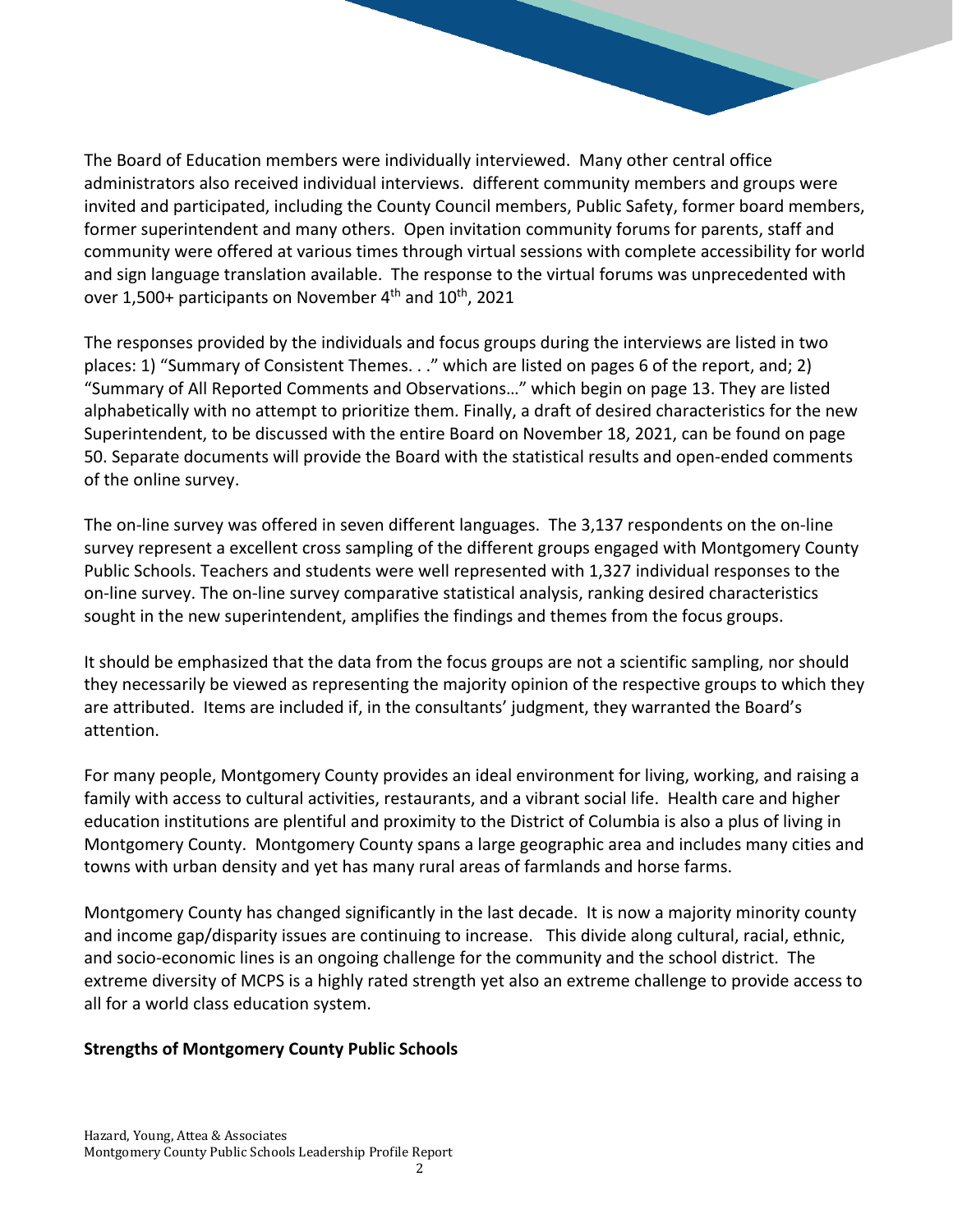Montgomery County Public Schools is the largest of the 25 school districts in Maryland and 14th largest in the nation. It consistently is ranked in the top school districts in the nation. With operating and capital improvement budgets over billions of dollars, MCPS is recognized as a district that runs on welldefined business processes and standard operating procedures. The community strongly supports a robust school district and education is the number one priority of the citizens of Montgomery County, MD.

*Every* respondent spoke of the incredible strength of the diversity of MCPS and Montgomery County. The changing demographics continue to increase the number of immigrants, cultures, ethnicities, religions, and languages of the citizens of Montgomery County. Another component of this diversity is the increasing numbers of families in poverty. As every respondent spoke with pride about the diversity of the populace, they also said it was probably the largest challenge for MCPS to provide a world class education system to this global tapestry of students and their families.

Many respondents spoke of how Montgomery County is a great place to raise a family. Many families specifically moved to Montgomery County for the education system. Multiple generations of families take pride that they attended MCPS for all of their school matriculation. The County Council and County Executive are supportive of maintaining the excellence of MCPS.

The MCPS staff is rewarded with some of the highest salaries and employee benefits for educators in the state of Maryland. Advancement opportunities for staff are numerous. Certificated employees receive numerous opportunities for mentoring and professional development. Staff see MCPS as a great place to work and speak about the quality and passion of their fellow employees.

MCPS provide its students with an academic program that includes numerous program offerings such as AP/IB, magnet programs, enriched studies, career and technical programs and many other advanced offerings. MCPS has been very focused on preparing all students for a four-year college matriculation, but in recent years there is a strong recognition that MCPS needs to increase and offer more career pathways other than college.

A final and important strength that must be noted is the staff. Participants in our interviews and meetings talked about the many dedicated, creative, caring teachers and staff in the schools. The work ethic of staff across the board, from central office to support services is recognized. And the professionalism and strength of Dr. Jack Smith who led the schools through some very trying and difficult days during his tenure is also appreciated.

# **Challenges**

Perhaps because of all these strengths and all the resources and work that has been invested to address racism, equity and inclusion, the community is anxious for change or a fresh look. At this juncture people are tired of talking about these issues and want to see specific actionable plans with defined outcomes. Because what has been tried in the past is not producing the results sought in student literacy, academic achievement, minority hiring/retention, and parent engagement, new ideas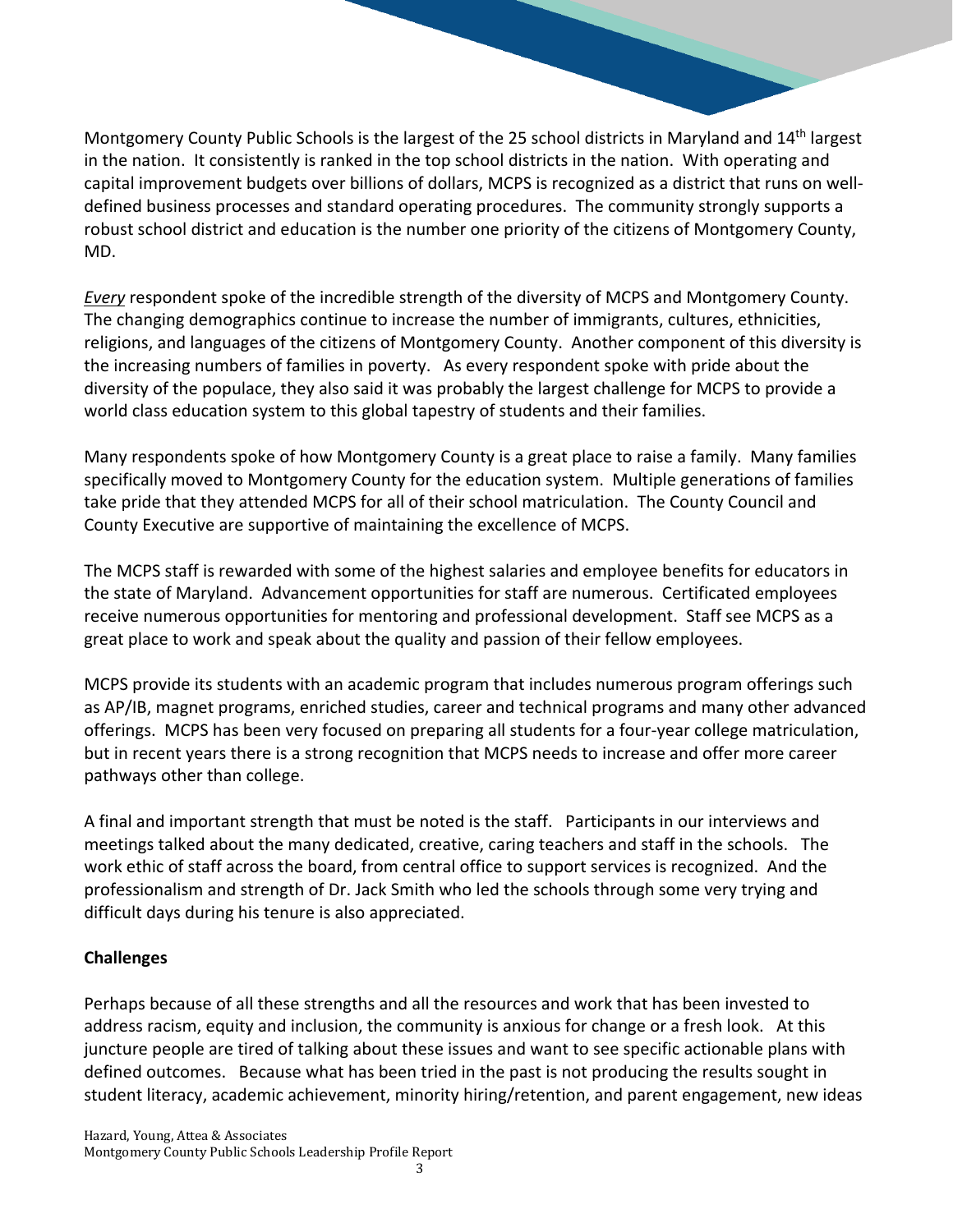and approaches are desired. Providing equity of access in the increasingly diverse student body was a prominent point for almost every respondent. As one respondent said, MCPS instruction and curriculum for the last decades were well suited to students from high socio-economic backgrounds. But the increasing diversity and levels of income disparity have exposed how the current curriculum and pedagogy does not work for all students. Great school systems resist change to new approaches because their success seems to be sustainable. But many of the staff and community recognize that a new superintendent must have a compelling vision to provide the changes necessary to move MCPS to a new approach that serves all students. Many staff cited their own colleagues as being resistant to change and hoped that the new superintendent could provide the impetus and vision for change.

Recent studies of racism in MCPS have highlighted the issues of diversity and education. Staff training on implicit bias has been implemented, but there must be sustained initiatives in this area. Developing and implementing a comprehensive action plan to address these issues is a critical component to the continued success of MCPS.

The focus groups and interviews brought to light a number of concerns, many of which centered on the need for a clear, focused plan to address the serious, ongoing equity problems. The desire for creative problem-solving, innovation and collaboration are not just in regard to equity. As the district begins a new era, with a new superintendent, there are strong hopes for new solutions developed in a climate that is more open and respectful of divergent points of view. Too many respondents said that the central office is a bureaucracy that doesn't work or provide clear communication. Many went further to say central office staff either does not know what they are doing or are too far removed from the teachers and classrooms to be effective. There is also a strong desire to create a more collaborative approach with the central office that lets teachers, principals and all staff give input to the decisions that impact them.

Several respondents mentioned that the support of State and local government have allowed MCPS to maintain excellent facilities. However, growth and shifting populations have created a need for boundary and redistricting. Diversity and income disparity make these types of changes very difficult, but MPCS, the new superintendent and the Board have to provide a sound basis for the boundary changes, despite the expected resistance from parents and community members.

As school has fully reopened this fall, Montgomery County Public Schools, like other districts, will be dealing with the aftermath of a world-wide pandemic that impacted every school and every student. Many respondents talked about low morale and burnout of the staff from dealing with changing pandemic environment is a still looming issue. Many want MCPS to move on a fast pace to assess each student for learning loss AND for mental and emotional health. Trauma in students, staff and families is a reality of the pandemic and MCPS must provide resources to address these issues.

The pandemic has also increased the challenges of student behavior and that coupled with the removal of the SRO's is a challenge to ensure the safety of the schools. Several respondents were concerned that MCPS is one incident away from a tragedy and expressed a desire to reassess the removal of the SRO's in light of increase student behavior issues.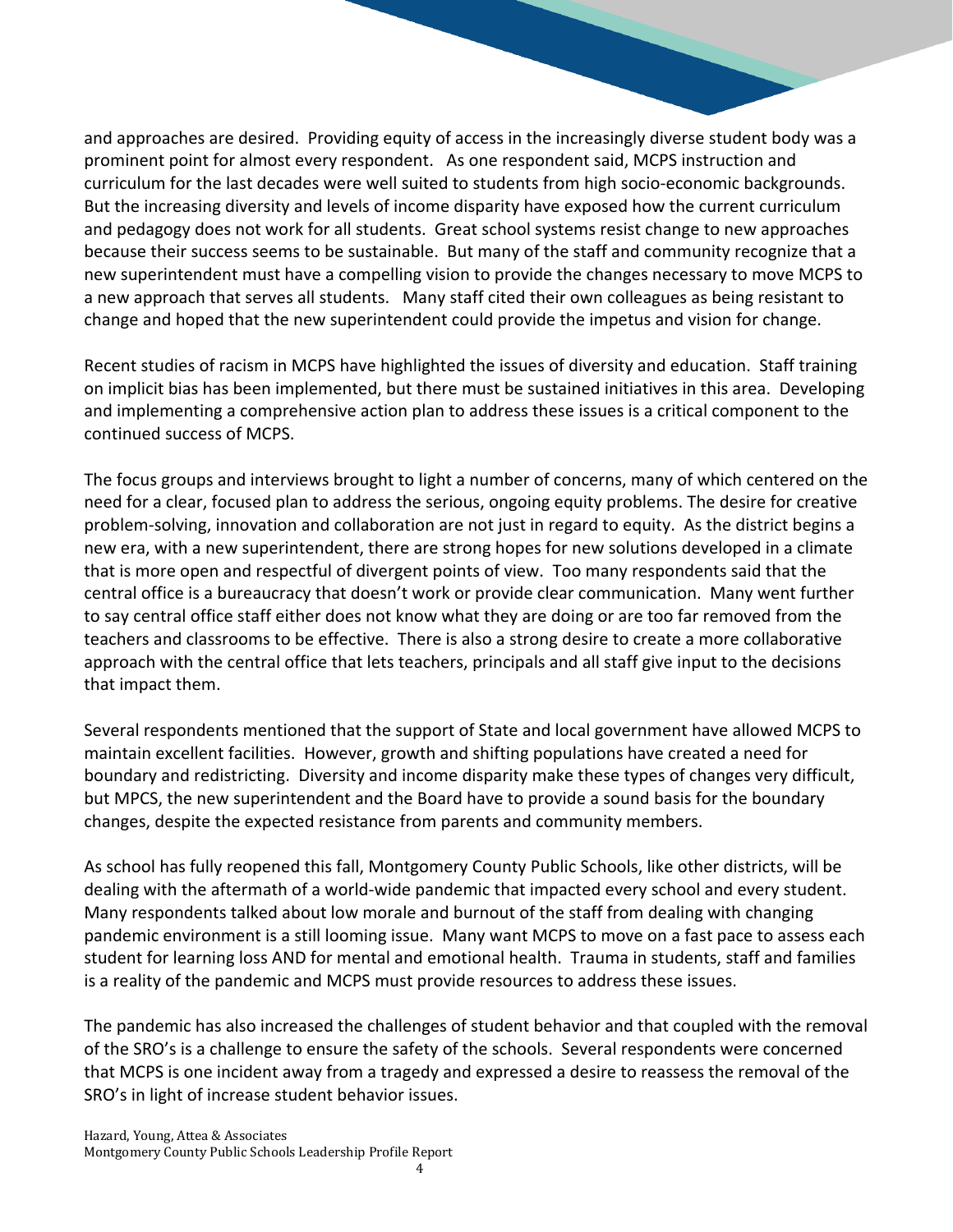#### **Desired Characteristics**

Whoever is selected as the new Superintendent of Schools in Montgomery County will face many challenges. What characteristics does this community want in their leader? To succeed in this community, the superintendent must be strong and confident, but not arrogant. Montgomery County has a culture of citizen involvement and activism. People have high levels of education and deep beliefs and are not afraid to share them. The School Board is a diverse group with strong personalities, but work well in service to the district. This job requires someone with political skills who can deal with conflict and make tough decisions without alienating people. He or she cannot attempt to please everyone or expect universal approval. But ultimately, if decisions are made fairly, communicated honestly and based on the best interest of students, the superintendent can garner respect and support.

Montgomery also seeks a superb communicator who will expect that plans and decisions be made collaboratively and will require all system leaders to model respect and transparency. A new leader must develop trust. This is best done by being honest, approachable, visible and open.

The superintendent must also have experience with budgeting and financial management experience in order to maintain the fiscal support that the schools have enjoyed over the years.

Finally, unwavering commitment to diversity, equity and inclusion is a requirement. Ideally, the new superintendent will have demonstrated success in this area and real passion for this work. If the School Board, school staff, parents and the community bring the same commitment to the table, and pledge to partner with a new superintendent as a new chapter in the history of the division begins, this could be a most exciting and productive era for Montgomery County Public Schools.

HYA cannot promise to find a candidate who possesses all of the characteristics desired by respondents. However, HYA and the School Board intend to meet the challenge of finding an individual who possesses most of the skills and character traits required to address the concerns expressed by the constituent groups. We will seek a new superintendent who can work with the Montgomery County School Board to continue to provide exceptional education opportunities to all students and to fulfill the division's commitment to equity. The consultants would like to thank all the participants who attended focus groups meetings or completed the online survey. Also, we would like to thank all of the Montgomery County Public Schools staff members who assisted with our meetings and particularly thank Leslie Thacker for her efforts in scheduling and facilitating the myriad of on-line and individual focus group meetings.

Respectfully submitted, Constance Collins Brad Draeger Lisa Flores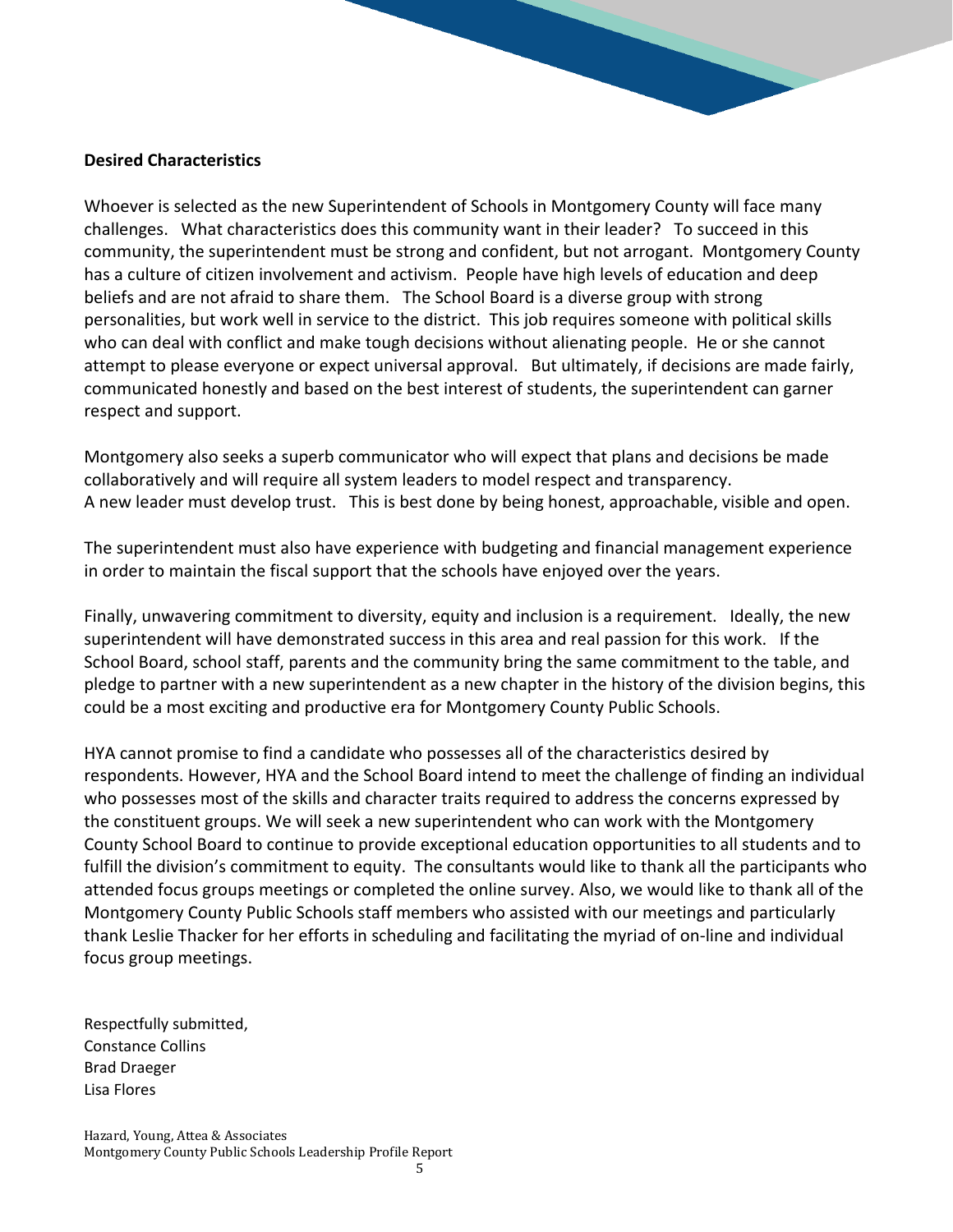# **Consistent Themes to be Considered**

# **Strengths**

## **Diversity**

The majority of respondents cited the diversity of Montgomery and especially the diversity of the MCPS student body as the number one strength for the district. There was a deep appreciation that this diversity is a valuable resource and wealth to the district. Many respondents went on to say it would also reappear as a challenge. MCPS has changed from a majority white school district where whites are only about 45% of the student body. The district is sensitive to the needs of teachers and staff with respect to their work with culturally, socioeconomically, and ability-diverse students, and has instituted professional development programs and community wrap-around services specifically geared toward advancing teacher and staff success with these students while concurrently meeting student/family needs.

## **Community Resources**

The community cares, values and deeply supports a world class education. The tax base is strong, the state supports school construction and state resources to MCPS are expected to grow. The district's reputation allows it to attract great staff, but retention in the pandemic era has become an issue. But every stakeholder agreed that MCPS is rich in human and capital resources.

### **Curriculum Options and Academic Opportunities**

The abundant curricular options and academic opportunities available to students of Montgomery County Public Schools was cited among stakeholders as a strength of the district. Specific options and opportunities that district stakeholders mentioned are: AP/IB, art, world language immersion, health education, IB, social/emotional initiatives, and Title I. In addition, MCPS had added magnet programs and certification programs that allow students to pursue career avocations beyond the traditional four years of college. All the rich offerings contribute to stakeholder belief that in Montgomery County, "all kids matter."

### **District Reputation**

As the 14<sup>th</sup> largest school district in the county—MCPS is recognized as probably the best run large school system in the country. Operational practices are well in place, the school stakeholders describe the district as being "the jewel of the county." Beyond the county's borders, Montgomery County Public Schools is nationally recognized as a trend-setting, high-achieving district. In addition to its "world class academic reputation," among the initiatives generating this recognition is the district's Leadership Development Program – a sophisticated professional growth system which includes recruitment, development, peer review, evaluation, mentoring and coaching.

### **Diversity Initiatives**

The district is sensitive to the needs of teachers and staff with respect to their work with culturally, socioeconomically, and ability-diverse students, and has instituted professional development programs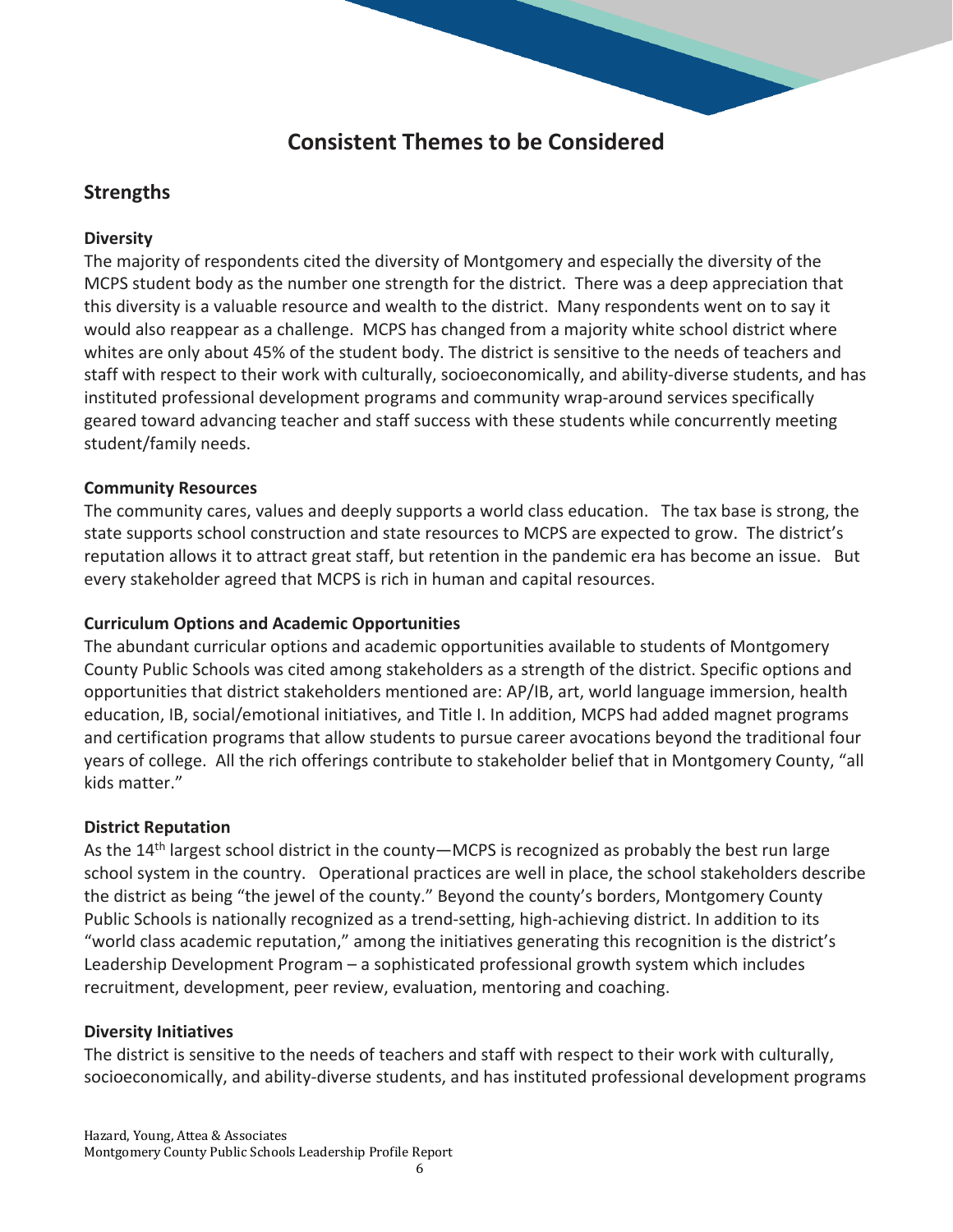and community wrap-around services specifically geared toward advancing teacher and staff success with these students while concurrently meeting student/family needs.

#### **Stakeholder Diversity**

Stakeholder diversity found within Montgomery County and its public schools is regarded as a "strength" of the district in that it mirrors the world and affords students the opportunity for students to interact with other students who are culturally, economically, racially, and linguistically different from them. The district serves students and families from over 150 countries, speaking over 140 different languages. And, given the square mileage of the district, the district serves students from urban, suburban, and rural settings.

### **Staff**

Montgomery County Schools' talented and committed staff proudly render professional service to the district's students and families, and are viewed by many as the "main strength of the system." Staff are characterized as being passionate about students by consistently demonstrating care for them.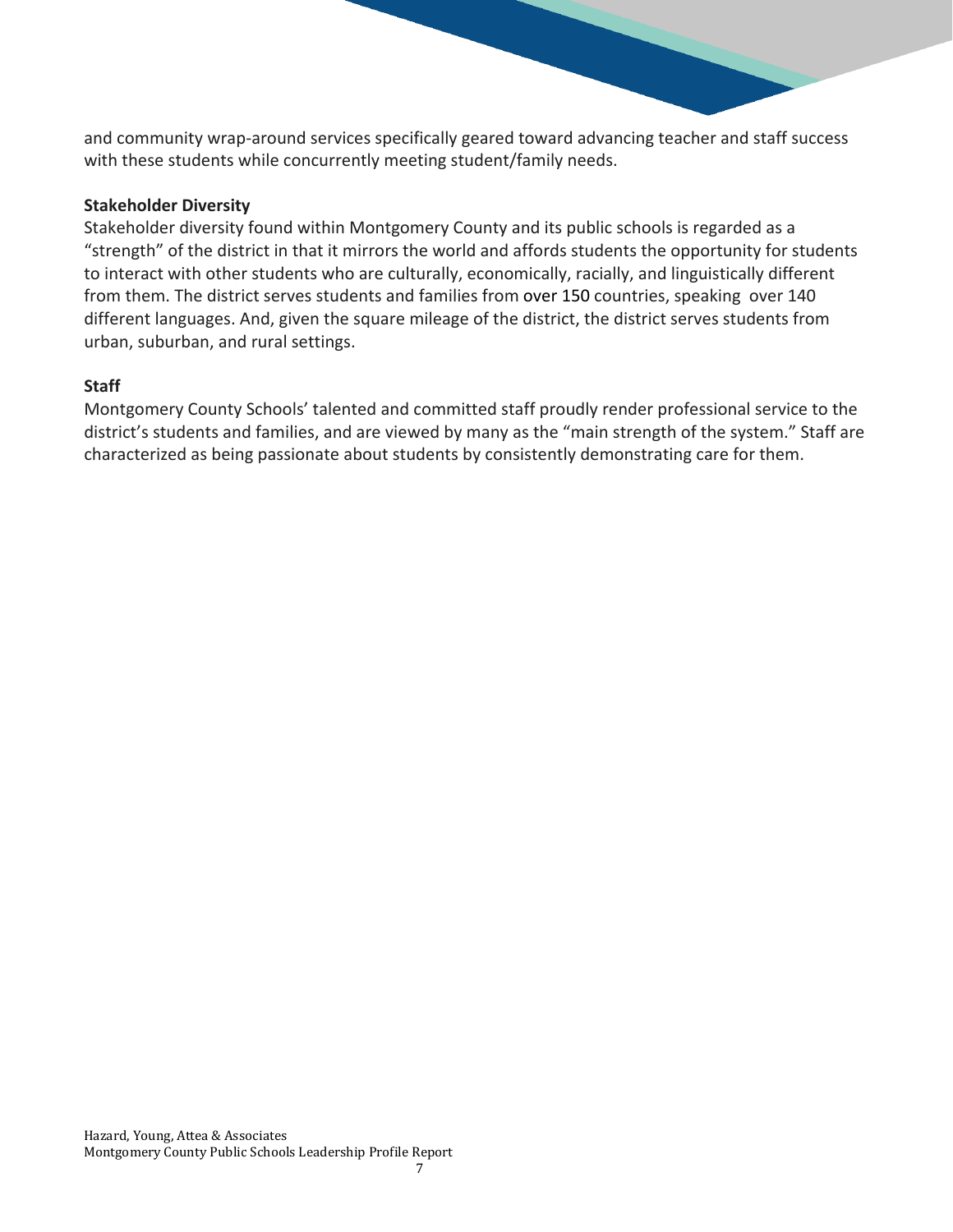# **Challenges/Concerns/Issues**

#### **Achievement Gap**

Perhaps the most pervasive issue conveyed by stakeholders is that of existing achievement gaps, particularly for Black, Latino and other students of color. In spite of the fact that district leadership has demonstrated a commitment to address this matter by implementing and supporting initiatives and partnerships designed to reverse the situation, the gaps continue to exist. And, as the consultants were informed, with a growing diverse population, there is concern that the gaps may widen. An extension of any achievement gap is how it can translate into an "opportunity gap" thus posing employment and economic barriers for students long after their K-12 experience.

#### **Communication and Transparency**

Stakeholders feel that there is a need for transparency in the way the district operates. Pandemics have created changing communications from week to week and sometimes day to day Many parents are seeking basic information that should be easily available to them through a variety of recourses. Stakeholders expressed the desire to know how and why decisions are made at the Board and District levels and how they are communicated to the parents.

#### **Diversity**

Although stakeholders cited diversity as a "strength," they also consider it as one of MCPS greatest challenges. MCPS is a "majority-minority" district described as being "browner and poorer than it was 15 years ago." The consultants' experiences with large virtual town halls conducted for this search process illustrated the challenges of diversity. The sessions were conducted in multiple languages and the response was overwhelming. The tenor of the comments were basic communication requests of parents from very diverse backgrounds. Parents were seeking basic information to assist their child's academics. Other parents had concerns about food, transportation and before and after school activities. MCPS will have to develop a vision to address the diversity issue—but even more important is a communication and input strategy to allow the vast array of cultures and educational backgrounds to receive the information they need MCPS must also build a communication plan to involve the diverse population to be involved in providing feedback to the district leaders. Stakeholders communicated the desire for the district to increase its understanding of, and sensitivity toward, students-of-color and different backgrounds. The expressed desires also seek district efforts to further provide opportunities that will enable all students to experience the highest levels of academic success.

### **Economic Disparities and Inequities**

Stakeholders assert that "disparity of income levels throughout the county leads to disparities in services in the schools." For example, stakeholders informed the consultants that some schools in the district are "resource rich" while others struggle to provide necessary supplies and equipment needed for effective teaching and learning. The inequitable distribution of district resources, whether perceived or actual, is something that the new superintendent will be expected to address and reverse.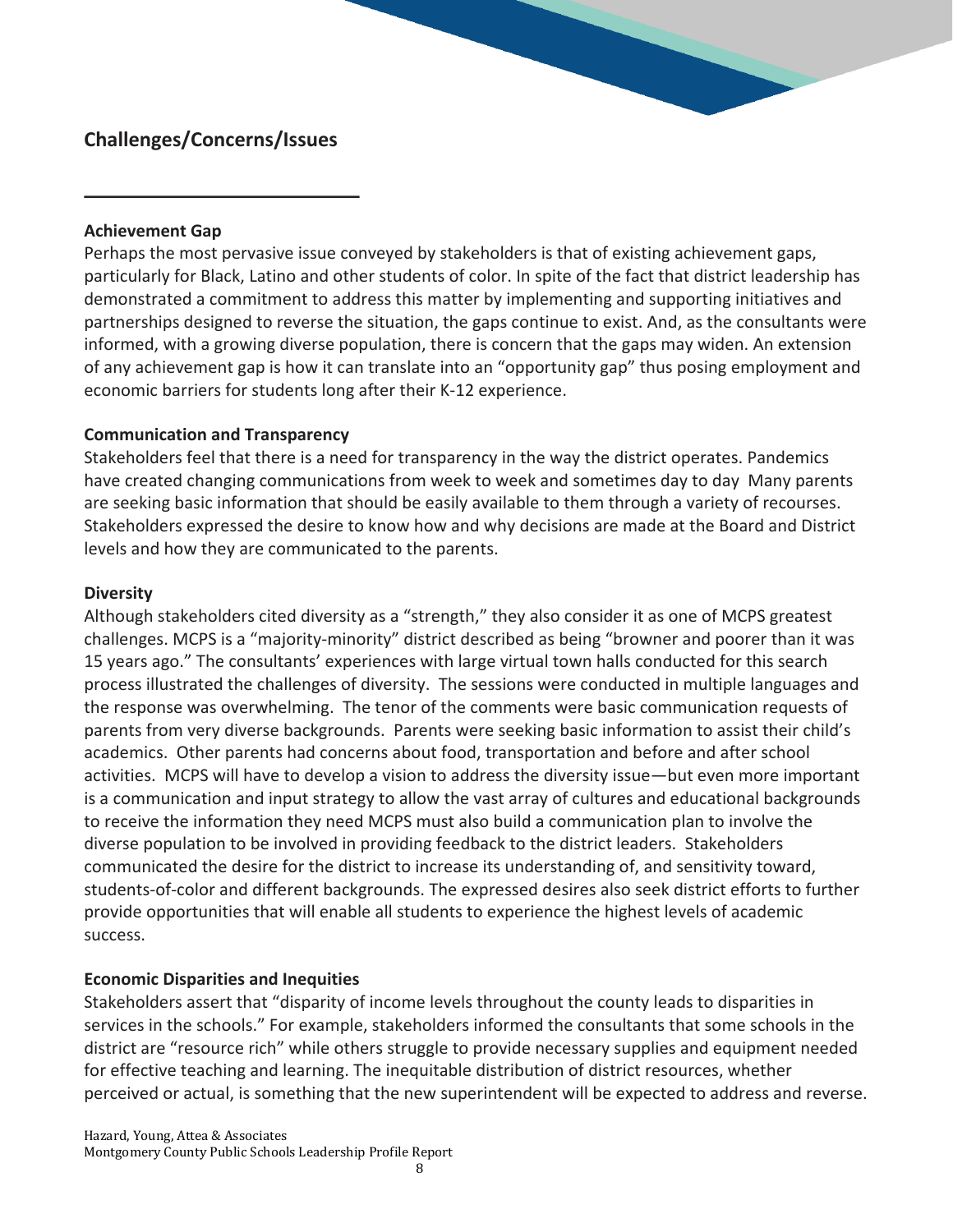#### **Governance and Administration**

All school boards have come under criticism in response to the pandemic. The MCPS Board is no exception, but the MCPS Board has provided leadership that allowed virtual learning and a return to be executed better than most districts. There are communication issues related to bureaucracy between the staff of the Board, the Board, and the rest of the central office staff. Everyone is working hard with vision—but the multiple layers of the organization create obstacles that need to be reduced.

Central office staff also received criticism for layers of bureaucracy and for most of the staff not having been in classrooms teaching for many decades. Communication and collaboration also were desired improvements for the Central Office staff.

#### **Student Concerns, Issues, and Needs**

Whether it be concerns addressing student safety, sexual orientation, or social/emotional needs, stakeholders contend that the district has neither adequately nor sufficiently done all it could to respond to these matters. Stakeholders assert that as the number of students (especially students of poverty, from various ethnic and cultural backgrounds, and/or language diverse) enrolling in Montgomery County Schools continues to increase, so will the need to have safety nets and programs in place to respond to student concerns. Safety on buses and in school buildings, as well as bullying (in school and via cyberspace) are concerns that were frequently mentioned by stakeholders. A somewhat different expressed concern was that of student start times with stakeholders pushing for a change in start times to better respond to studies that purport the benefits of a later start time for high school students.

#### **Pandemic Recovery**

All respondents talked about learning loss from the impact of the pandemic. Parents especially are concerned about learning loss recovery strategies. They want MCPS to assess the learning loss in their student and provide school and home resources to address the issue. An even stronger request is for MCPS to do more for the mental health and social emotional health of the students. Parents and staff say students need to be assessed for trauma and other mental health issues and a comprehensive and adequately staffed response is needed immediately.

### **Workforce/Staff**

Increased collaboration with the unions of MCPS was expressed by many of the union leadership respondents. The hope is a new superintendent will meet and truly collaborate with the unions to help move MCPS to a better workplace.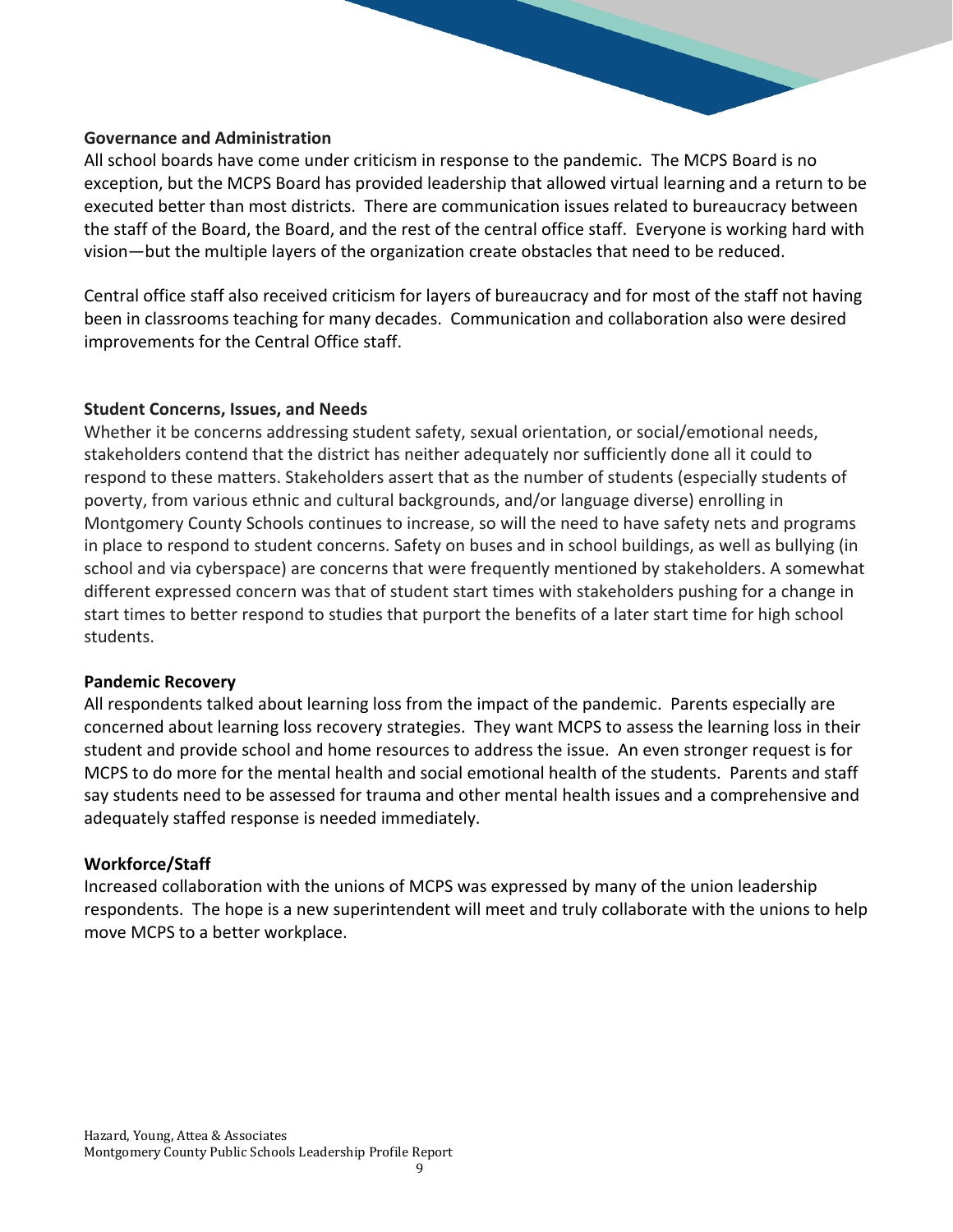# **Desired Characteristics**

### **Accessible and Visible**

The most common desired characteristic for superintendents is visibility and accessibility The community of MCPS realizes that daily, weekly or even monthly school by visits in MCPS is not practical. But staff, parents and students want clear and transparent communication from the superintendent and from the central office staff.

The new superintendent must make themselves accessible to all citizens of Montgomery. Various forms of town halls—in person and virtual were desired so that citizens and parents can directly have contact with the new superintendent.

### **Administrative Style**

Repeatedly, stakeholders express their belief for the next superintendent to be collaborative with all stakeholders, including unions and to understand the value in engaging staff, parents and the community. The nest superintendent is expected to work with the Board in setting the tone and direction for the district.

**Culturally Sensitive, Responsive, and Values Diversity** The new superintendent must have a proven track record of being culturally sensitive and responsive. The candidates should have extensive experience in a diverse educational environment

### **Effective Communicator**

Beyond being an effective communicator, the superintendent should have a charismatic style that builds immediate trust with all constituents. Stakeholders expect the superintendent to be an outstanding communicator (verbal, written and listening), realizing the significance of communicating openly and directly with all constituents. In the best of all worlds, stakeholders desire a superintendent who is bilingual or multilingual.

**Personal Attributes** The most frequently citied attributes are the desire for the superintendent to be politically savvy, and possessing the ability to develop and maintain strong, cooperative working relationships with the Board and city, county and state political officials. Honesty, transparency and a passion for students were also high on the list of attributes.

# **Professional and Educational Experience**

MCPS stakeholders want an educator with a demonstrated record of success as the district's next superintendent. S/he will have a record of success as a classroom teacher, principal, and central office administrator. The experiential portfolio of the selected candidate will be replete with evidence of successful work in: demographically-similar districts, closing the achievement gap, and managing large budgets.

# **Relationship Builder**

Building strong relationships with all constituencies was probably the most cited attribute by all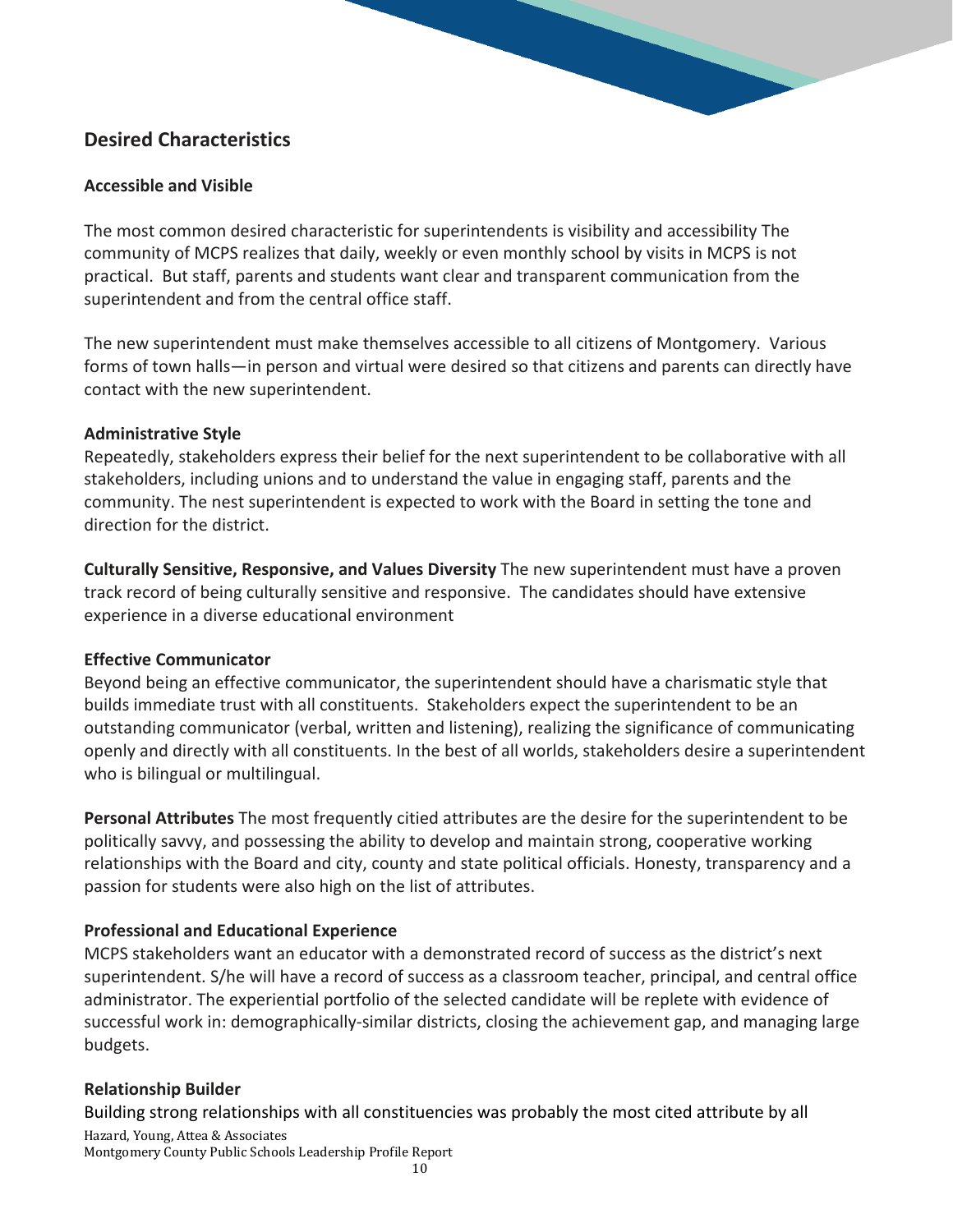respondents. The relationships need to be transparent, honest and welcoming to the entire diversity of citizens, parents and students of MCPS.

#### **Student Centered**

Stakeholders indicated that it is imperative for the superintendent to be student-centered because students are at the core of the district's existence. ".

#### **Supports and Respects Teachers., Principals, and Staff**

Stakeholders desire a superintendent who supports and respects teachers and staff and the service they contribute to students, the district, and community. Stakeholders believe that someone who has walked in the shoes of a teacher will truly understand the expectations and challenges teachers and staff face as they seek to perform their duties.

#### **Visionary**

In essence, stakeholders desire a superintendent who can "build a strategic, shared vision that can be effectively communicated and operationalized through measurable actions." The selected individual should possess a vision for what excellent education can be (beyond the traditional).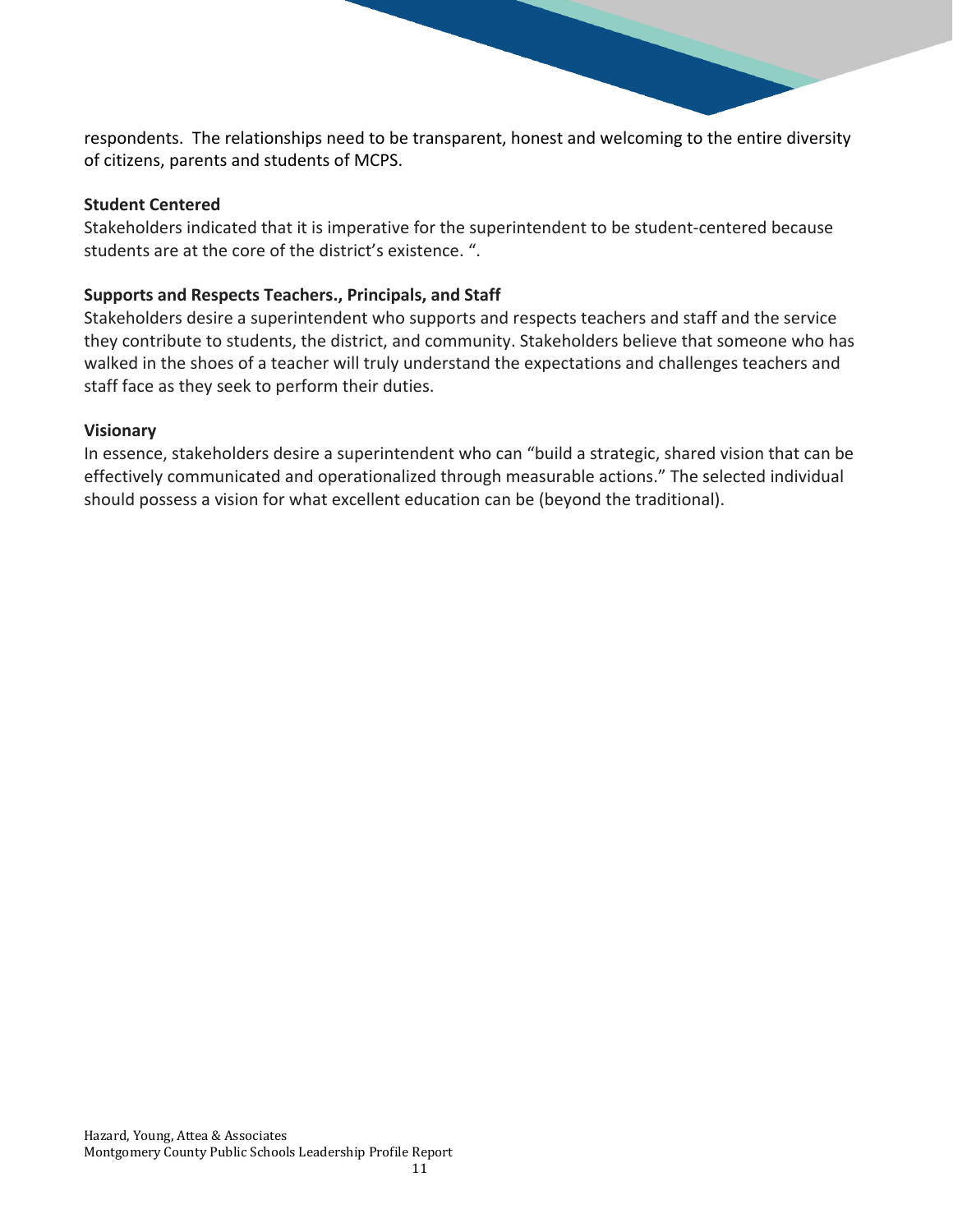# **Summary of Consistently Reported Themes**

Montgomery County Public Schools

### **Strengths**

- Dedicated and involved parents
- Diversity—in all forms
- Division-wide equity initiatives
- Expanding academic enrichment and advancement opportunities
- Outstanding programs and opportunities for students
- Strong fiscal and community support for schools
- Teacher quality, staff quality

## **Challenges**

- Diversity--expanding equity work
- Hiring and retaining staff, especially teachers and administrators of color
- Lack of sufficient progress in closing gaps in student literacy and academic achievement; need for increased parent engagement for students of color and students in poverty
- Lack of staff collaboration that includes principal, teachers and parents in planning and decisionmaking
- Providing increased career pathways that include quality, available Career and Technical Ed programs
- Resistance to change, innovation, new perspectives
- Safety--Transitioning from having SRO's to new security plan

# **Desired Characteristics**

- Budget and finance experience
- Communicator who can build relationships and trust in a diverse community
- Creates and retains a collaborative work environment where divergent perspectives are valued without fear of reprisal
- Deeply committed to diversity, equity and inclusion; relentless in seeking improvement in this area
- Instructional leader who can guide the system in development of more rigorous and relevant instruction for all students
- Political skills to navigate successfully in a diverse, activist community
- Strong and confident enough to deal with conflict and make tough decisions
- Transparent and open
- Visionary, optimistic about the future of public schools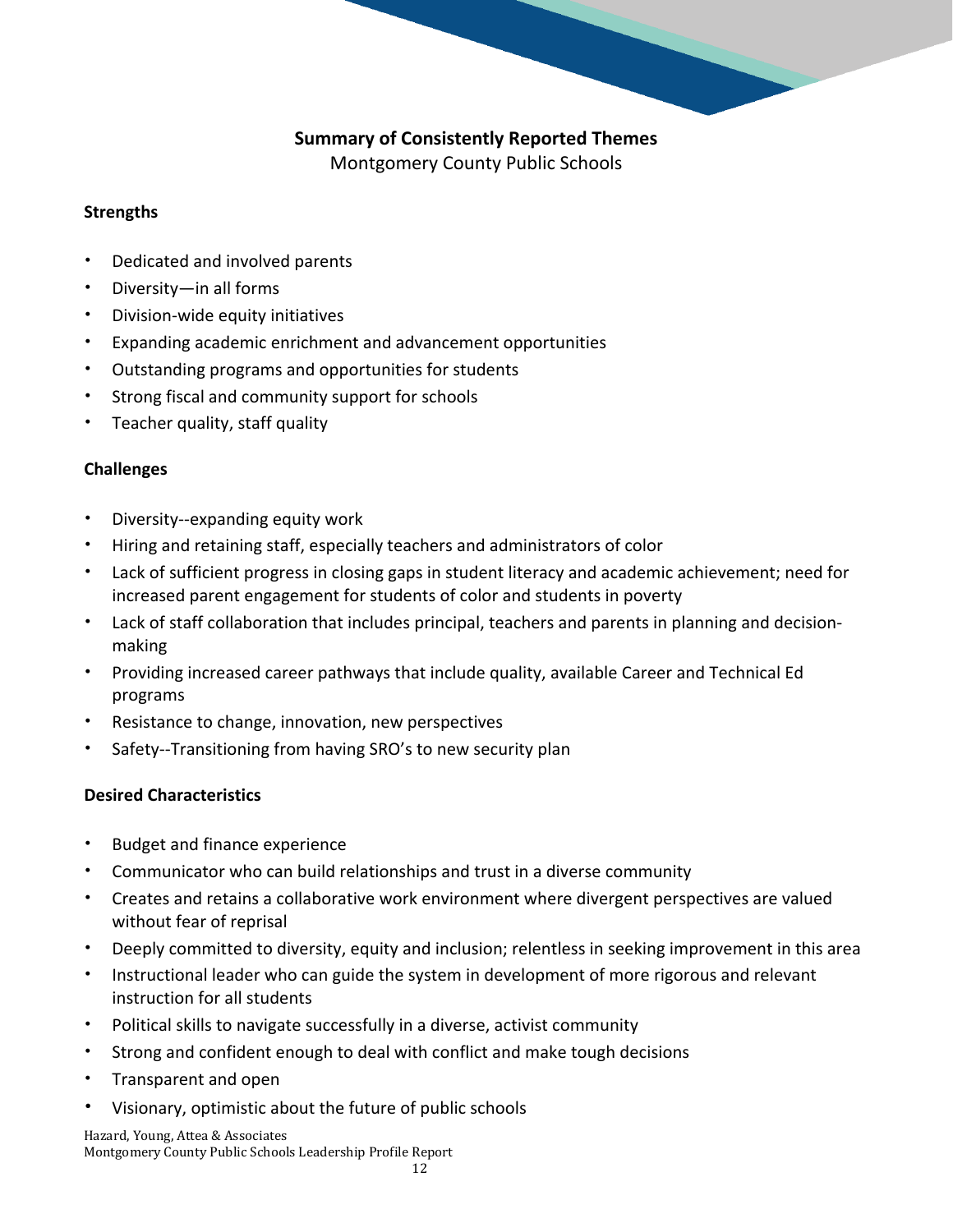# **Stakeholder Responses by Group**

*All responses are alphabetically ordered without ranking / = multiple responses of the same comment*

## **MCPS Board of Education--October 14-October 20, 2021 (7 participants)**

#### **Strengths**

- Acknowledge difficulties and step forward with solutions
- Annual meeting with state officials
- Approachable, supportive local government
- Diverse community, cultures, races, poverty/wealth, housing//
- Education is a priority /
- Engaged parents //
- High expectations/
- Highly educated parents
- Progressive community
- Resources//
- Size of district
- Stable, mature BOE
- State commitment to fund schools well
- Steps forward with solutions
- Talented community
- Volunteers

### **Challenges**

- Black, Latino students not performing at high level
- Black/brown kids in high achieving schools not doing as well as peers
- County redistricting
- County revenues not in good shape
- Crisis of culture-entrenched, dogmatic thinking in CO
- Diversity//
- Engaged community evaluates, watches
- Expensive to live here
- Housing patterns make balancing schools difficult
- Identify 'where we are' and 'where we want to be'
- Increase student population
- Juniors, Seniors not encouraged to consider MCPS in education
- Lack of confidence due to poor communication\*
- Lost academic focus
- Lots of change
- Lots of change
- Low morale and frustration\*
- Managing high expectations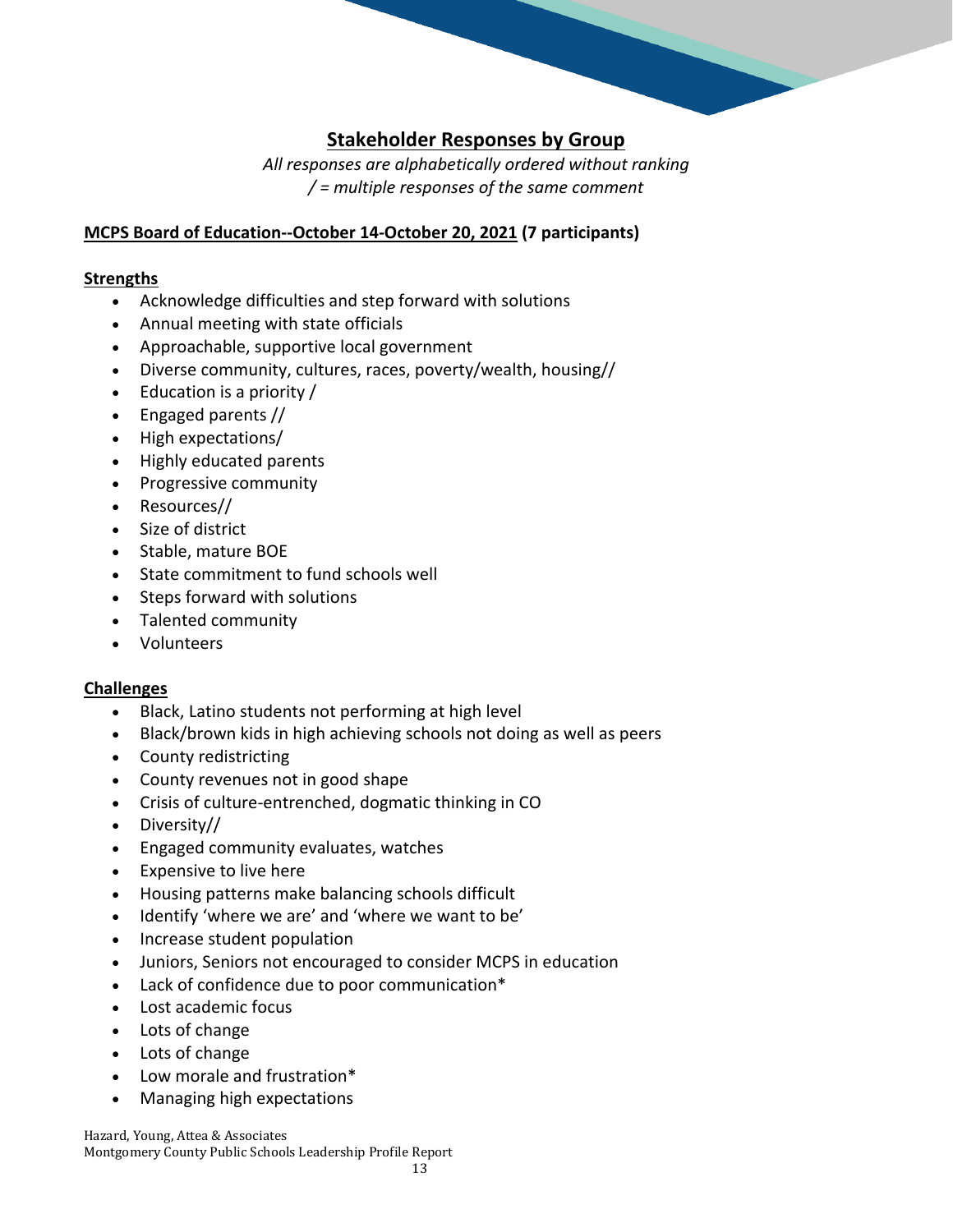- Mitigating learning loss\*
- Need closer work with Montgomery College
- Need to fill BOE seat
- Need to grow our own
- Need to increase student population
- Need to listen and engage people
- Need to operationalize what community has to offer
- Racist audit is occurring and not all onboard
- Recovery from pandemic//
- Staff, student wellbeing
- Strengths are our challenges
- Strong labor presence
- System in turmoil
- Tear down bureaucracies
- Trust
- Utilize expertise of others

- Able to tell MCPS story
- Acknowledge errors without patronizing mindset
- Aligned with constituencies
- Can relate to all levels of organization
- Clear expectations
- Collaborator
- Communicate effectively with internal and external stakeholders///
- Confident but humble
- Connect with people in trenches
- Courageous
- Creative thinker
- Current in research
- Data driven
- Effective proven track record
- Evaluate programs before funding
- Experience working in large system
- Growth mindset
- Hit the ground running without 'throwing out baby with bath water'
- Inspirational
- Manager of personalities
- Not a "know it all"
- Person of color/
- Prevent large crisis
- Relationship builder/
- Students at decision making table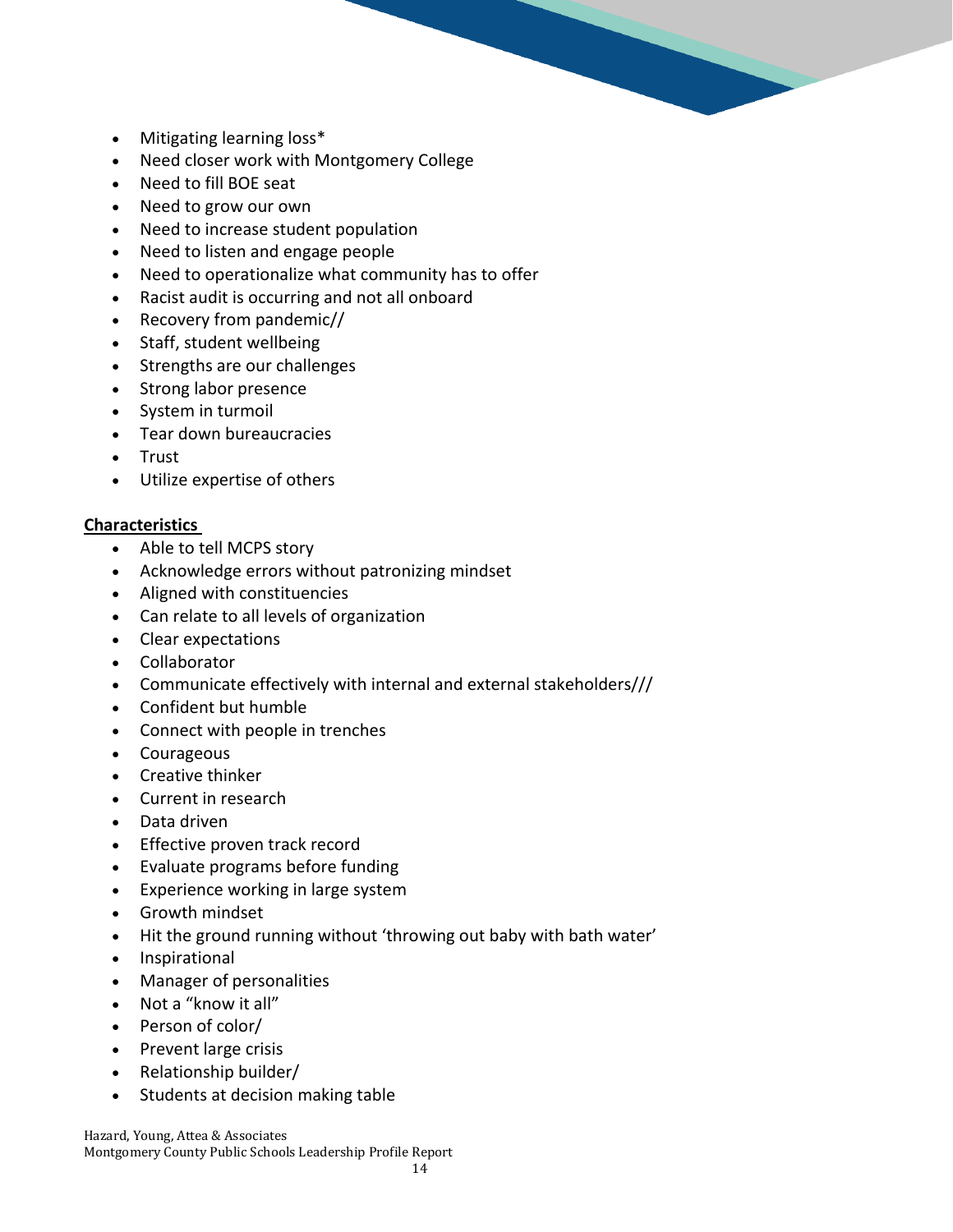- Truth teller/
- Value community and student contributions
- Values outside expertise
- Willing to engage in difficult conversations

### **MCPS Central Office Administration (35 participants)**

#### **Strengths**

- 3 strong unions
- A lot of good systems—ways to support teacher and the means to support schools
- Ability to collaborate with higher ed, all students
- Academically high achieving
- Affluent and needy are here and how do you bridge them
- Audit works with PTA's and superintendent in partnership to help students
- Best kids are in MCPS/
- Board of Education—very supportive of staff work—collaborative partner
- Budget reflects investment in each child
- Can be as much or little as you want—for school, for work, for raising a family
- Care about how we rank in nation
- Career advancement opportunities for students and staff/
- Clear vision
- Commitment to equitable outcomes
- Commitment to PD
- Committed workforce
- Community believes in public education and provides the resources for public education/
- Community partnerships, advocates///
- Community-school connection
- Consistently been innovative—addressed our challenges
- Consulting teacher program
- Continuous improvement model is well implemented
- Could be very attractive to an aspiring superintendent
- Creative
- Culture of PD
- Cutting edge work in education
- Data driven
- Data driven decisions
- Desire to be on cutting edge
- Destination system
- Development of Teachers and leadership/
- Devoted and intelligent staff—good teachers, good administrators, good support staff/
- Differentiated resources for schools with greater needs
- Diverse
- Diverse staff and knowledgeable in their respective areas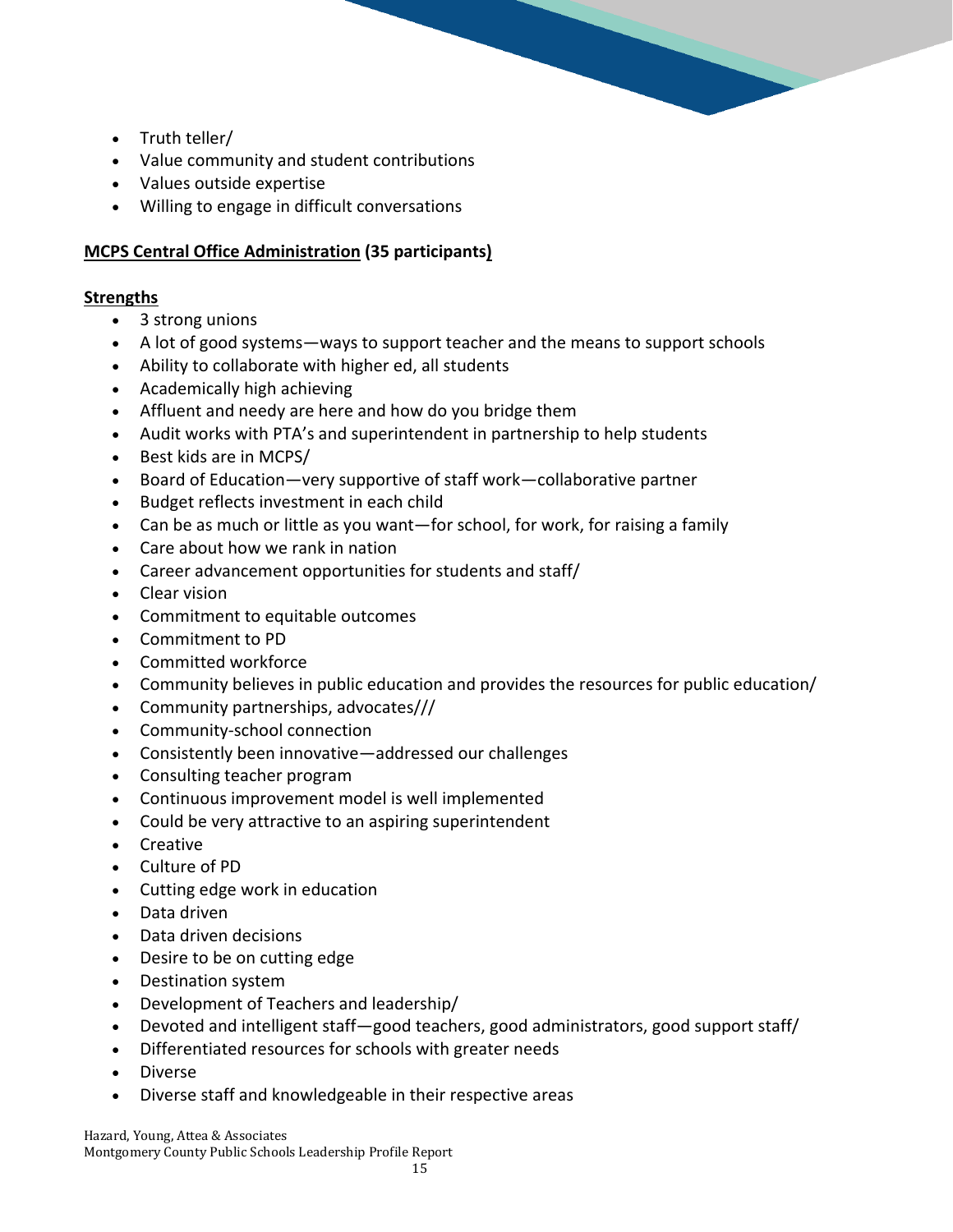

- Diversity is strength//////////////////
- Diversity of workforce—more progress needed/
- Dynamic opportunity is available—even the ability to challenge the status quo
- Evolving demographically—system is embracing the change
- Excellent schools and extracurricular activities
- Exciting and diverse careers can be grown here
- Extremely talented staff members
- Focus on equity
- Geographically diverse and attractive
- Good relationships with State DOE
- Good reputation
- Great programming//
- Great staff
- High achieving district—highly organized
- History of excellence
- Humble enough to know when we need to change direction
- Innovative
- Innovative
- Large scale—robust, rigorous forward-thinking community
- Largest County in the State of Maryland
- Leadership development
- Leading and progressive school system/
- Longstanding reputation—with excellent outstanding educational outcomes/
- Many different communities
- Near DC
- Open minded in embracing ever changing world
- Opportunity for growth of superintendent—national level
- Our students need a higher quality
- Political support
- Premier opportunity for a career education
- Principal independence in running schools
- Professional development is very strong
- Professional learning is strong/
- Progress monitoring to ensure high expectations and equity/
- Properties hold their value
- Recognize/value language
- Relationships are valued—and committed to good schools and good curriculum
- Resilient active parent base
- Resilient and active parents
- Resourced very well
- Resources are deep—county commissioner supports a great educational system
- Respect for teachers
- Rich history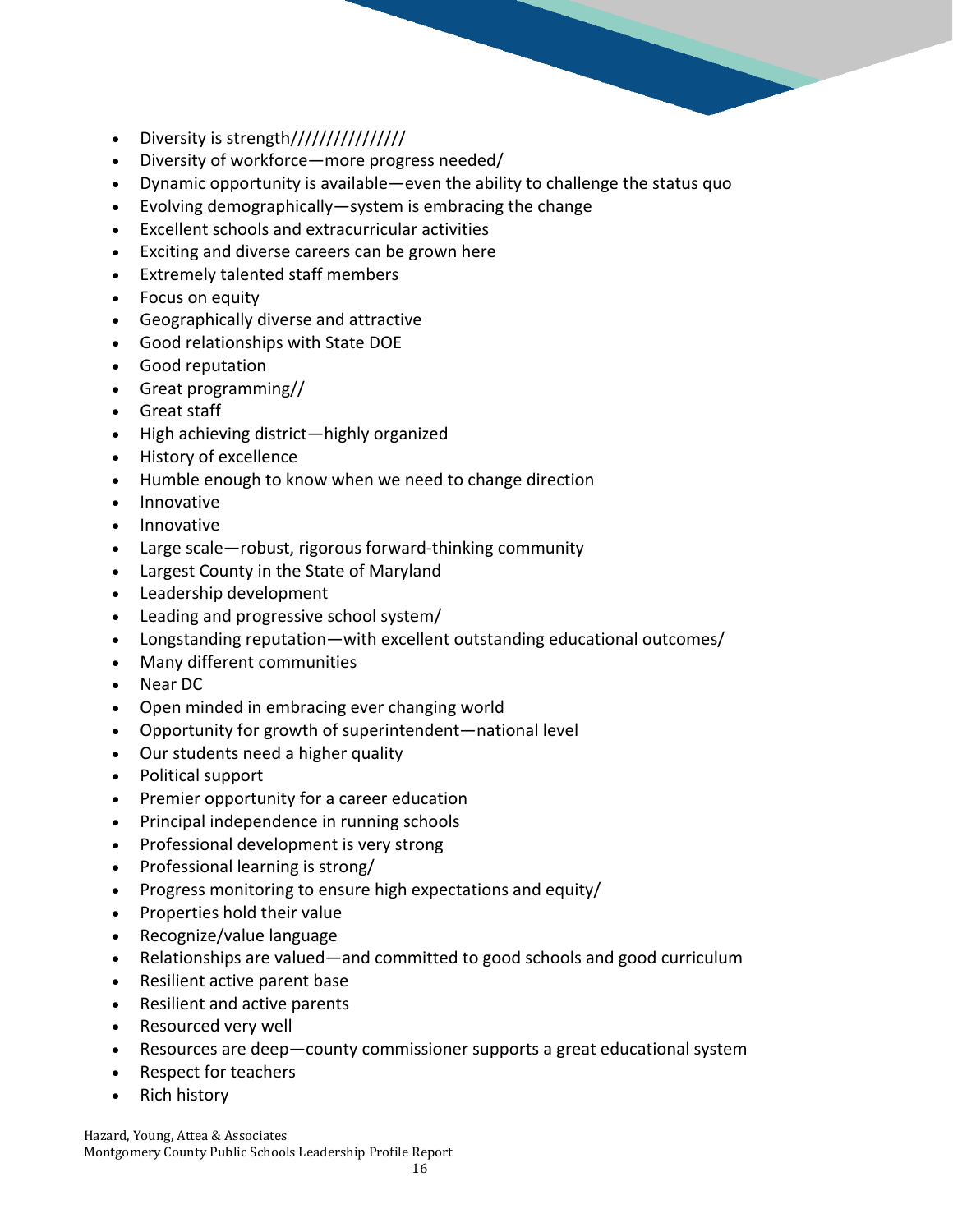- Rich perspective, rich talents and rich opportunities
- Safe place to raise families
- SEL and whole child/
- Size  $-14$ <sup>th</sup> largest district in the county
- Staff are willing to change and grow
- Staff has tremendous passion for education for all children
- Strategic
- Strategic plan
- Strategic planning is backed up by resources
- Strong commitment to kids from the entire staff/
- Strong, committed, dedicated leaders
- Student BOE member
- Student voice in decision making/
- Students who self-advocate at grass roots level
- Superintendent has a good relationship with unions
- Support of anti-racist practices
- Top notch district operations
- Very talented staff—schools and central office staff/
- Vision and expectations are high
- Washington DC and the nation is focused on MCPS—great place to learn all aspects of being an educational leader
- We do have a very active community—can be a strength if leveraged well
- Wealthy county—many resources for the schools//////
- Welcoming community—all access for translations is provided
- World class education—bars are set very high/
- Worldwide diversity —embassy to refugee with everything in between

### **Challenges**

- 1500 international students registered in the last two months—more than 75% qualify for ESOL
- 3 superintendents in 8 years
- 50% of parents of MCPS work in the governmental areas
- Ability to have deep knowledge of the work—down to the level of student and school level
- Achievement gap/
- Active community advocacy on the students we already serve well—we need to close the gap and not step on the toes of the advocacy group
- Active parent community don't speak for all
- Additional social and emotional needs with trauma cases due to pandemic
- Affluent don't think about Title 1 schools
- Agricultural
- All aspects of leadership must be at high quality—MCPS is very unforgiving leadership not of one but of many
- Anti-racist audit—hiring—discipline—interacting with families that don't speak
- Attracting a diverse teacher workforce to a high cost of living area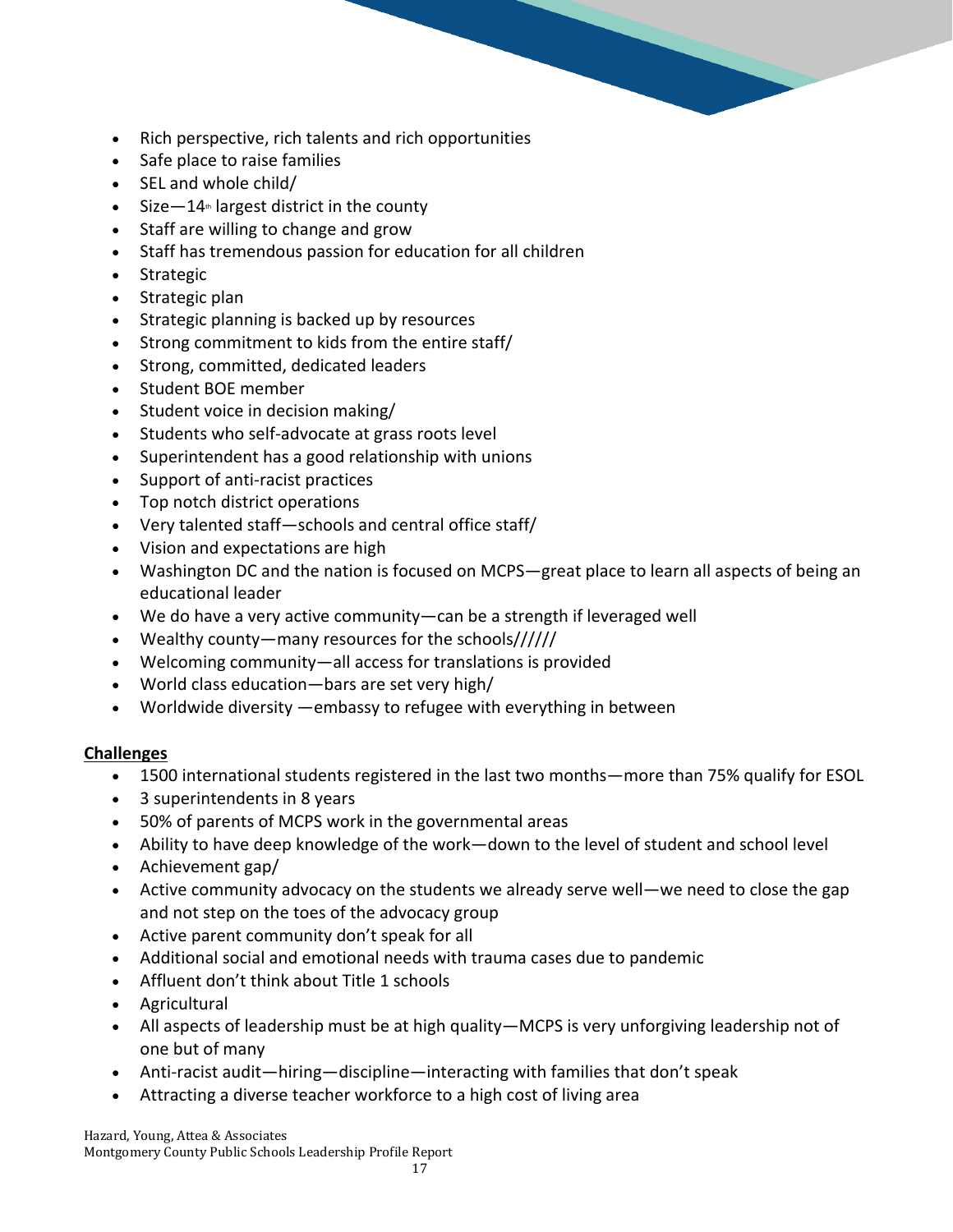- BOE rubber stamps initiatives of CO
- Budget
- Budget and staffing will shift back to normal constraints
- Budget will be short over the next few years
- Challenges of diversity—improving the outcomes of challenged students—racial and socioeconomic group
- Changing dynamics of the student demographics—including everyone not going into a fouryear college—more offerings are needed for the non-college bound
- Clarksburg is the largest virtual academy enrollment—many Asians are afraid to come to school—52 elementary students are enrolled
- Clear performance targets are needed in all areas
- Clear vision is needed—and using research data to create and check the progress of the vision
- Collaboration
- Coming out of Covid
- Communication amongst staff—due to size—is difficult and needs to improve
- Communication needs to be infused into every superintendent's message
- Competing interests need to be unified
- Competing interests need to be unified
- Competition between silos can be damaging—cross office approach is needed
- Continued focus on race and equity with recent audit
- Contract negotiations on backs of kids
- Convey the culture through all leadership positions
- Cost of living
- County has supported the school system for many years—it will need trust to continue
- Courageous conversations needed
- Curriculum is not fitting the current student population—intervention/fixing is the wrong approach—design success for all students into the curriculum
- Data as a flashlight not a hammer
- Data emphasis was lost after Weast and it never really came back—we need to focus MCPS back on school and student data
- Different MCPS communities than 20 years ago.
- Differing communities—differentiating resources—people need to see and feel the equity
- Difficulty with last superintendents so suspicious
- Disconnected data systems
- Diversifying and maintaining staff
- Diversity
- Diversity
- Diversity is beautiful but hard to address all the family needs
- Divided community stretches back to Weast red/green zones—MCPS continues to be two communities—experienced superintendent is needed to handle this divide
- Dog and pony show
- Don't do good job serving the neediest
- Don't initiate a lot of change until MCPS stabilizes from Covid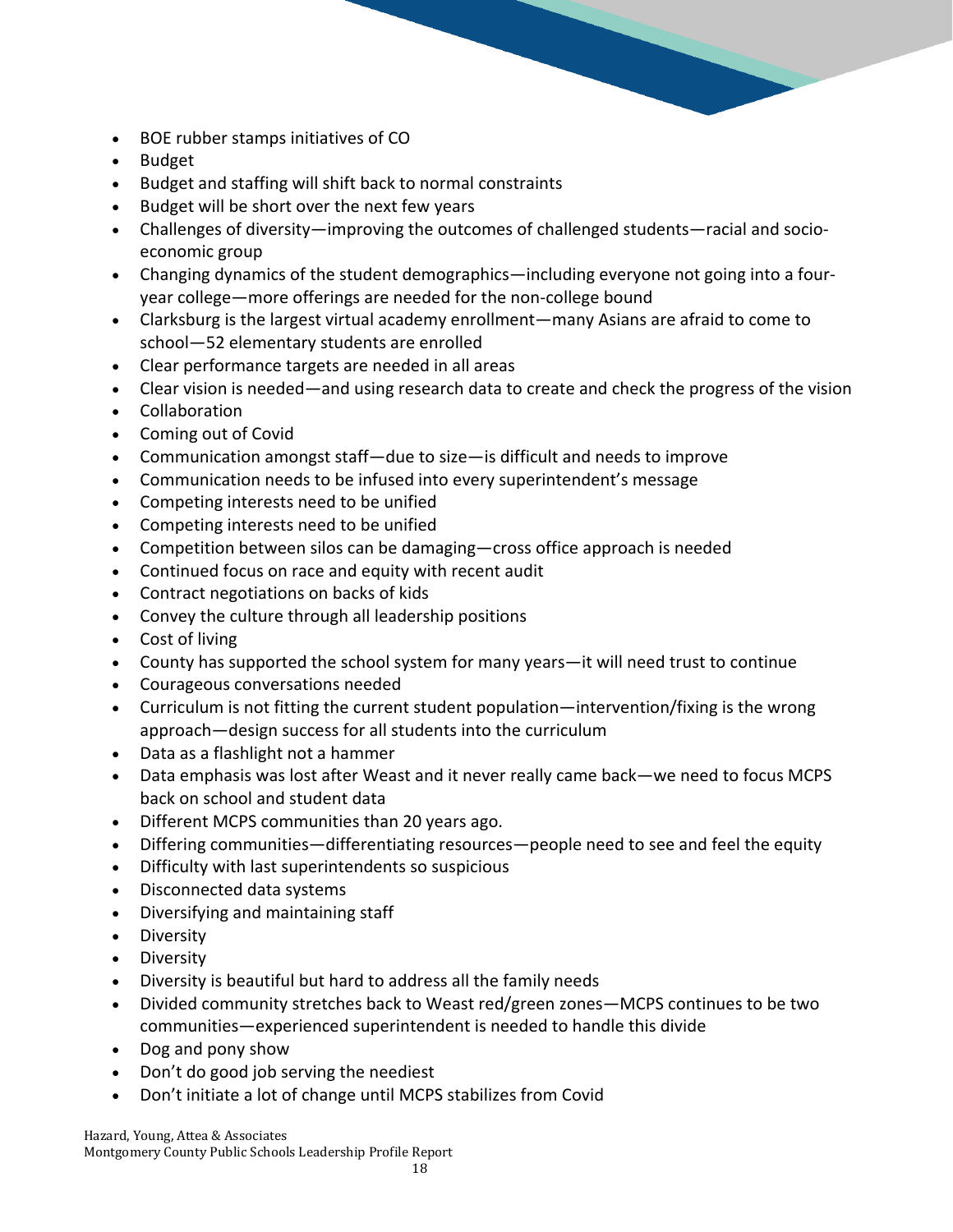- Embassy/government proximity creates its own challenge
- Equity and diversity challenges for decades—incremental moves—but not much progress
- Equity—diverse and poverty is increasing—are we adjusting our practices to embrace the new demographics
- External stakeholders—very vocal parent communities—they want what they want superintendent will need a strong vision to not be pushed around
- Failure to get to instruction during Covid when both needed
- Funding and lack of students
- Funding for facilities will be a challenge
- Get rid of learning centers for middle schools
- Getting students back post-pandemic
- GT parents are bucking any changes to the GT program
- Haven't gotten community behind resources needed
- High level admin didn't budget or advocate for true needs of county
- How to you do not sit on your laurels but make a great system better
- Huge system—22,000 employees—hard to come in to rally the troops
- Influential people believe they are influential everywhere
- Knowing the understanding of student voice—they need to be given input into the decisionmaking process
- Large County—much movement—staffing and services are a challenge
- Large school district—hard to make changes stick
- Latino's especially need attention
- Learning loss/
- Listen to people in trenches
- Losing AA middle class boys
- Low morale before Covid
- Many leaders left
- Many of our systems were created for a different—central office is not designed for collaboration or connectedness to schools
- Many students are not returning to school, extracurricular activities, etc. Getting students to engage back in school needs to be a priority
- MCPS does not serve all of its students well—response to changing community is from a deficit approach—new superintendent needs more than lip service
- MCPS functions as down county and up county schools—we should be one district
- MCPS has a tarnished image—how do we get it back
- MCPS used to function at the national level—we need to return to that innovative top district of the nation
- Move from 'GT' to 'acceleration' disliked
- Narrowing the focus of our work would be better for us to achieve higher goals
- National staffing shortage of educators—especially SPED—78 vacancies
- Navigating a district this size—both students and staff –staff needs good leadership to perform at the highest levels
- Need all businesses to support district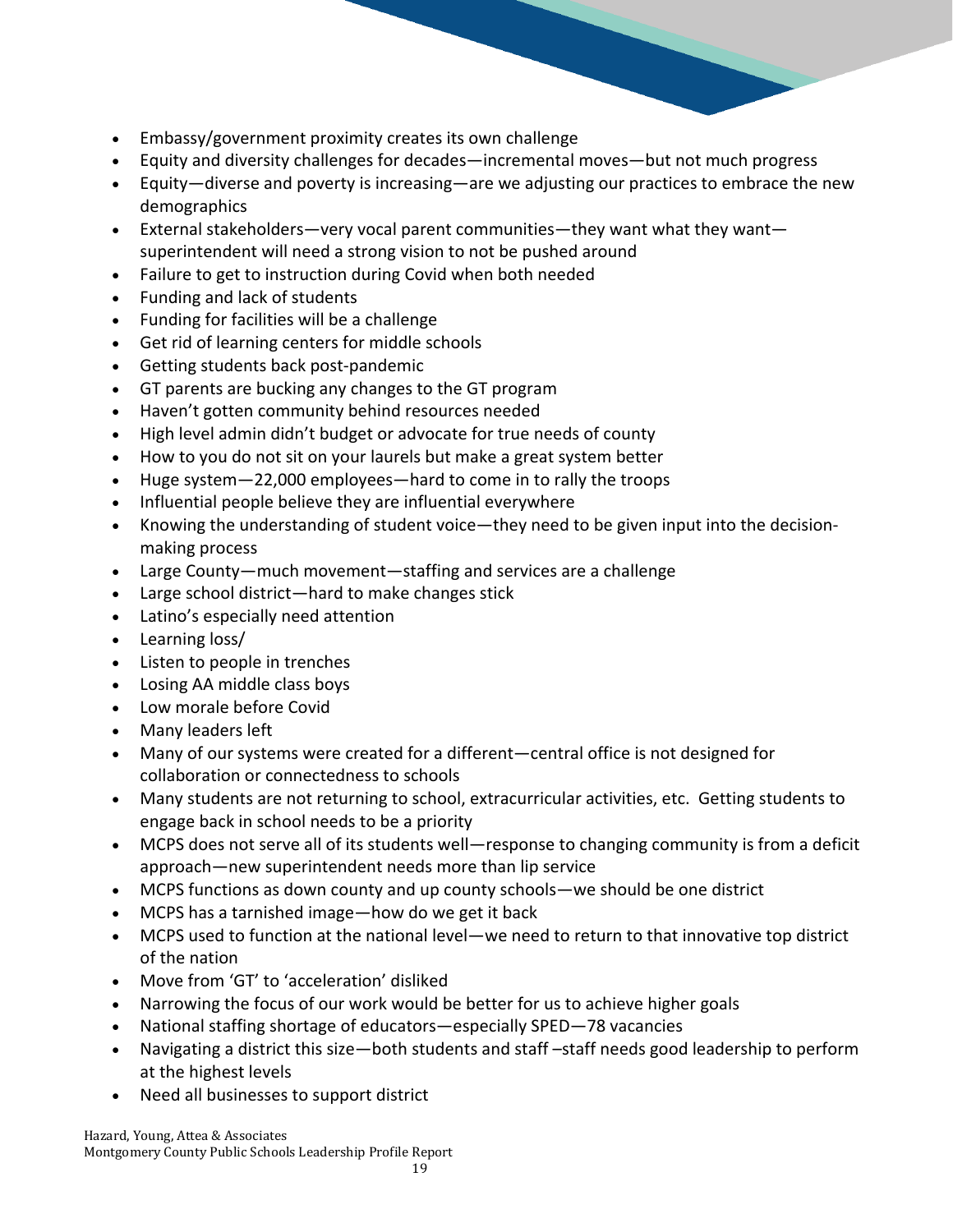- Need anti racism, system of trust
- Need to articulate and establish clear vision
- Need to focus on instruction/PD for success of all students
- New leader must figure out how to support the staff and make them feel whole.
- No trust in MCPS
- Non-diverse teaching staff
- Not healthy place for adults
- Not staffed well in CO for size of district
- Older regimes at the top are circumventing new approaches to the organization
- Our progressiveness is not as good as we think
- Pandemic recovery—it seems to go on even though it was supposed to end////
- Pandemic/Covid recovery—community vitriol—it makes it seem like we did nothing right
- Pandemic—covid 19—there are many challenges for schools and staff
- Pandemic—how to navigate learning loss—how to keep students Covid safe
- Pandemic—treat this as measuring assets rather than measuring deficits
- Partnership with teacher education system—higher ed needs to do more to get teachers to get to "yes" for all students
- People recently hired don't know what they don't know
- Perceptions of people who don't understand the audit will have to be addressed
- Political dynamics of MCPS—County Council involved
- Political position too often rather than what's best for kids
- Politics—MCPS has high intensity
- Poverty
- Professional development and hiring a diverse workforce
- Public relations-perception vs reality
- Purchased curriculum—is not serving the teachers, community, and students very well
- Putting out fires
- Reactive rather than proactive so chaos
- Refocus on core mission
- Removal of SRO's
- Reputation has slid down in last 7-8 years
- School security teams—who supervises and ensures there is consistency between buildings
- Schools perceive that central office is a bit of a mess—more collaboration for schools is needed
- Second rung of leaders (Chiefs) have little good leadership and management experience—too many middle school principals
- Serve many masters and we rarely say no
- Serving the quiet voices is extremely important
- Sharing of info after decisions made without staff input
- Sheer size of MCPS creates a challenge
- So many new people in administration we really don't know what we are doing
- Some MPCS hires don't understand how to communicate in such a large system
- Staff are stressed out—morale and care of staff needs attention
- Staff is not empowered and support for staff is selective and not encompassing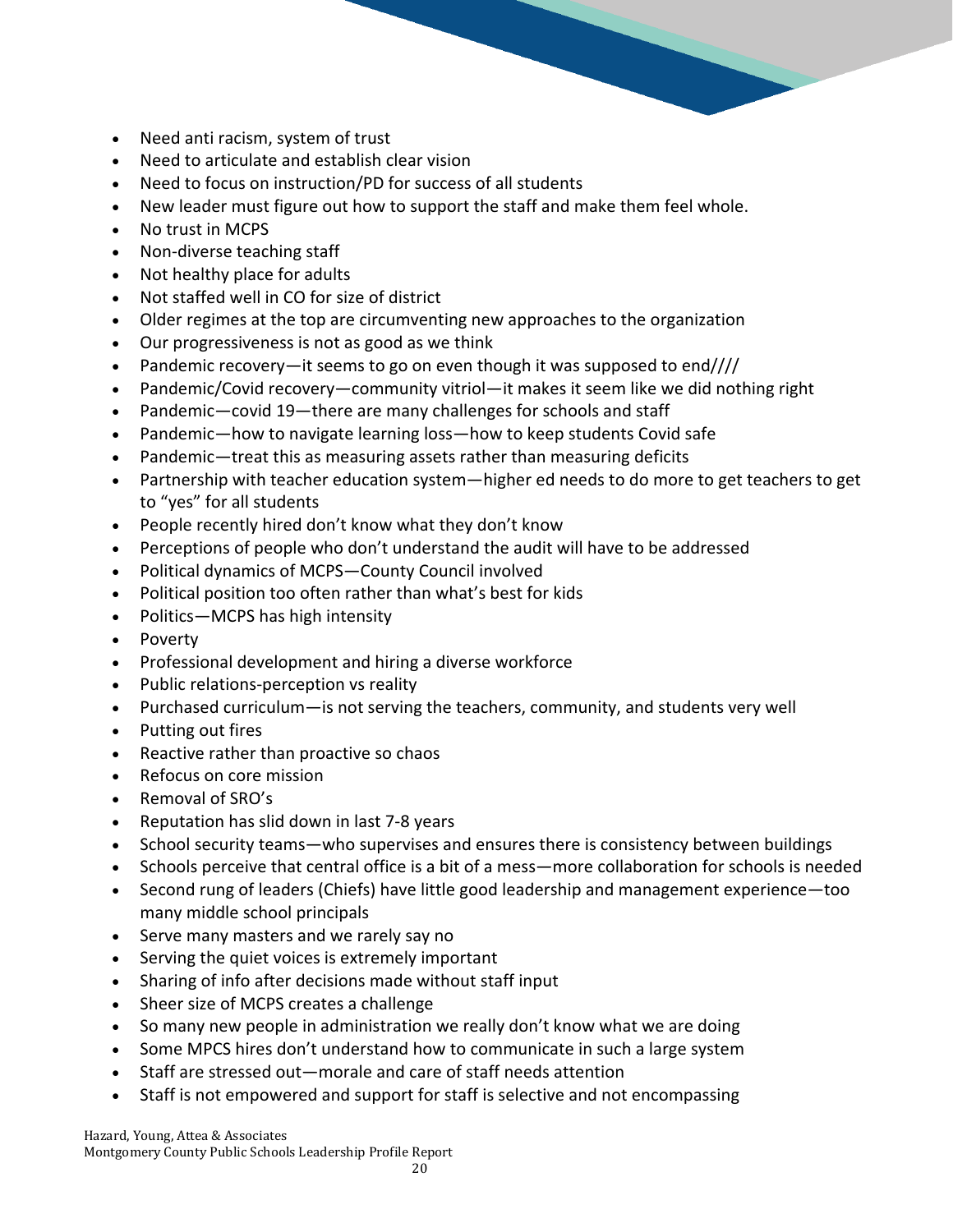- Staff morale in buildings and CO/
- Staff shortages
- Staff shortages
- Staff with fixed mindsets—good at curriculum—but they are not reaching all students
- Staffing in all positions is critical to the future of MCPS
- Staffing will be a challenge—many higher-level leaders are leaving
- Student discipline will be a challenge—superintendent needs savvy
- Students need to understand the structure and especially connect to the leader
- Students of color do get missed in magnet, AP and IB programs
- Students want to see leaders and staff they can connect and relate to as a student
- Study circles—parents, students and teachers talk about race
- Teacher and staff turnover—lack of subs
- Tension around boundaries-segregation/integration of schools ("don't move my child to poor school")
- Tons of resources but not all used well
- Too many leadership changes—we're losing quality
- Toxic and chaotic—but this is throughout the US
- Understanding the student experience through Covid
- Very divided district—morale is very low
- Very engaged community—parents—community at large—media—Washington Post, etc.—all are interested in what we do well and what we don't do well.
- Very strong unions—a blessing and a curse—unions did not have a good experience with old regime on covid—more repair with unions is needed
- Very transient population—wide socio economic
- Very wealthy and very poor—need to serve all students equally
- Vocal and silenced parent groups must be equal in receiving communication and services
- Voices of others need to be a part of the work
- What happens when ESSA funds gone?
- White flight and middle-class blacks leaving district for private schools because their children's needs are not being met
- Work/life balance for the entire workforce is determined at the superintendent level and their direct reports
- Working relationships between unions and MCPS

- Ability to bring a bifurcated set of parents together
- Ability to connect students with technology
- Ability to put equity at the forefront of all initiatives
- Ability to slow things down
- Ability to staff MCPS—good teachers and place they want to work
- Able to think through decision making and include others
- Acknowledge multiple families staying in one home/apt
- Approachable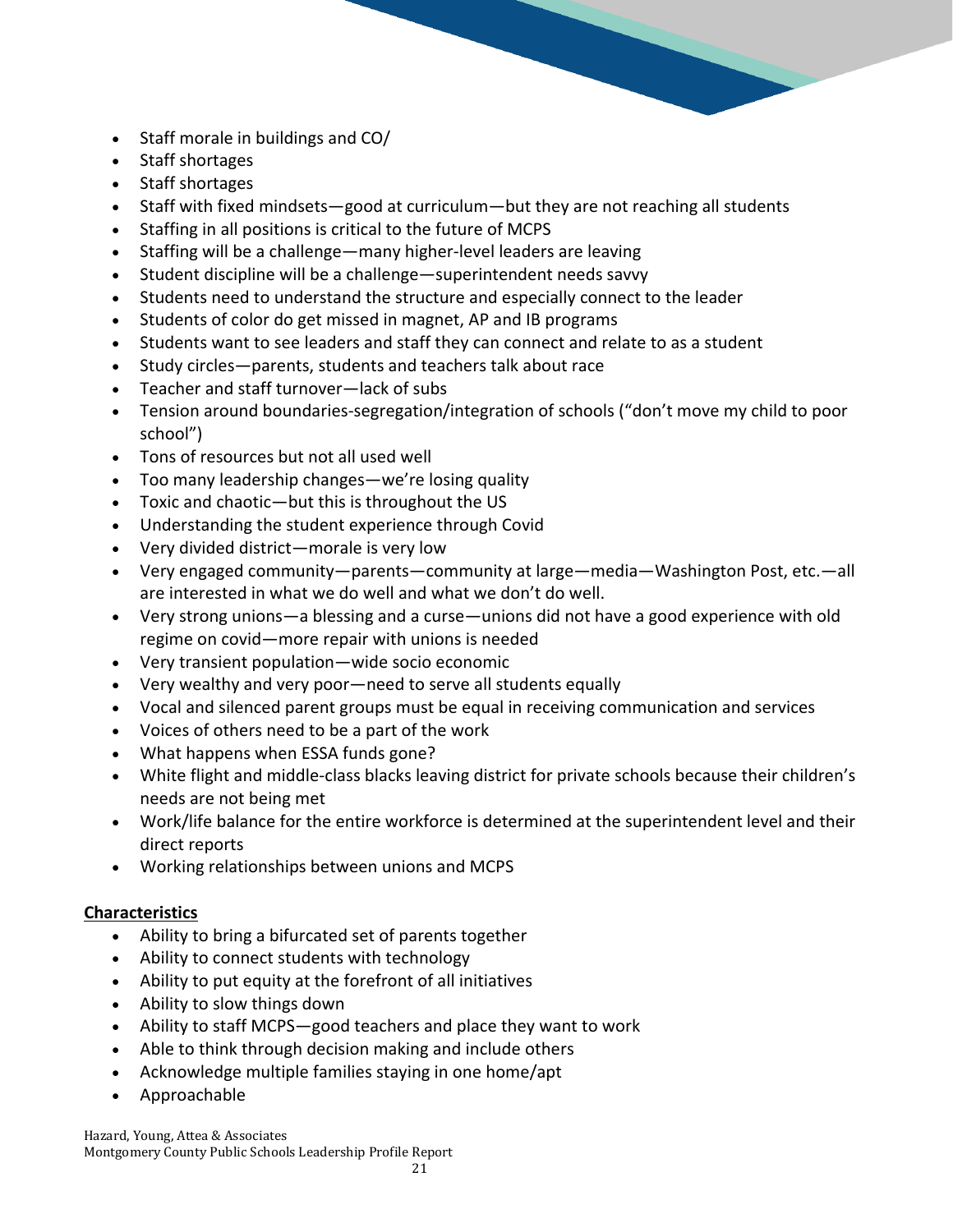- Ask: WHAT DO OUR KIDS NEED NOW vs 20 YEARS AGO
- Authentic
- Authentic exhibition of empathy
- Balance funding cliff
- Be a problem solver
- Be able to say what they don't know—and show an ability to find out the answer.
- Blueprint does not address all groups
- Broad knowledge of everything but the ability to tap into expertise of staff for the details
- Broad thinking
- Build trust
- Calm
- Can get people to gravitate toward you and the mission
- Can handle media inquiries
- Can't be afraid to lead a big system
- Charisma
- Clear vision and communicator to central office—even the basement
- Clear, short informative communication
- Collaboration
- Collaboration—especially engaging the quiet members of the staff and community
- Collaborative
- Collaborative
- Commitment to district and connected to it
- Commitment to transparency between CO leadership and schools
- Communication at the forefront
- Comprehensive plan to build trust in district
- Confident
- Continue to promote MCPS as a good employer
- Create a presence with community in a large organization
- Culture and climate needed to accept mistakes for effort
- Deep stamina—Don't waver to special interests
- Deep threshold for dealing with the issues of the large superintendency
- Deep understanding of MCPS
- Diplomat to keep BOE out of headlines re negotiations to protect BOE
- Don't drain all historical knowledge
- Don't forget the support staff—someone who can inspire all—not just the teachers
- Ears to the ground—can they identify challenge issues
- Educational expertise is needed
- Effective, regulator and inspiring communicator
- Empathetic
- Empathetic
- Empathy, sympathy- and deep knowledge of knowing the needs of students and their families
- Engage with the community
- Enlist and do not polarize community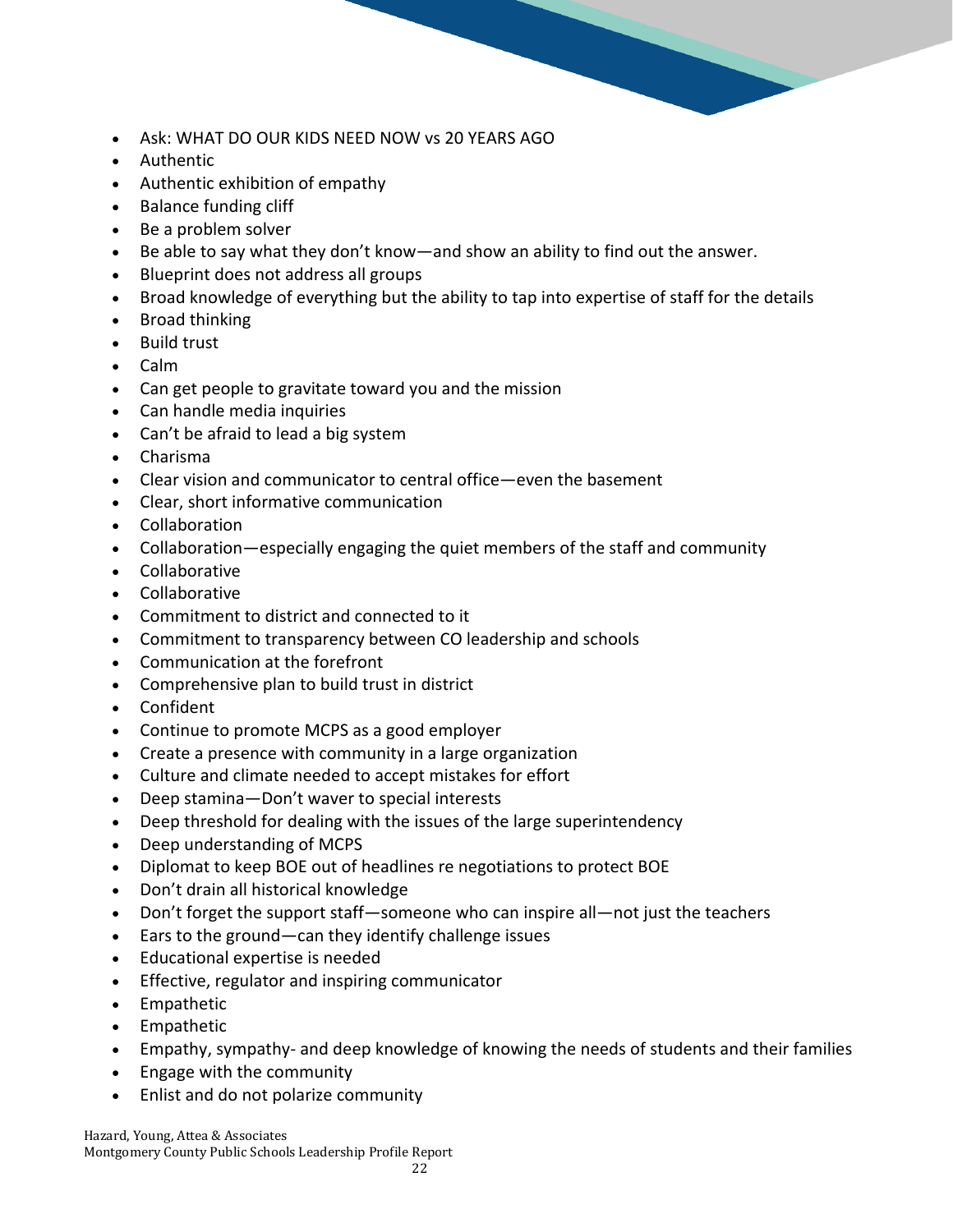- Evidence of creating structures of support for staff and district initiatives
- Evidence of hiring good people—not just hiring friends and nepotism
- Evidence of policies that improve morale and improve the work environment
- Experience in midsize/large district
- Experience with diversity
- Experienced SUPT; can't lead if you have not done it
- Experiencing thinking and generalizing across a large district
- Fearless
- Flexible—visionary—experienced
- Focus on students and not self
- Focus on T&L and what's happening in classroom
- Forward thinking/
- Foster high levels of collaboration and assemble an effective team
- Go beyond buzzwords
- Great communication skills—leads by example—compassionate—recognize the value of all employees
- Great superintendents don't wait for a crisis but are proactive with safety
- Healer
- High touch leader—in the schools
- Hire people who are experienced to do the work
- Honest
- Honest (no lies of omission)
- Honor diversity
- How to get 5-6k students back
- How to set up structures for collaboration
- How to speak to divided community without further alienation—we need a uniter
- Huge change is not needed—shore up the foundation—hold on to your great ideas until they will be met with successful implementation
- Immediately engage community members
- Infuse education from national landscape methodical
- Innovative
- Innovative
- Instructional leader
- Instructional leader
- Integrity—character
- Interests of bargaining groups and desire for increased \$\$
- Internal/external communication
- Know and understand the needs of the students, families, and community—this is a delicate balance
- Knows the system—don't come in cold
- Labor relations
- Lack of arrogance
- Large district experience with 30k employees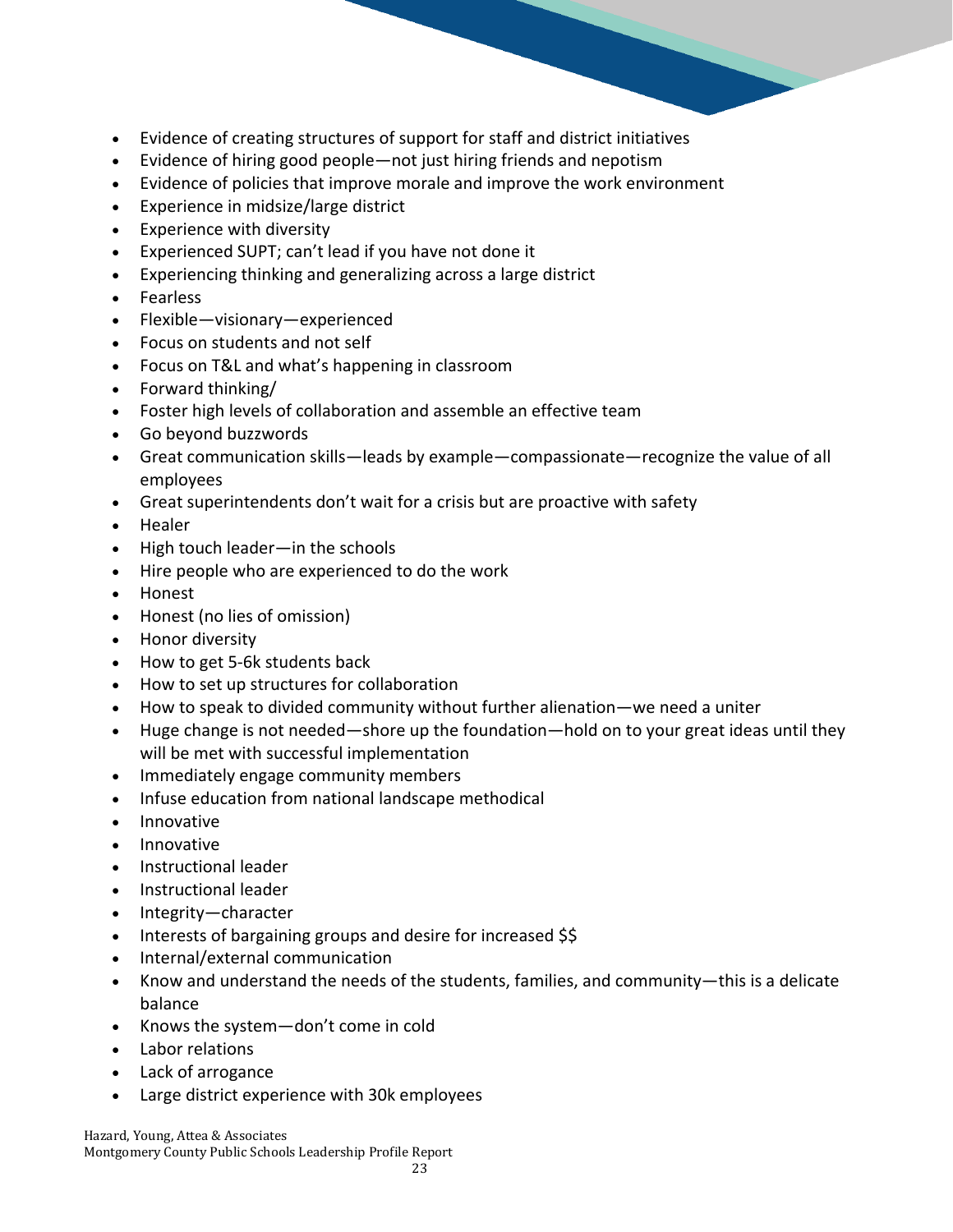- Lead with inspiration
- Leadership that develops those around you—one superintendent can't do it all
- Level 5 leader
- Leverage others to move work forward
- Listen to all coalitions
- Listen to experts who surround you, Student voice, impoverished families
- Listen twice as much as speak
- Listener
- Makes tough decisions
- Micro/macro concerns
- Multi-cultural candidates would be welcome
- Multi—cultural staff and parents need to be included in the process—especially of the superintendent
- Must be hands on with their cabinet members—too much doing their own thing has happened
- Mutual respect
- Navigate political landscape
- Needs some level of ego
- Not afraid and can handle adversity'
- Not afraid of challenges
- Observe before making changes
- Open door policy
- Open minded
- Open to disparate views
- Open to innovation
- Open to listen
- Parents working 3 jobs and not heard
- Passion for the mission not just the position
- Personable—connect to people—not just to the work
- Political savviness
- Politically savvy
- Problem solver who can work with other community and governmental leaders
- Provides stability, hope, trust
- Psychological safety is a desire for staff at MCPS—new sup needs to provide a safe haven for expression of other thoughts
- Receive constructive feedback
- Reflective not reactive
- Resides in community and is a part of it
- RESPECT FOR ALL
- Respectful and personable
- Risk taker
- Sense of humor
- Sense of purpose--sense of command
- Significant experience—especially with being an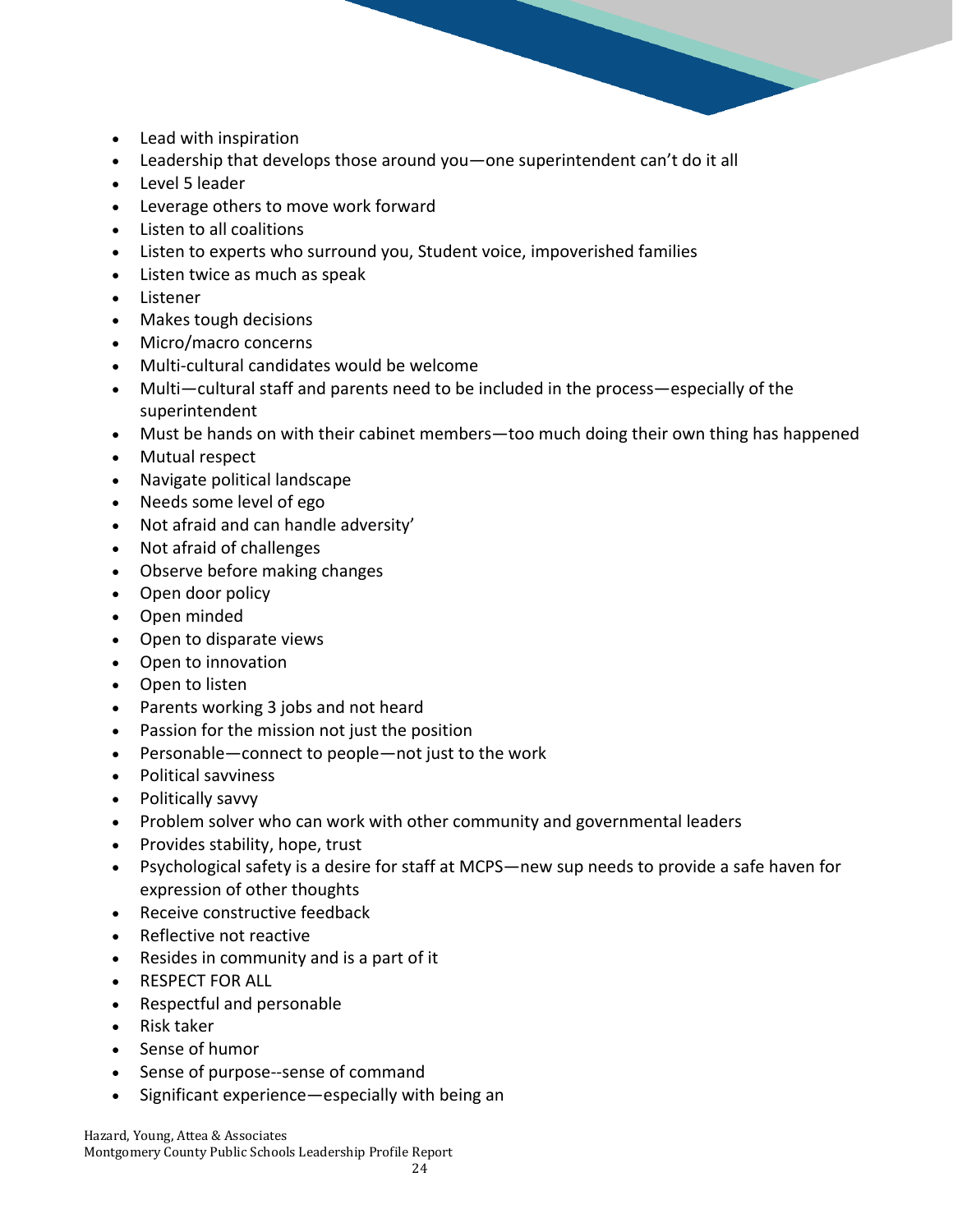- Solution oriented
- Someone attuned to social and emotional research
- Someone who listens—adults and students are struggling—somebody needs to hear all their concerns
- Someone who understand stability rather than change—especially in the central office
- Someone with vision—how to listen and then implement the vision
- Stable leadership over time
- Stand by their conviction—well respected
- Stand in front of parents and say what's the right thing to do
- Stay focused on academic results—let the other "stuff" stay secondary to academic achievement
- Strategic
- Strategic visionary
- Strategic//
- Strategist
- Strong communicator
- Strong delegator
- Strong, dynamic and values various points of view
- Superintendent aware of the diversity that take us into the mantra of an urban district
- Surround self with people who don't think like them
- Teacher and Principal experience//
- The Sup must speak about the brand of MCPS.
- Thoughtful
- Trust
- Trust those who surround you
- Trustworthy
- Understand finance and speak confidently about budget
- Understand work of CO
- Understands budgetary impact of new state blueprint
- Understands MCPS and not coming to rid district of programs
- Understands racial and socio-economic diversity. Equity must be embedded.
- Understands that this is a "different" place
- Use data as a flashlight rather than a hammer
- Value of data must be embraced—and take a stand—don't try to just be liked—back up your staff
- Value opinions of others
- Values diversity
- Virtual academy allowed to continue?
- Visionary
- Visionary
- Visionary—surround themselves with a variety of opinions and expertise to honor the different opinions—validate the vision with research and connect the vision to staff and community
- Willing to trust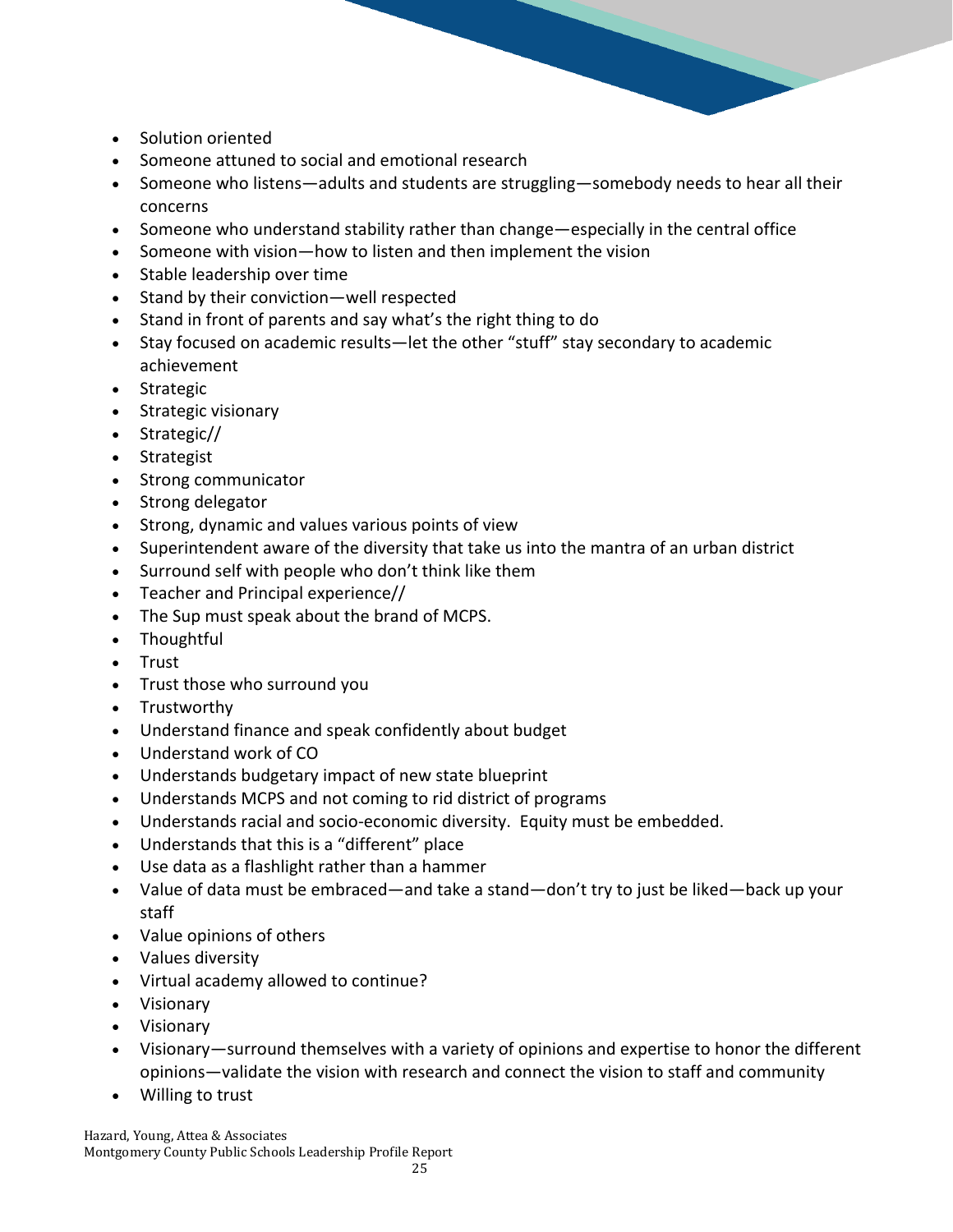• Willingness to trust colleagues

# **MAACP (7 participants)**

## **Strengths**

- Brainstorming sessions preaching to the choir
- Communities are supportive, active, and involved—they help the superintendent stay accountable
- Least experienced and high turnover in Title 1 schools
- Well resourced, especially for accountability

## **Challenges**

- Asian parents' lawsuit for dropping universal testing for admission to magnet programs being joined by MCAAP
- Build on the assets and trusted partnerships of the disadvantaged communities
- Change the heart
- How do you represent people who are not in the room?
- Implicit bias training already had a track record of not working
- Lack of agility to change—even if there is a desire to change
- Lesson plans and the process of groupthink needs to change
- Loss of leadership recently—but it might be a good thing
- Many MCPS initiatives are optics
- Privileges of adults are baked into union contracts and MCPS policies—sometimes the unions act as anchors to improving the system
- Problem solving where there is no problem
- Results based accountability—not practiced in MCPS
- Shiny programs that don't move the needle forward need to change to programs that provide opportunities for disadvantaged students
- Teachers of color can be more punitive on black and brown students
- Too much talk about admiring the problem—we need to action on the solutions
- Very segregated schools by geography—informal power base in most schools that is usually white
- Where is the follow-through on the training of cultural and disciplinary issues?

### **Characteristics**

- Ability to implement—with a track record
- Advocate for black and brown community—invite them to the decision table
- Best practices—long term sustained
- Contract is important with incentives for staying and the option to release
- Current interim knows what is going on—we will lose a lot of time if we must change—she was smart to ask for organizational commitment
- Don't just talk about the brown and black problems
- Environment is not ready to accept a leader of color—but is there any other choice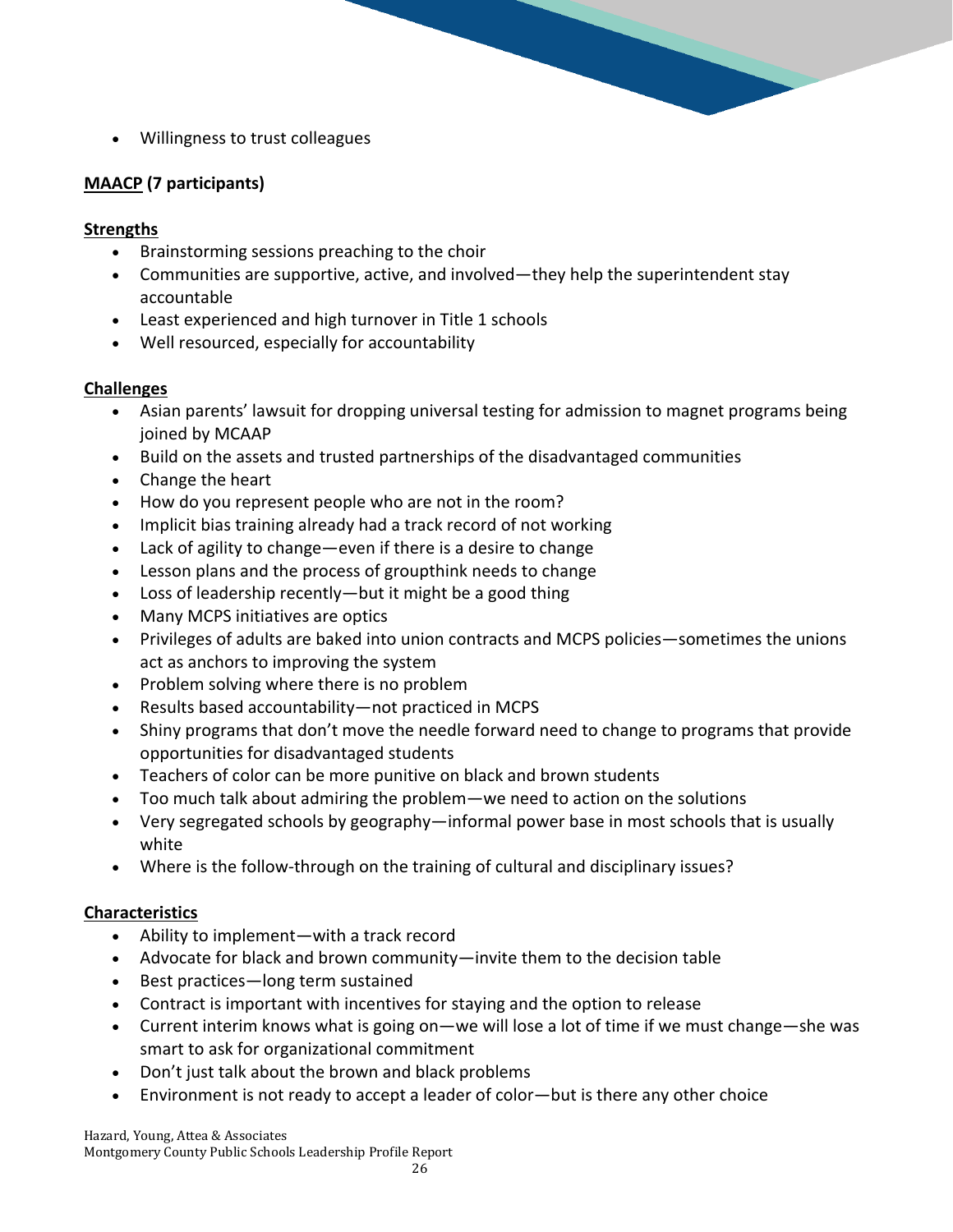- Familiar with the community
- History of accountability—track record of improving achievement
- Management and accountability—are teachers, principals, and central office practicing measurements that change student academic improvement
- Multicultural building principals to give a vision to all communities
- One hit wonder—not needed—need long term commitment to vision and sustained change
- Proven track record of solutions for achievement gap and the historical aspects
- Someone with a skill set to manage change
- Stability and consistency with strategies for equity accountability
- Transparency
- Where do they spend their time—Board meetings, etc., but change needs to happen at the operational level—drive incremental change operationally.

## **MC Planning Commission (5 participants)**

#### **Strengths**

- Diverse county—but very well-educated with a lot of diversity.
- Growth will be about .6%—not great growth but enough to keep planning for the future
- Unbelievable financial resources. No resource need goes unmet.

#### **Challenges**

- Divergent economic conditions
- Friction on actual construction—MCPS tends to not look at the long-term view
- Managing expectations for facilities
- Master plans and reservation for school sites through regulatory processes.
- MCPS has been slow to adopt to the changes
- MCPS has weak governance at the top, not exerting little if any control of influencing the future
- Reluctance to pursue alternative school design. MCPS needs a broader view of what a school is
- Schools are part of community building. MCPS has not been willing to buy into that concept.
- Schools are slow to deal with the urban issues and have not really developed good urban schools

### **Characteristics**

- Curriculum, safety, diversity, create the need for an urban experienced Superintendent
- Demographic data could be better coordinated between planning
- Sup needs experience in facilities
- Superintendent is in the real estate business. They don't have an appreciation for land and the impact of real estate.

### **November 1, 2021 Town Government Elected Official (1 participant)**

### **Strengths**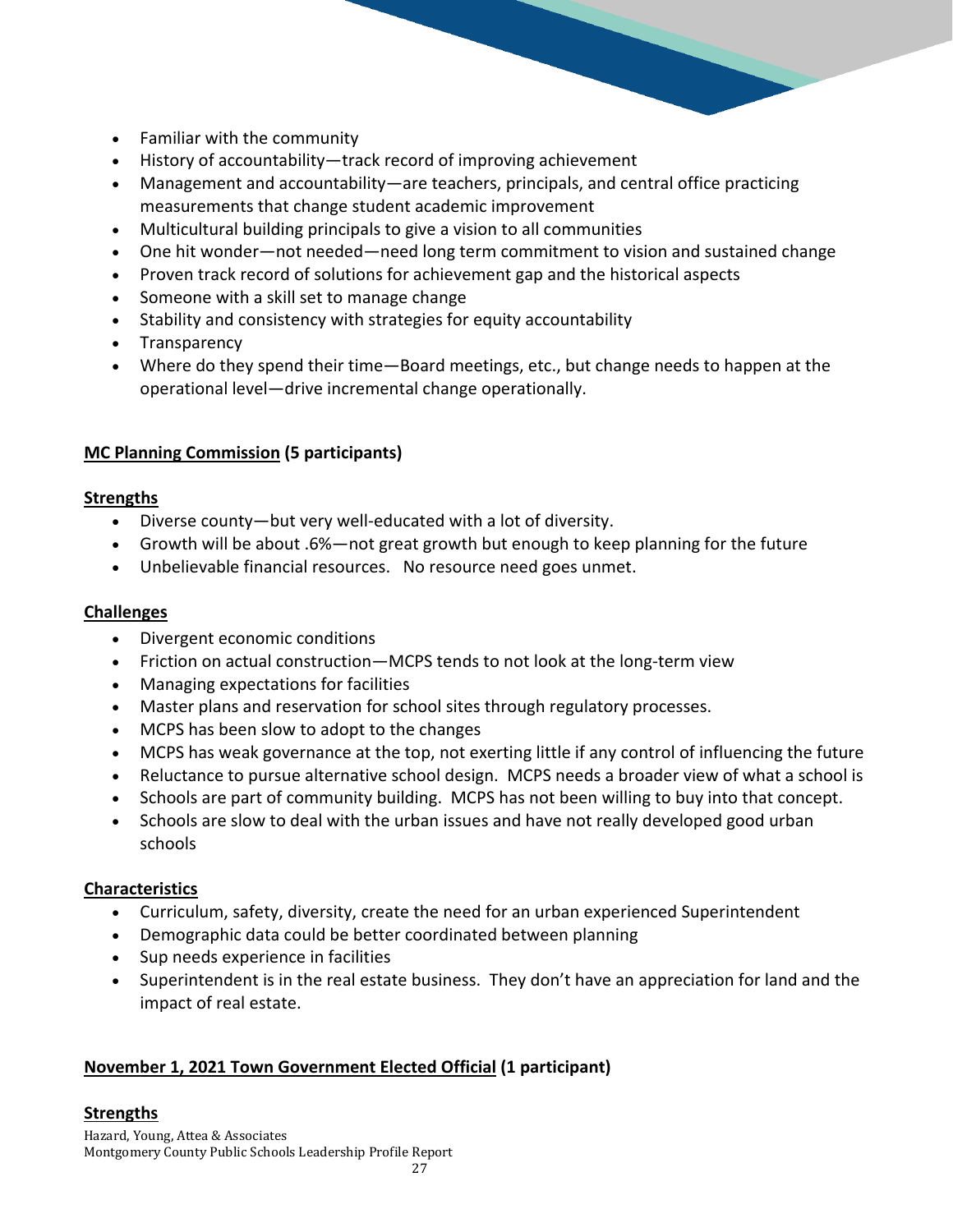- Educated people want to live in Montgomery County
- Educated population
- Incredible demographic diversity—158 languages spoken
- Low-income schools—high parent engagement
- Most of the people don't appreciate the quality
- One of the most attractive jobs for creating long-term change
- Public officials at federal, state, and local level all support education for economic engines
- Quality of teachers is very high
- Resources for kids—museums, culture, and other institutions
- Skill based opportunities for the non-college bound are abundant
- Top facilities

### **Challenges**

- Most parents have graduate degrees.
- Parent engagement is a challenge--Principal was bullied out of a job by the parents
- School Board quality is vital to the future of state/town/country

## **Characteristics**

- Don't create conflict
- Media and diplomatic expertise are needed—must be relatable
- More public relations—than running the place—policies are set by SB—how good is the superintendent and putting together the right team and leading it.
- Understands that leadership is better than micromanaging a system

# **MCPS Student forum (38 students)**

### **Strengths**

- Advocacy for students is very strong
- Communication is very strong
- Diverse language and culture
- Diversity with excellent programs and opportunities
- How diverse—embraces you and trains you for citizenship
- Lots of programs and student opportunities for participation
- Many more resources—even by MD standards
- Many students from many different backgrounds
- MCPS does try to hear everyone—including this meeting
- Other school systems look to MCPS for setting the standard—we need new superintendent to understand this role
- Sense of community
- Students and staff are passionate for change

### **Challenges**

• Asian racism for Covid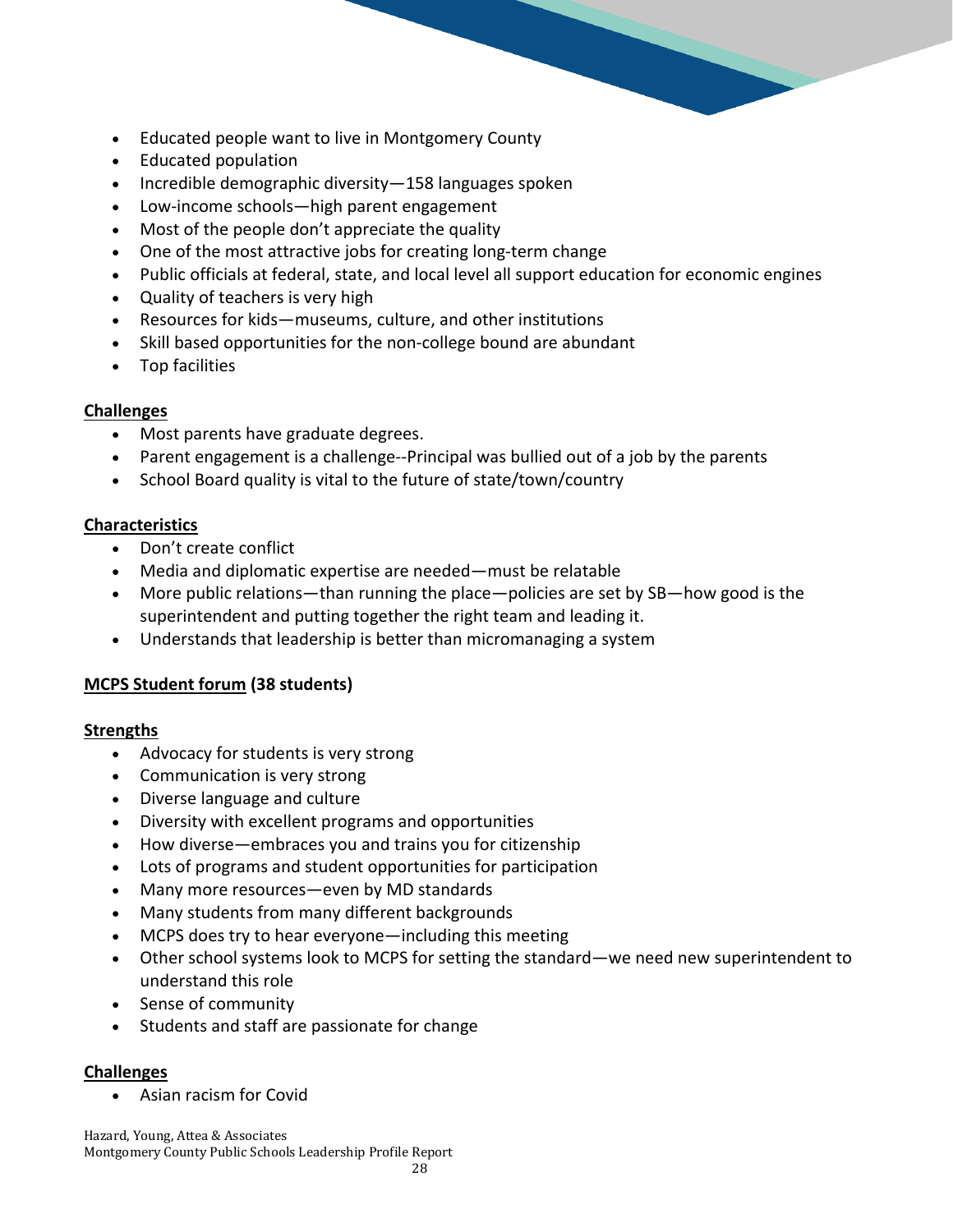- Bathroom behavior—Tik Tok challenges
- Bathrooms are overcrowded
- Better accessibility for programs that conflict with time scheduling
- Better communication is needed—dispel rumors

- Closing the achievement gap
- Communication skills///
- Courage to deal with issues—SRO's, Asian hate, etc.
- Covid transition back to school has been hard on some students—workload, mental health, etc., students need to be able to take a break
- Covid—we still need to prevent ill
- Embrace student diversity through celebrations of diversity
- Experienced with large size and diversity
- Fights in schools are becoming an issue
- Foresight of issues
- Hall passing time is very short—one-way hallways—2 minute and 4-minute passing time is too short
- Health curriculum—better instruction on mental health—health curriculum advisory committee
- History curriculum
- Involvement in schools—address issues in schools
- Listening the students is the most important part of their of job
- Managing large counties—need to
- Many ESOL students are
- Many issues seem to be lost in the bureaucracy
- Many students do not know or understand the role of the superintendent
- MCPS graduate and a younger person
- Mental and environmental issues—MCPS needs to contribute more to sustainable environments
- Mental health of staff—especially teachers—child care for teachers and other staff would be helpful
- More diverse school staff
- More realistic—quiet during a fire drill—realistically we wouldn't stay calm
- Open minded—someone who wants to hear from students
- Pearson standardized testing
- Proactive—not just the skills
- Profanity—inappropriate language has been said to students with no reaction
- Progressive views for bettering the school systems
- PSAT or SAT prep is not offered—this puts many students at a disadvantage
- Racially diverse
- Relatable to students
- School funds—school store—not many students participating or purchasing
- School overcrowding is causing switch of schools with long distances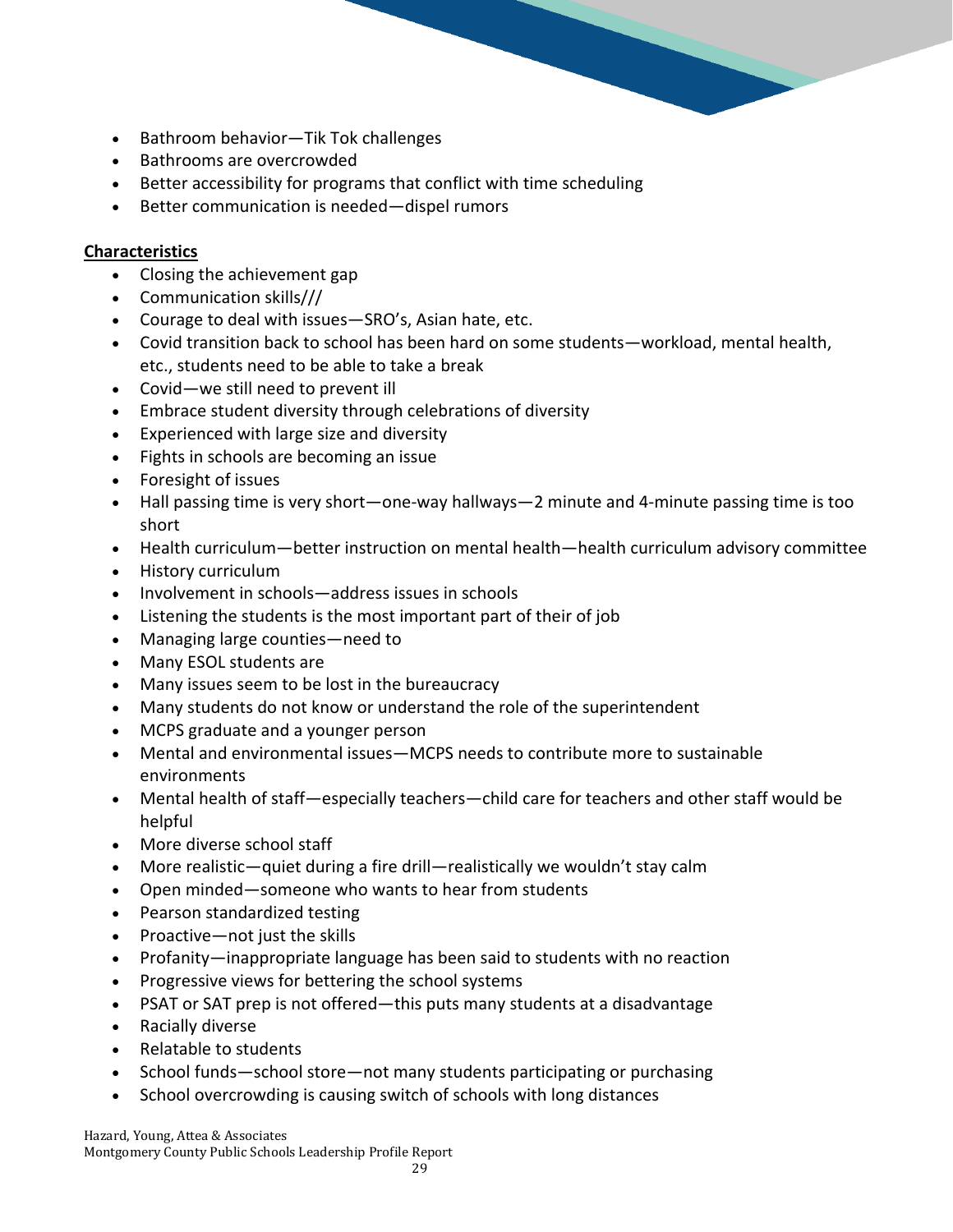- School visitations would help the
- Sensitivity—can be overdone—moderation-resilience is an important
- SOL students—and refugees are overcrowding our schools
- Student behavior and student participation
- Student behavior needs to improve
- Student voices must be incorporated into the decision-making process
- Takes pride in equity and decision making
- Transportation is a challenge with late busses and crowding of children
- Vision for students' staff and everyone

#### **Principals and administrators -MCAAP (25 participants)**

#### **Strengths**

- All staff are strong and committed
- Balance of systems within organization
- Clear vision
- Commitment to achieving equitable outcomes
- Commitment to PD growth
- Community partnerships
- Connections of community with schools
- County program for sped students
- Culture of caring
- Dedicated leaders
- Differentiated resources for schools with greater needs
- Diversity of students/staff
- Focus on whole child
- Great partners at Title 1
- High standards for all schools with some flexibility
- History of excellence
- Leadership development program
- Progress monitoring to ensure high expectations and equity
- Resources
- Strategic plan
- Student BOE member
- Support of anti-racist practices
- System of communication

#### **Challenges**

- Curricular decisions handed over to vendors
- Diversity
- Diversity within schools (economic)
- Embrace diversity…hold up success of the past
- holding onto institutional practices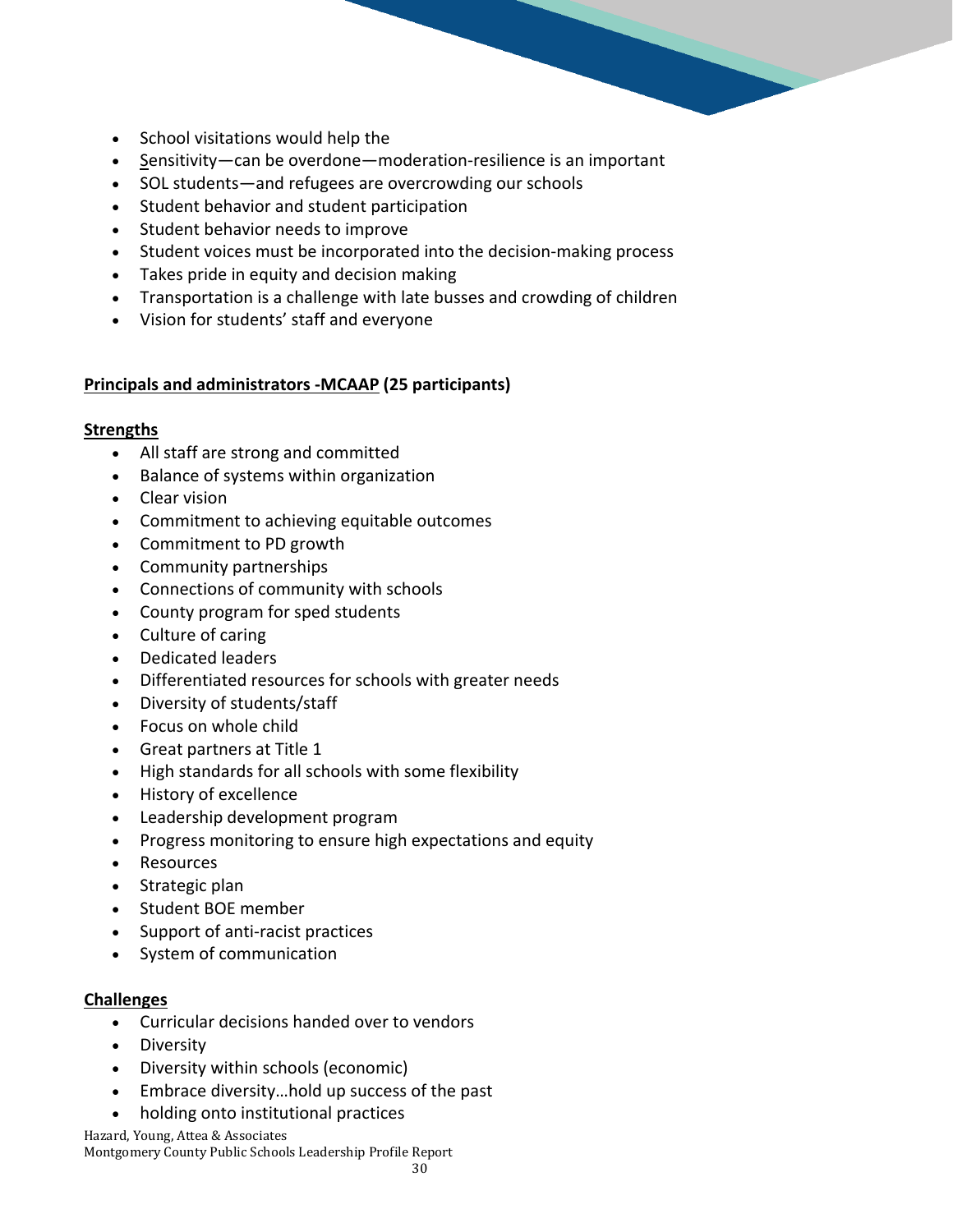- Lost too much due to politics
- Morale low across all stakeholders
- Moving to minority-majority system
- Must identify what super high kids need to be supported
- Need balanced voice
- Need for curriculum
- Need greater county focus on impoverished
- Parents don't trust the system
- Provide opportunity of specialty schools over to other schools/students
- System can't handle much more change
- THE PUZZLE IS BROKE…WE NEED TO BRING IT BACK TOGETHER AGAIN
- We are responsive to change but it has been excessive
- Weather a challenge in rural areas

- Able to identify what's important
- Can handle pressure of learning loss and can move us forward
- Care about how we rank in the nation
- Clear and deliberate communication of goals
- Collaborative
- Commitment to public schools as a resource for everybody
- Current needs have changed
- Data driven
- Decisive
- District budget is high in investment in each child
- Educated, involved, diverse parents
- Education is important
- Embraces diversity of communities
- Excellent schools (extracurricular, SEL)
- Executive level skills to manage a tremendous organization
- Extensive family support
- Get us back to providing excellence
- Hardline but respectful leader
- Has the back of principals
- High standards
- High value on whole child
- Hire principals who understand what it's like to be in classrooms
- Listener
- Lived the Elem, MS, HS levels

#### **MCCPTA (45 participants)**

- Open mindedness around adapting to an ever-changing world
- Open to conflicting views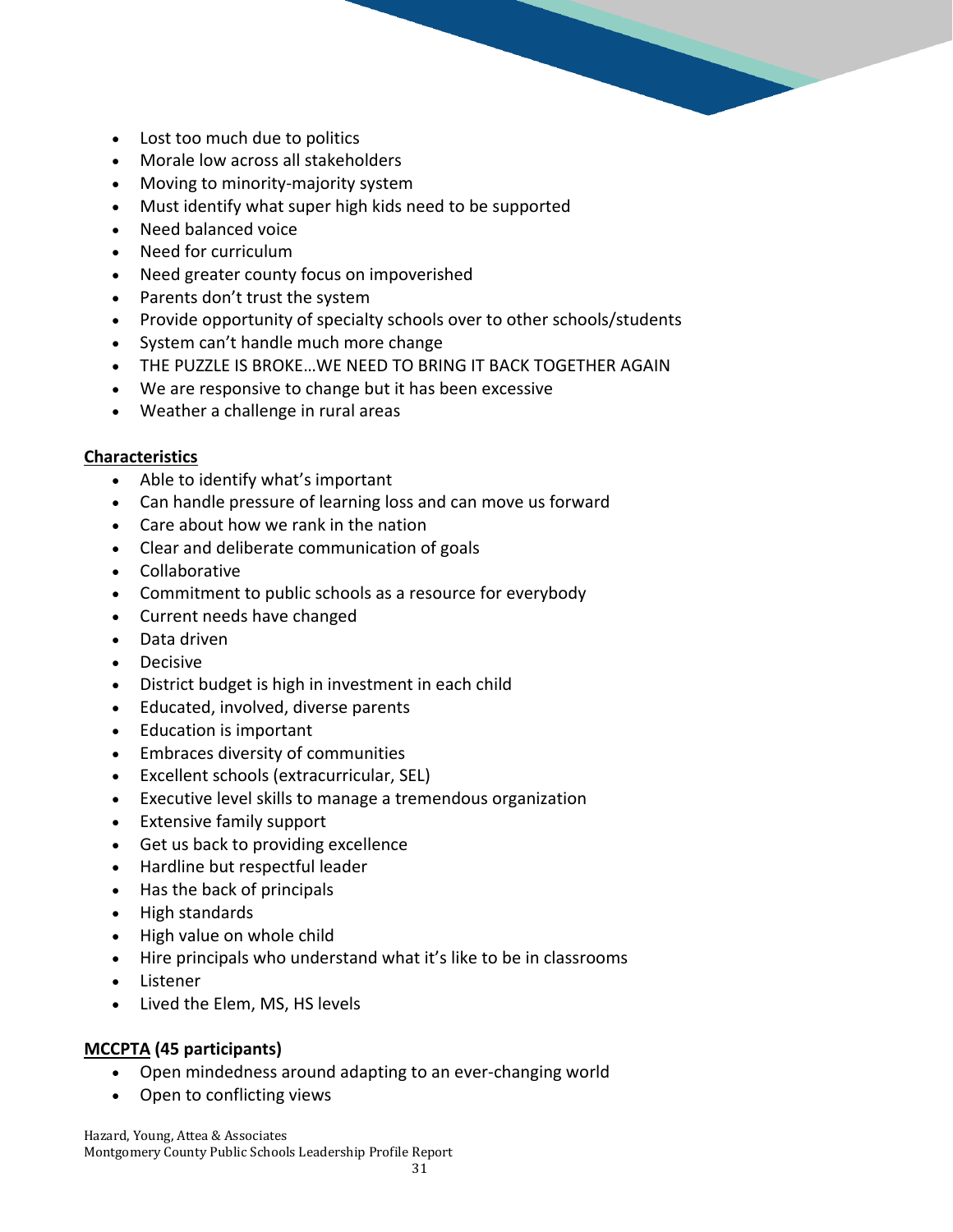

- Outstanding student body
- Principals have independence in running schools
- Recognize and acknowledge the contributions of all members of the organization
- Reflective
- Resilient and active parent base
- Resources
- Staff dedicated and accepting of students
- Staff interested in PD
- Stand up for core values

#### **Strengths**

- Strong communicator
- Utilize strengths of those here
- Wealthy county
- Work/life balance

#### **Challenges**

- "Individuals with lifetime appts" regardless of performance
- 2 kinds of administrators: 1-those who recognize we have something to bring to the table and 2- those who only Kristen because they have to when they don't want to
- Advocacy groups in county must be brought to table
- Appreciated local schools, but NOT CARVER because no outreach to parents
- CO doesn't have nots of eyes/ears on the ground
- Communication is biggest challenge with English speaking and those who have another language
- Community is responsive to data but we don't see the data
- Community should be able to rank candidates
- Data not published and not shared in transparent way
- Difficult to attract teachers teaching high level courses
- Difficult to navigate
- Hemorrhaging of talent through reorganization
- Huge system with a lot of challenges
- Lack of intent in sharing information which is meaningful, parents are kept in dark
- Large CO bureaucracy
- Learning loss
- MCPS is reactive
- Most educated county in the nation but not appreciated and acknowledged
- Multicultural community
- Must be able to address heavy weight at top of organization
- Need a communications team
- Need to support and educate teachers to support IEP students
- No equal access for all
- Not addressing top 20% of special needs and 20% of top students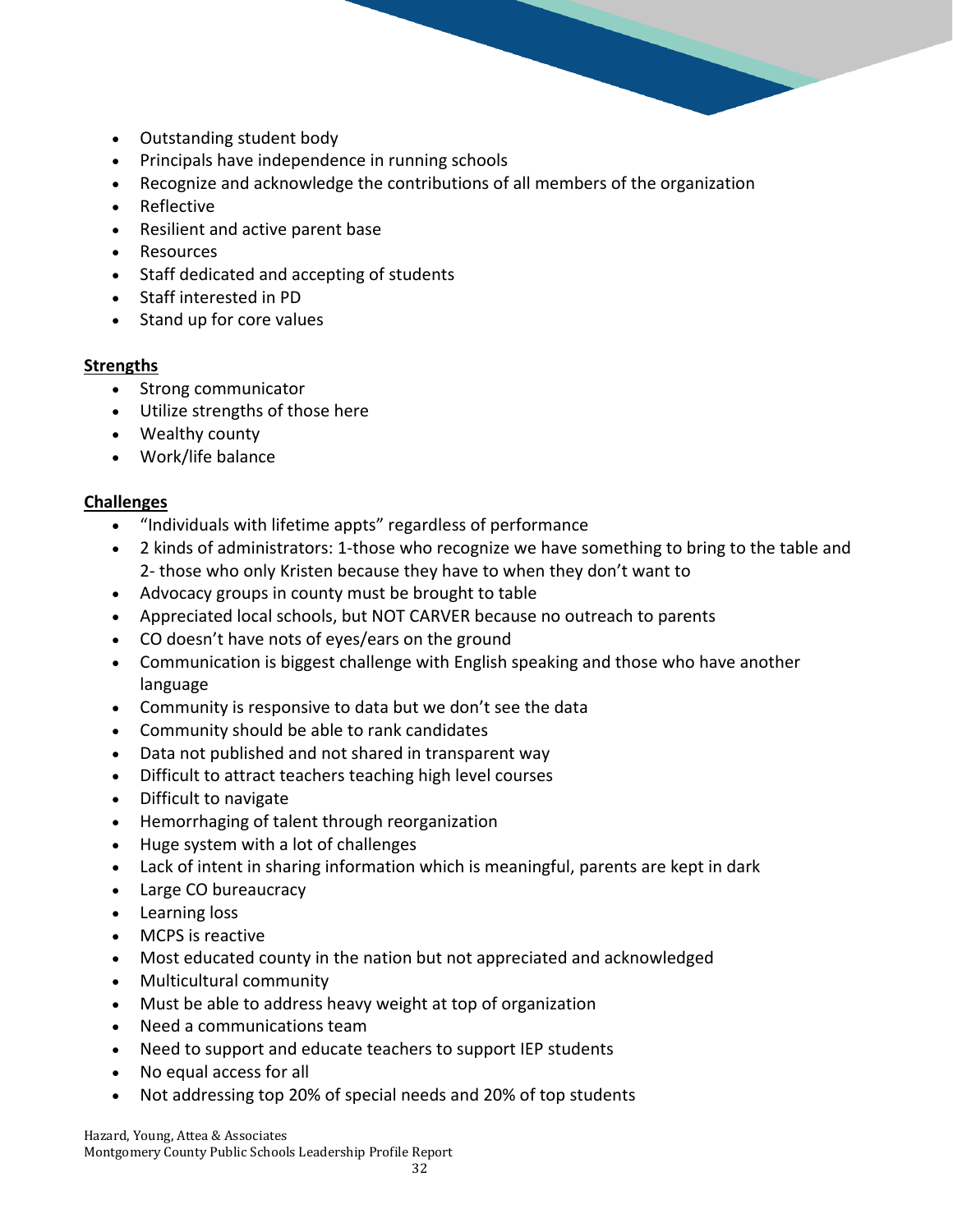- Not attracting outside talent but placing internal people in positions
- Not enough done for students with disabilities
- Parents are not a part of the hiring process
- PRINCIPAL ACCOUNTABILITY NEEDED
- Recruitment, retention, equity redistribution meeting was chaotic because of lack of trust
- Recurring theme of one size fits all does not work
- Size- we are too big so don't react to crisis well
- students, staff traumatized after Covid
- Transparency
- Union is powerful but willing to work
- We are not respected

- Action oriented to address trauma
- Can no longer rest on laurels
- Communication plan
- Fix issues from Covid fallout
- Fresh perspective to cut away things that are no longer effective
- Integrity
- Integrity of process
- Magnet for attracting outside talent
- Stand up to internal/external stakeholders
- Supt must know how to advocate for MCPS through legislature

# **Support Staff (2 participants)**

### **Strengths**

- Attracts well educated workforce
- Community pride and involvement
- Dedicated, loyal workforce
- Diversity
- Internal, external Resources
- Size of district

### **Challenges**

- "People fall in love with their own magical thinking"
- Bureaucracy is a challenge
- Creating committees to create a committee
- Disconnect with new families and need to educate them about district
- Inequalities of wealth/no wealth
- Lack of creativity for new problems
- Lack true collaboration
- Leadership needs to hear and receive hard things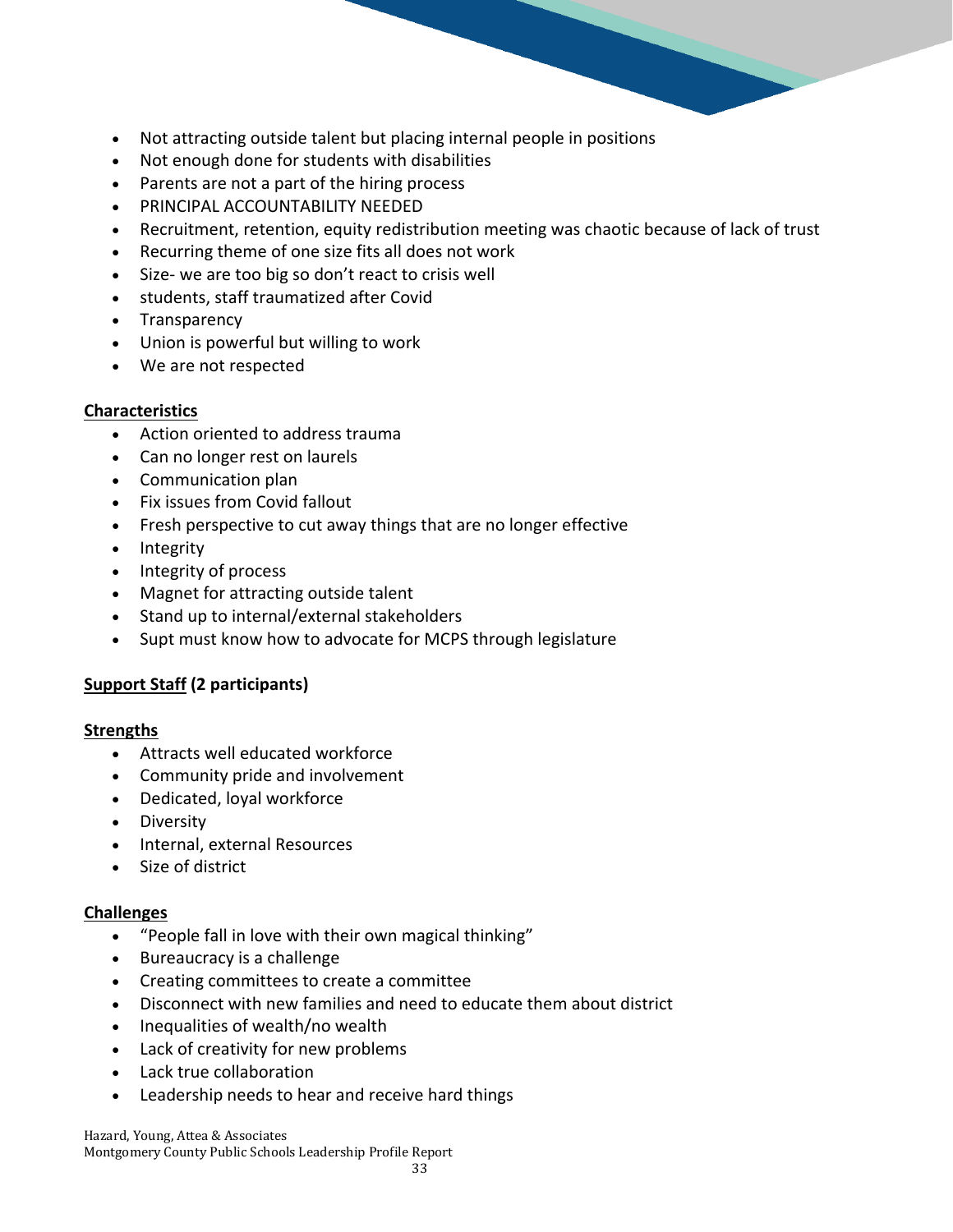- Meetings just to meet
- Practices and terminology do not permeate the organization
- Reputation of district does not reflect the reality of district
- Talk about problems and not solutions
- Those making decisions have not been in classrooms for decades
- working class, immigrant families

- Accountability
- Committed to high quality personnel in every Dept
- Equity cannot be an initiative only
- Make the district "A DESTINATION DISTRICT"
- Respect the work of SEIU leadership which goes beyond MCPS
- Transparent
- True collaborators
- Understands and respects value of all system employees
- Views unions as partners

### **MCAAP Executive Board (15 participants)**

#### **Strengths**

- Administrators—strong, committed in schools and central office
- Biotechnology—strong eco system to connect with businesses
- Building blocks are in place—connection of the blocks is needed
- Class size reduction initiative
- Community partnerships
- Content specialization leads to expertise in many areas—collective intelligence
- Diversity racially—socio economically
- Engaged associations—we want to work in collaboration with the superintendent
- Government corridor
- Great programs and special tracks
- High expectations—evaluation process sets the standard high—support for novice teachers and principals
- High prestige as a school system
- Innovative—trying many new things
- Kids of color of 70%--used to be majority white
- Partnership with Health and Human Resources—very advanced in mental health and social awareness
- Post-secondary partnership with K-16 partners
- Principal, assistant principals all benefit from development and mentor programs, common practice, data analysis
- Process and SOP
- Quality of schools—MCPS children can succeed in any school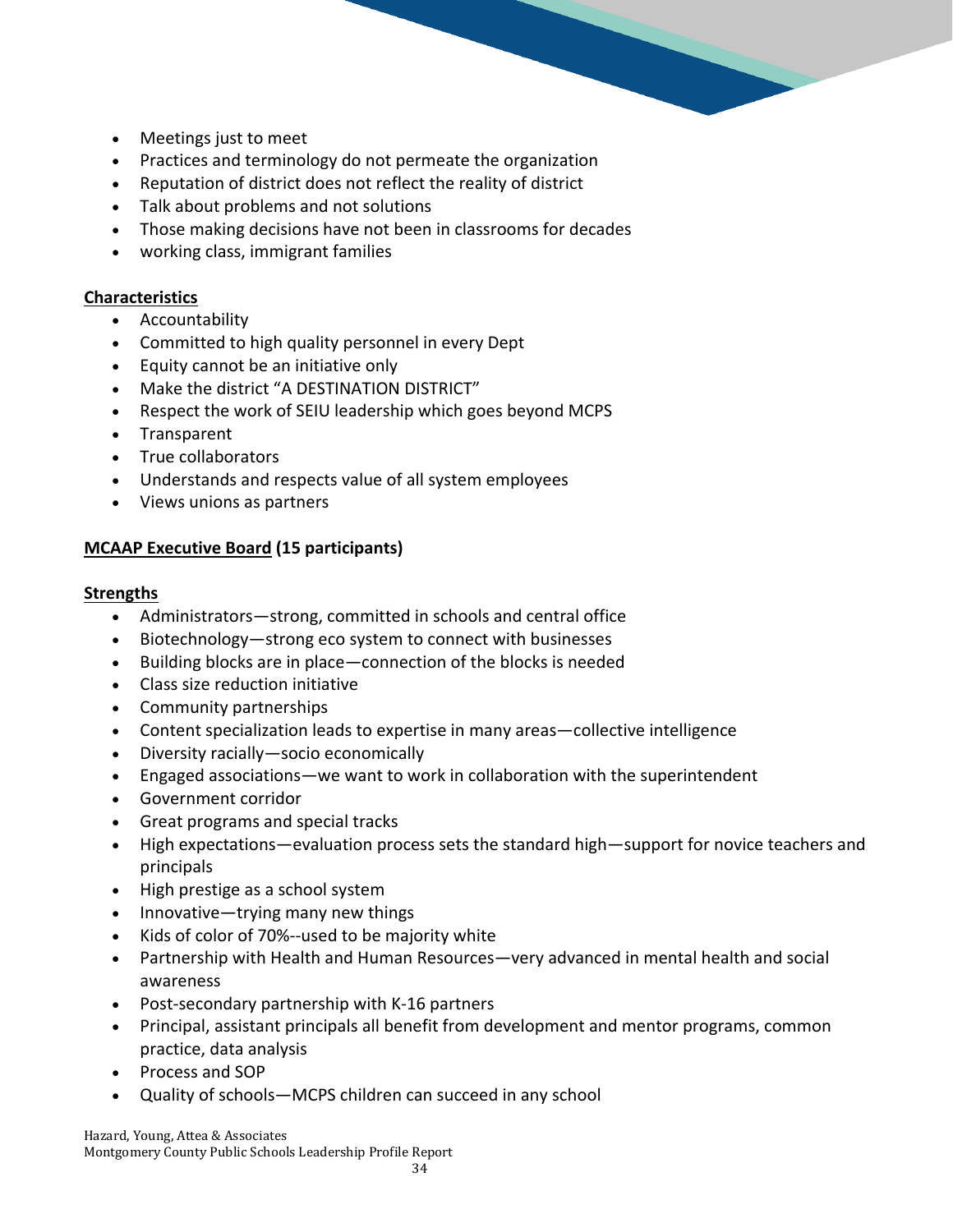- Rated in the top of all school districts in the nation
- Staff is outstanding
- Technology leapt forward through the pandemic

# **Challenges**

- "Blueprint for Excellence"—huge challenge for implementation
- "Let us lead"—there are levels of micromanagement that don't value middle managers
- Achievement data has plummeted
- Achievement gap—a working and coordinated construct with resources to close the gap is needed
- Central office staff has been cut to bare bones
- Clear communication of a vision is not clear—central services is not always included or allowed to be given input
- Continuity is needed
- Elementary stature is not recognized—promotions and staffing at the high levels of leadership are not represented by elementary experienced administrators
- Equal to equitable—needs a larger picture
- Harness technology to address the achievement group
- Lack of psychological safety—many people new to positions have fear to misspeak or mistakes
- Last minute or 24-hour turnaround requests is not a good way to manage
- Magnitude of the work
- Many competing interests—how to do you truly collaborate with all these different voices
- MCPS "likes to smell themselves"—any new ideas or change is met with great resistance
- Morale is low
- Staff cuts at central service—impacts across the school system, including schools—lack of representation—schools sometimes feel they are not being heard
- The Board and the County Council requests always seem to get a fast "yes" rather than "let us analyze that and see if that is feasible"

# **Characteristics**

- Ability to leverage relationships with staff to achieve the common vision
- Analytical skills—drop ineffective programs—focus on programs that work
- Being visible
- Budget experience with large expenditure allocations
- Charismatic
- Experience—magnitude of the work
- Focused on the missions and troops
- Leadership
- MCPS is heavy at the top
- Not demeaning to staff—utilize the strengths of staff for decision making
- Polished—excellent large public speaker—to convey a vision
- Reflective leader—have people close to them who push back
- Relationships—understanding their strengths and their weaknesses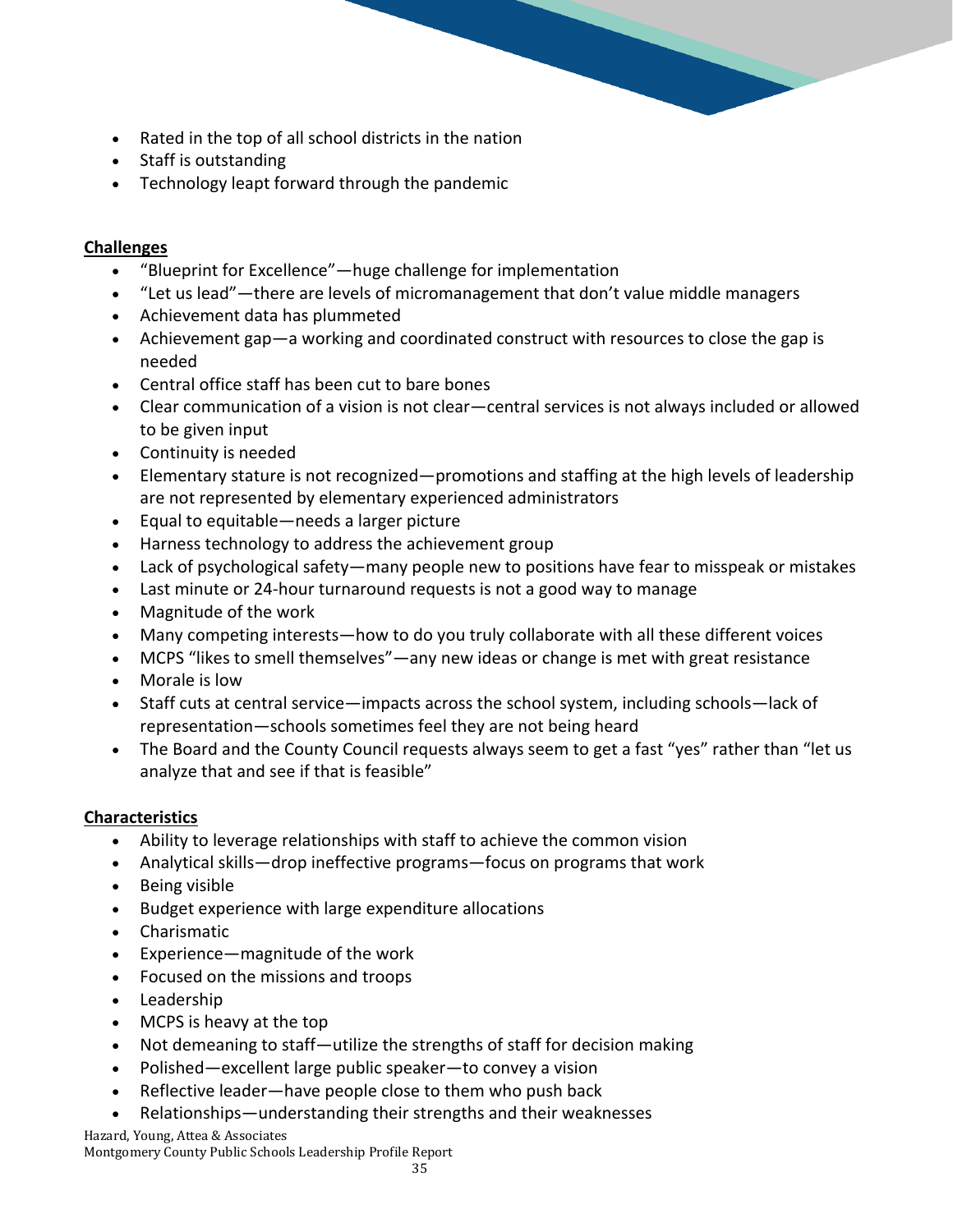- Self-driven
- Successful experience as a principal
- Three unions—must be able to understand and values the collaboration and shared decision making with the unions
- Weast was engaged with the budget details

### **Montgomery County Council Members (8 participants)**

#### **Strengths**

- $\bullet$  14<sup>th</sup> largest district in the nation
- Creative solutions would be celebrated here
- Educated workforce
- Education is the number one priority of most citizens
- Great facilities for each and every school
- Great place to live---high quality of life—talent pool of parents, students and staff
- High standard of excellence—helps with recruitment of teachers
- MCPS has tried to handle the issues of the pandemic
- More schools have been renovated than not
- More than 50% of the county budget goes to schools
- Opportunities
- Strong and engaged parent infrastructure
- Strong collaborator with County government
- Strong commitment to the diversity and many outreach programs are in place
- The ability to improve the MCPS school is great
- Tremendous reputation nationally
- Tremendous sense of community—most if it comes from the schools themselves

### **Challenges**

- Achievement gap and language barriers
- Boundary studies—how to we navigate the issues of segregation
- Change in governor—Montgomery County never benefits from state distribution
- Communication—came to light during the pandemic—not just what is happening—but why was sometimes lost
- How do we address and adapt to the changing demographics of MCPS?
- Immigrants without formal education
- Income gap is widening in the county
- Learning loss
- MCPS does not pivot well
- Mental health, safety/security, child abuse, meals for children—so many issues that are high priority
- Preparation for 21 $<sub>st</sub>$  century skills need to focus on economic and entrepreneurial focus</sub>
- Rapidly changing kindergarten classes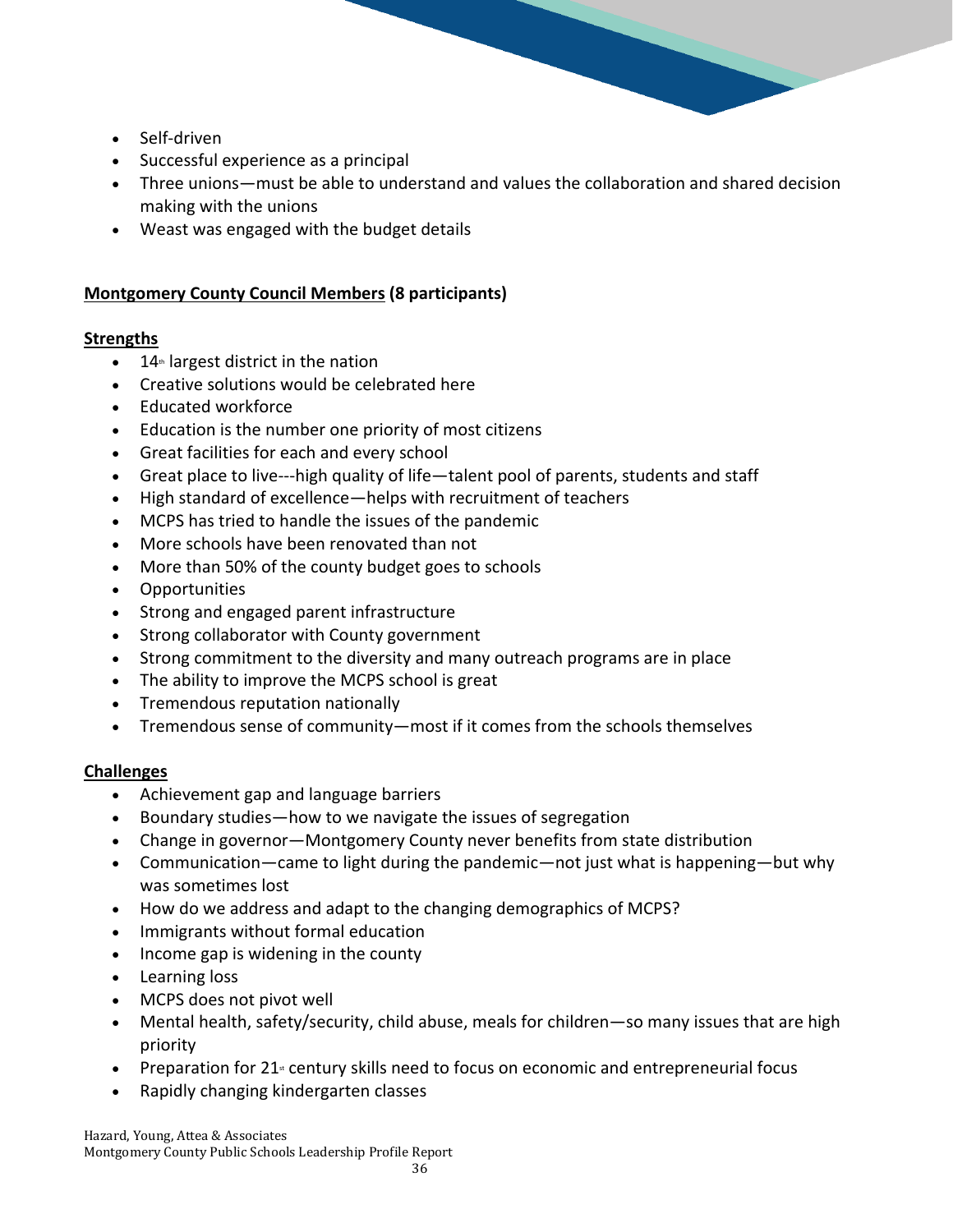- Recruitment and retention of staff—many are leaving—recruitment needs to increase—and we need to address the work/life balance for staff
- Redistricting—boundaries need to be finished
- Relationship with unions needs to improve—stressors on educators
- Schools are slipping a little bit
- Segregation—housing patterns impact school
- Six new County Council members from upcoming elections
- Social emotional needs of children have to be addressed—violence is up—and student achievement will suffer until that is solved
- Some communities feel they don't have access to high performing schools
- The list of challenges is long—but not insurmountable
- Very reasonable teacher union president—not a maverick and willing to collaborate

- A partner rather than the extreme
- Ability to deal with staff morale and burnout
- Approachable and humble
- Articulate a clear vision—everyone doesn't have to be happy
- Clear compelling vision for the school system
- College preparation should not be the end all—trades/certifications and other career paths should be celebrated—college is not the only path to success
- Come out of the pandemic through strong relationship
- Communication—false communication is spread faster and wider than accurate information
- Continue collaboration
- Culture of high expectations
- Effective manager of the day-to-day operations
- Familiar with the players in the system—or the ability to become familiar
- Foster trust and respect
- Gravitas
- How to do you translate it into actions
- Innovator—but not Elon Musk
- Invested in building relationships—cabinet must be very strong
- Recruitment of great staff needs to be a priority
- Relationships—innovative decisions are made through informal relationships—so many leaders in MCPS
- Slow and steady—need a long-term leader—this is not a turnaround
- Support for teachers and administrators

### **Former School Board members (3 participants)**

### **Strengths**

Very diverse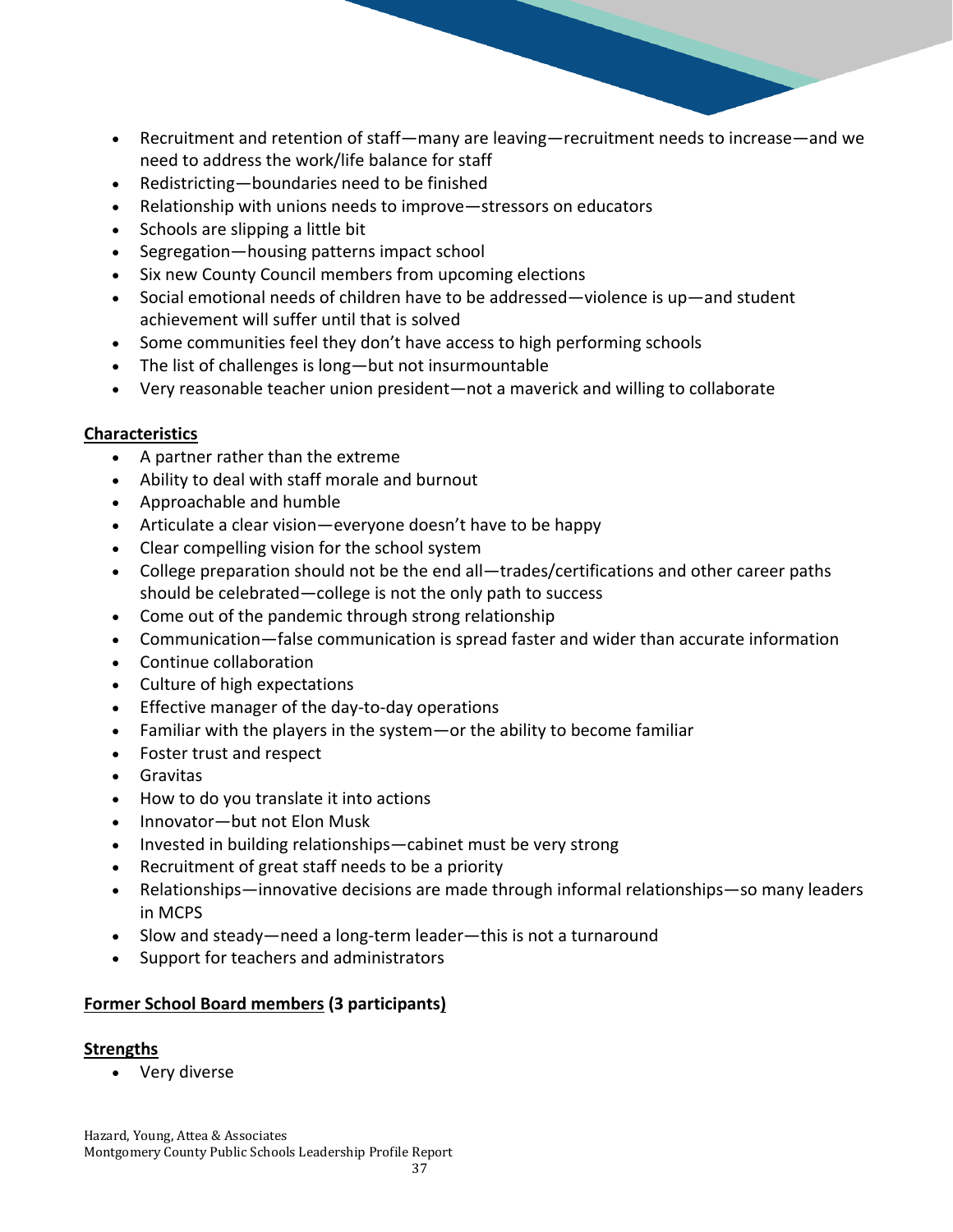#### **Challenge**

- 75% of citizens don't have children in the school
- Advocate for the budget to serve the needs of children
- Analysis of programs would help address bloat
- Articulate a vision for families and staff
- Bilingual education is critical for all students
- Communicating at the state level
- Education is the key to future of any country
- Fear of going outside
- MCPS is situated at the capital of the US—global center
- MCPS of 2021 is very different that the MCPS of 2020
- MDOE and Annapolis have to be in a working relationship with for budget and resource support
- Middle managers have blocking cynicism to new superintendents
- Partnerships have a difficult time breaking into the hierarchy of MCPS
- School naming does not reflect the diversity of the County
- Singapore is a world model for class
- Size is a huge issue
- Socio economic disparity—those students need support
- Technology could be a tool for closing the achievement gap
- Top management positions need to be more diverse
- Very fewer doers in MCPS-

#### **Characteristics**

- Ability to advocate at the state and local government level
- Advocate for advanced and future technology
- Attentive to fight back against adversity
- Commitment to diversity
- Committed to equity and diversity of the county
- Committed to human resources development
- Communicator
- Development of talent
- Engage with the parents and the students
- Former Board Members—former staff-willing to assist but we remain as an untapped resource
- Innovation will be important
- Strategic thinking and approach

### **MCEA-Nov 8, 2021 (15 participants)**

#### **Strengths**

- Diversity
- Great place to live
- Great reputation
- Location near capitol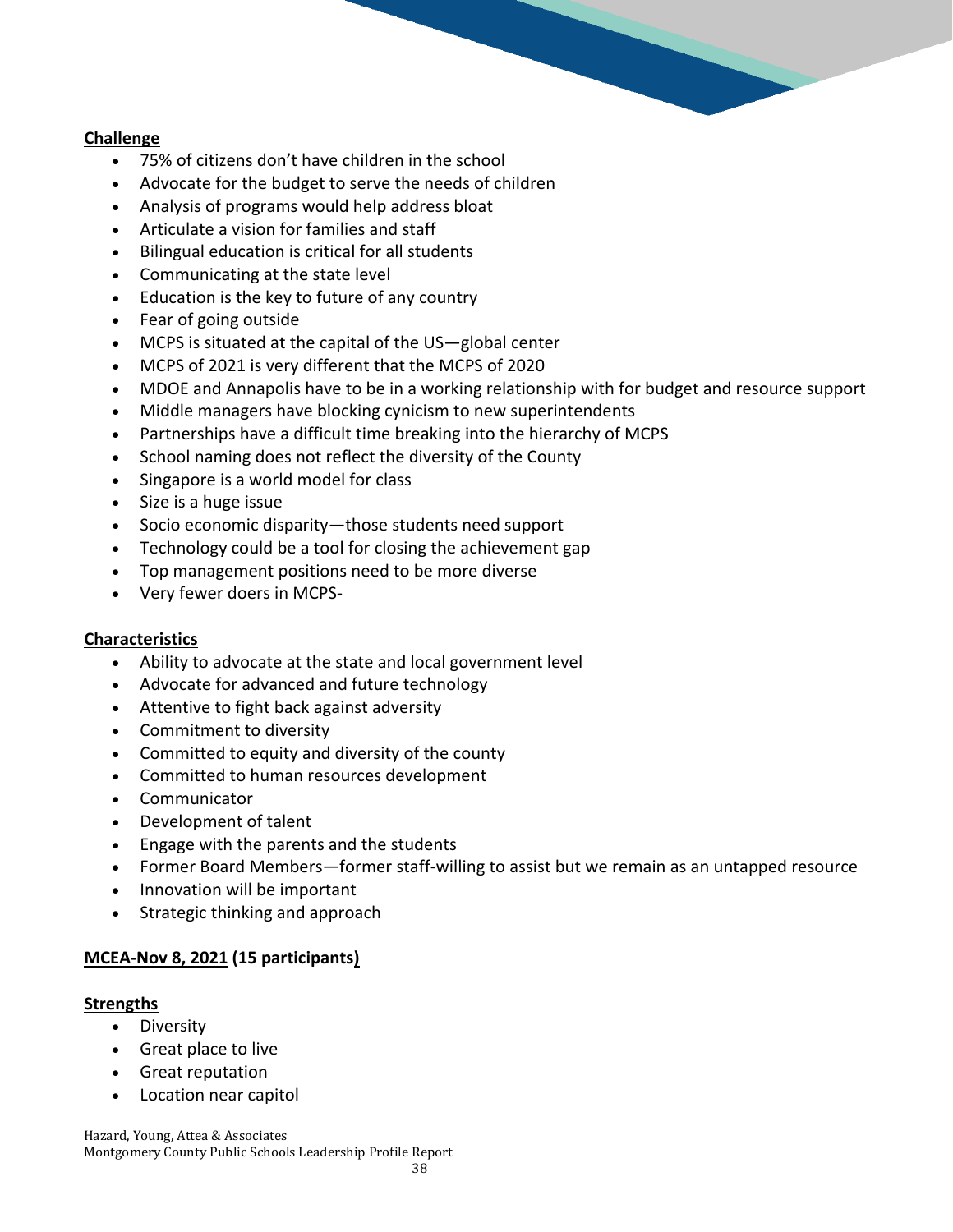- Million people in county
- Respect for teachers
- Respects, values education
- Rich history
- Well established system
- Well qualified teachers

#### **Challenges**

- Affluent area doesn't think about Title 1 schools
- County budget and decision making
- Diversity
- Expensive to live here
- Fail to engage all stakeholders
- High level administrators who don't take care of true needs of county
- Influential people who believe that they influence everywhere
- Lack of trust
- Negotiated contract must be honored by management

#### **Characteristics**

- "Can turn around titanic"
- "Student centered but staff concerned"
- Action driven planning
- Been in classroom longer than in admin
- Continuing with internal/interim candidate is a problem
- Get resources out to schools
- Hands on in schools and surprise visits
- Integrity
- Knowledge of ESOL and resources to those schools without these services
- Knows how to create stability in an organization
- Leave CO to see what's happening
- Need fresh set of eyes
- Out front with the WHY OF CHANGE
- Someone from outside willing to say…" This is not how we're doing business anymore"
- Someone who's balanced
- Support 21st century education
- Trust
- Vocal in support of all unions
- Well versed in all programs and how to use them
- Willing to make hard statements about diversity

### **Community Forum—October 30, 2021 10:00 am - 12:00 pm (24 participants)**

### **Strengths**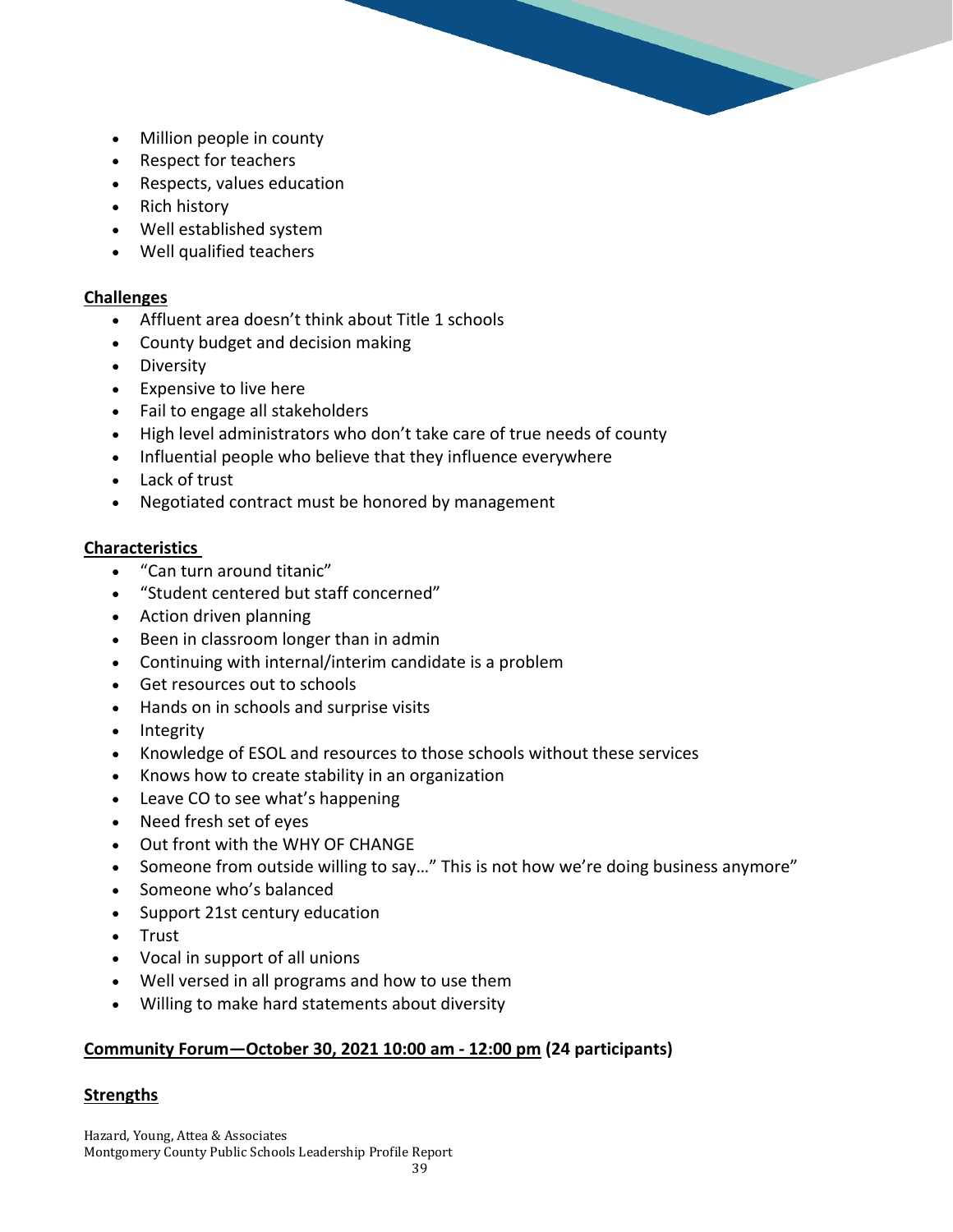- Great place to live and great place to raise a family
- Many parents care
- MCPS is very inclusive
- Parents care about equal access to all
- Student activism is very important and should be retained
- Very involved parents—committed to making students succeed

#### **Challenges**

- 50,000 students are in poverty
- Administrators and BOE's response to parents needs a large culture change—too much litigation against parents and families—especially in special education
- Board and MCPS are not collaborative
- Board of Education has silenced parents and shut them out of the process
- Board receives input from a small set of parents—system does not reach out for input—Board responds only to the squeaky wheel
- BOE members are obstructionist
- Closing achievement gap must also keep the average kids motivated and challenged
- Closing the achievement gap by dumbing down the top, eliminating the GT program—this is not a good approach—push the lower group up—but not at the expense of the top
- Confronting the widening achievement gap
- Control of speakers at BOE meetings—silencing parents and violating parents'  $1<sup>*</sup>$  amendment rights
- Jerry Weast one a case at the Supreme Court—he beat parents down over IEP rights—this mindset is anti-parent and wrong
- Josh Starr was removed because of the Board—he wasn't given enough time to lead
- Kids were shut out of school—plummeting challenges
- Many parents don't have the time, or don't have the language to advocate for their children they need to be included
- MCPS higher ups couldn't understand why I was advocating for other children—it's a mindset that needs to change
- New superintendent should not be chosen until the next election
- Parents have felt a loss of leadership from the Board
- Reservations about interim superintendent—summer school shortening to three weeks was disaster
- Some parents have been silenced
- Standard deviation is huge—the spread is huge for student achievement
- Teachers have expressed frustration with communication
- Top-down leadership is not being received well by school staff—central office is out of touch with today's classrooms
- Trust and communication must improve—much has been lost
- Very active parents are a privileged voice that improves many schools—but it creates disparity

### **Characteristics**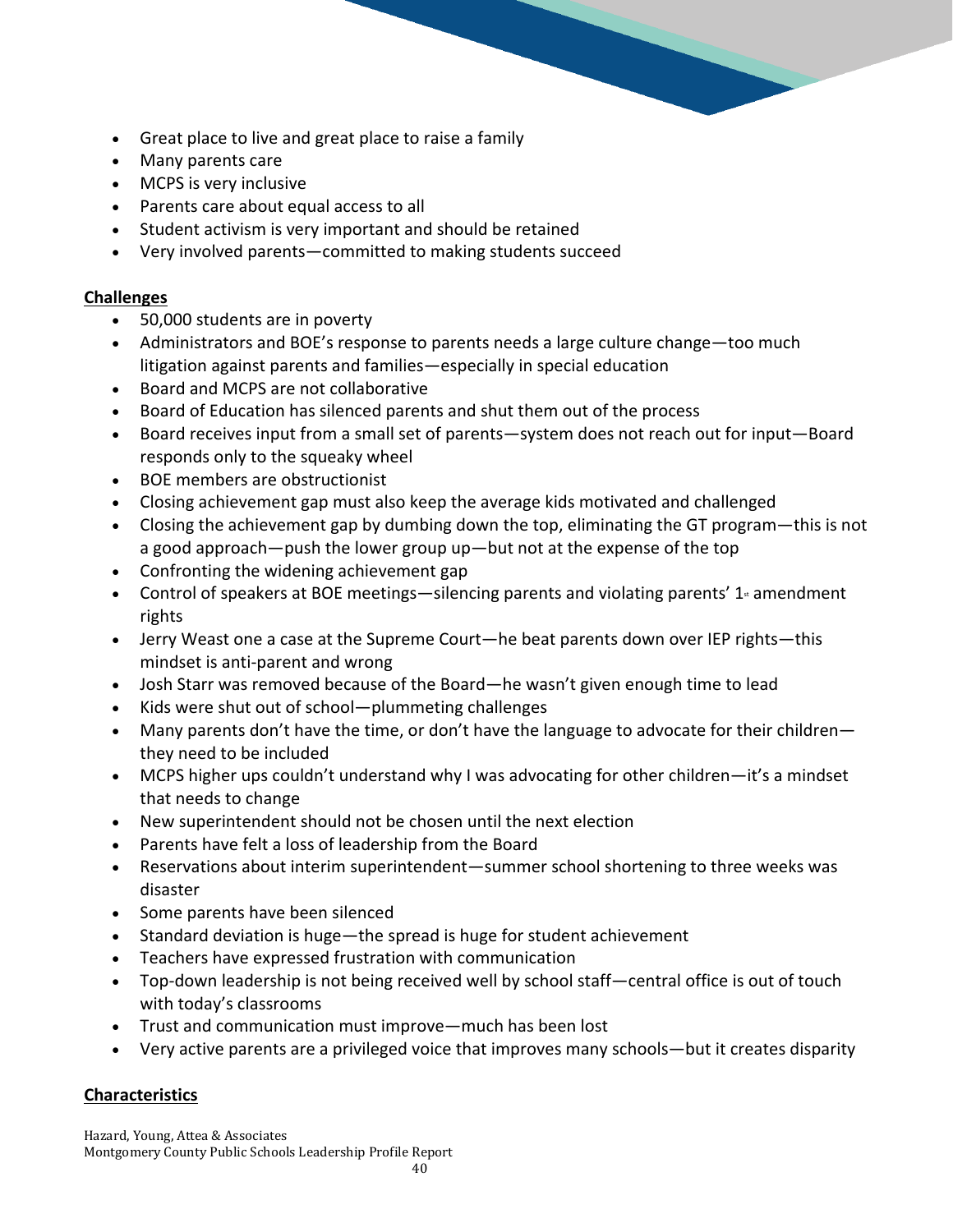- Ability to listen to parents and be accessible
- Be an active and committed member of the community
- Hired by the Board—but they must have their own independence to change the direction of **MCPS**
- Honesty and integrity—all the potential in the world
- Listen to staff and advocate dialogue between school staff and central office staff
- Must advocate for all multi-cultural staff and parents
- Not be litigious—let's work to find common ground
- Open communication with teachers and students
- Superintendent should live in the county
- Visionary leader to take the challenge of plummeting achievement

### **Community Forum November 4, 2021 7:00-9:00 pm (1000+ participants)**

#### **Strengths**

- Cutting edge initiatives
- Great place
- Magnet schools are great and caring—teachers are willing and involved
- Mom wanted her daughter in public school
- One of the most diverse counties in the nation
- Robust professional development
- Staff has been great
- This focus group is wonderful—you're listening to all the voices
- Very dedicated teachers and parents
- Very friendly school system
- Well-rounded curriculum and many cultural experiences

### **Challenges**

- Accurate history—we are not teaching a world view of history
- Achievement gap between neighborhoods—affluent neighborhoods allow more students to succeed///
- Add staff
- After school tutoring would help many students
- AP/IB courses are not representative of the student body
- Aware of special education laws and how to create an inclusive environment for all IEP students
- Bilingual education K-12 //
- Bring books back to the classrooms
- Broken trust in the system
- Cell phone in schools
- Citizenship—should be taught—online world safety should be covered for good digital practices
- Communication post pandemic needs improvement—parents need more resource material to help students close the learning loss
- Counseling—students need more assistance with mental health—it should be more proactive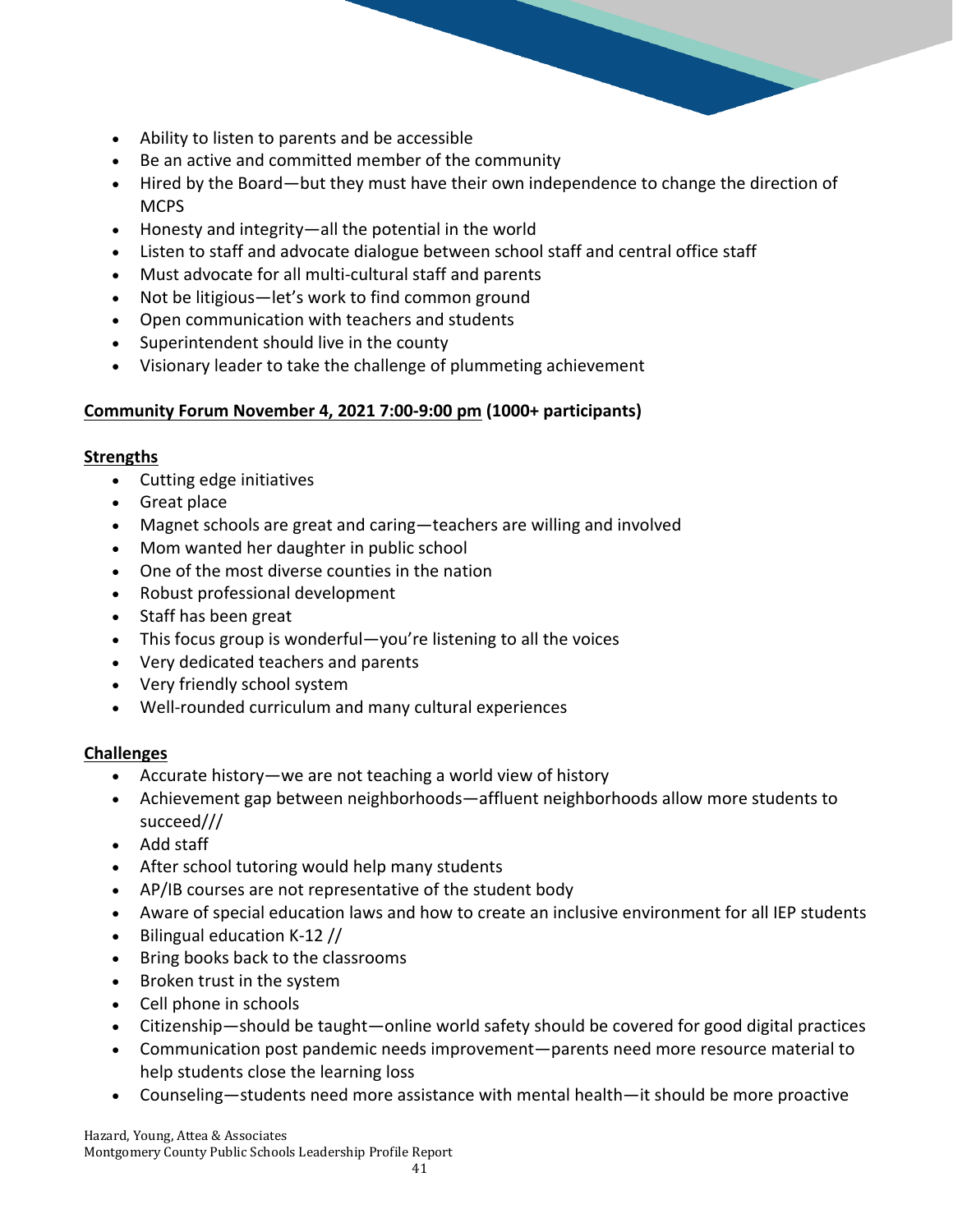- Discipline and accountability—Seneca Hill has been in the news for unruly behavior—students want to feel safe
- Disconnect—special education, gifted and talented—MCPS needs to better respond for repeated issues—especially for parents who can't advocate themselves
- Do not teach ideologies—teach our children how to think
- Dress code—too much skin is showing
- Equal and equitable health care should be provided for students at risk
- Equal opportunity is not offered everywhere—i.e., Germantown
- Expand the dual enrollment program
- Facilities—some schools in affluent areas seem to get more maintenance and renovation than the less affluent communities
- Food is cold—food also smells bad
- Food—parents willing to pay more—quality of food—my children came home with stomach aches ///////////
- Grading system—50% is given on any assignment even if there is nothing turned on
- Help the children where they are with their needs—support groups would help address these issues
- High achieving students feel pushed—but students in the middle—SPED Ed, immigrants and ESOL students are not getting pushed
- HS students need more organized activities
- Inconsistencies between schools—MCPS needs to make the school offerings and teaching more consistent amongst schools
- Incorporate data into the student's curriculum from K through 12
- Increased staffing is needed for SPED supervisors
- Instead of complaining about the food—teach the children to make their own food
- Lack of bus drivers—especially buses for special program students
- Losing students because of Covid
- Lunch money—food service personnel don't treat the children very well
- Math needs better instruction—with assessments for their ability
- MCPS needs a stronger security system—should have armed guards on the campuses
- MCPS needs to provide before and after school supervision of children
- More after school programs for enrichment should also be offered
- More resources for parents with IEP's
- More support for mental health—more counselors are needed—students not
- My daughter is texting me in school—she is not being pushed
- Need more cameras in schools
- Need more world languages—such as Swahili
- No required course for AA we'd like to see that as a required course
- Parent with student with non-verbal special needs was not treated well—parent was threatened with loss of transportation—parent wrote to the superintendent—teacher was not reprimanded
- Parent/teacher conferences are too short—parents need more opportunity to interact with their child's teacher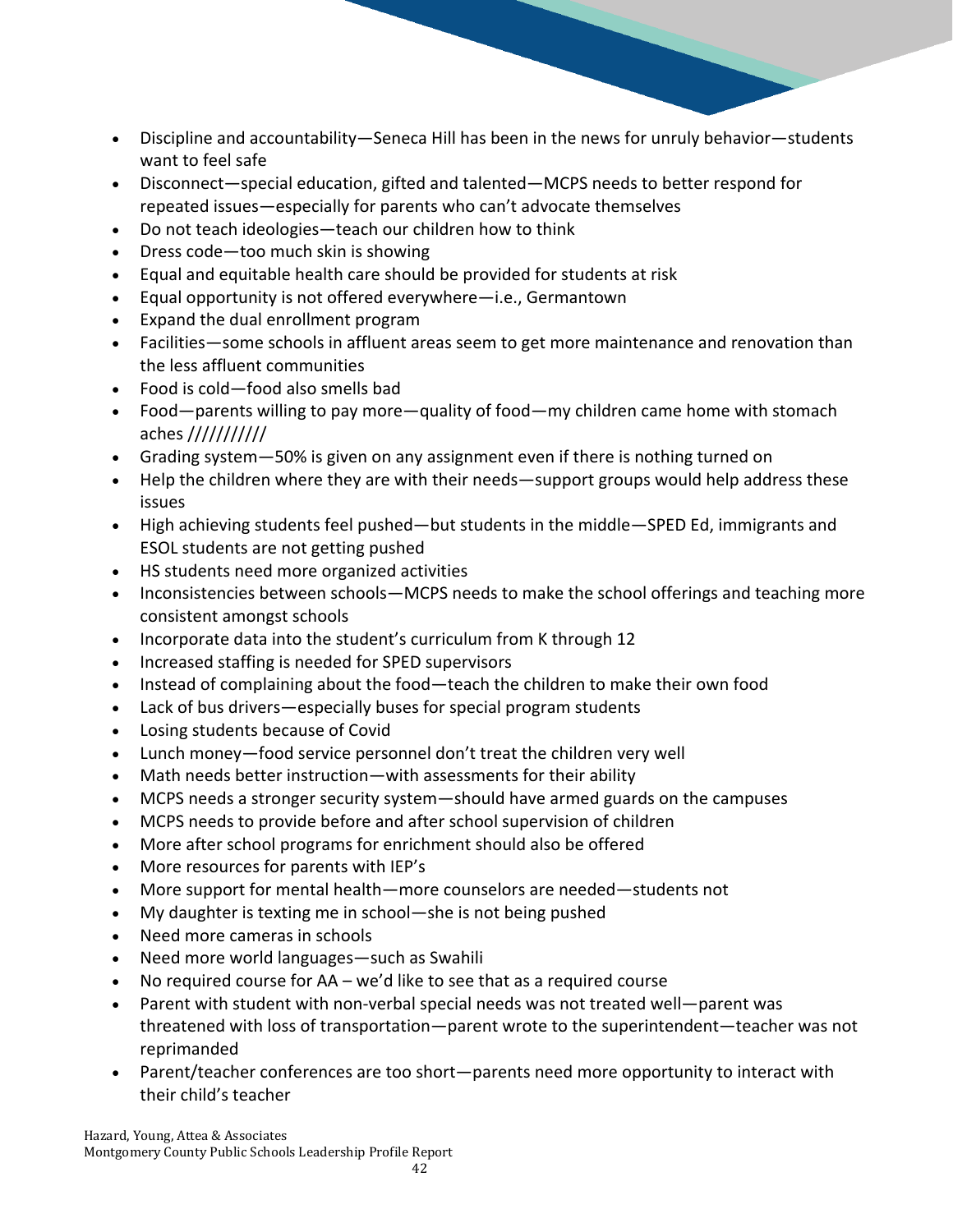- Parents need more resources such as learning packets from school—parents feel disconnected from their child's classroom because of the lack of books, paper and the MCPS commitment to technology learning
- Psychologist are overworked
- Responsibility and financial education should also be taught
- School disparity in achievement and opportunities
- Security of children—especially on the bus—son was dropped off at the wrong location
- Smaller class sizes would let students get more attention
- Some teachers are very boring
- Special education retired certified teacher—willing to come back to work
- STEM education—why isn't there more cursive—why aren't there more books—why can't I get assignments when my child is sick
- Student health and wellness—students need more sleep—later start times are needed for high school bell times
- Students are being passed on in elementary even though they are not reading at grade level
- Students are getting punished—even though they are 18 and sometimes they are punished for things they didn't do the deed
- Students must be taught to think independently—writing and reading are the key along with critical thinking skills
- Teachers and principals must be held accountable
- Teachers don't have enough time—they move too fast and even though children ask questions the teachers move on
- Technology addiction is a looming issue that MCPS needs to try to address
- Unblock the cool math games for students in the schools
- Uniforms for students would equal out the socio-economic differences
- Virtual academy—parent concerned about it continuing and has program concerns
- We need to change the culture issue—accountability—a culture of inaction needs to change
- Why are special education children bussed outside of the district to Baltimore—MCPS should offer the program within MCPS
- Why can't we keep the superintendent?
- World language—virtual world language program—there are some ineffective teachers—the student might need to repeat the class so they don't have to butt heads with the same teacher

- Ability to budget
- Be responsive to the needs of the constituents
- Better lunches at school
- Good human resource skills
- Good relationships with legislature
- Great data background would help
- Life experience in a diversified county
- Outside the state of MD and a track record of academic standard
- Special education background would be outstanding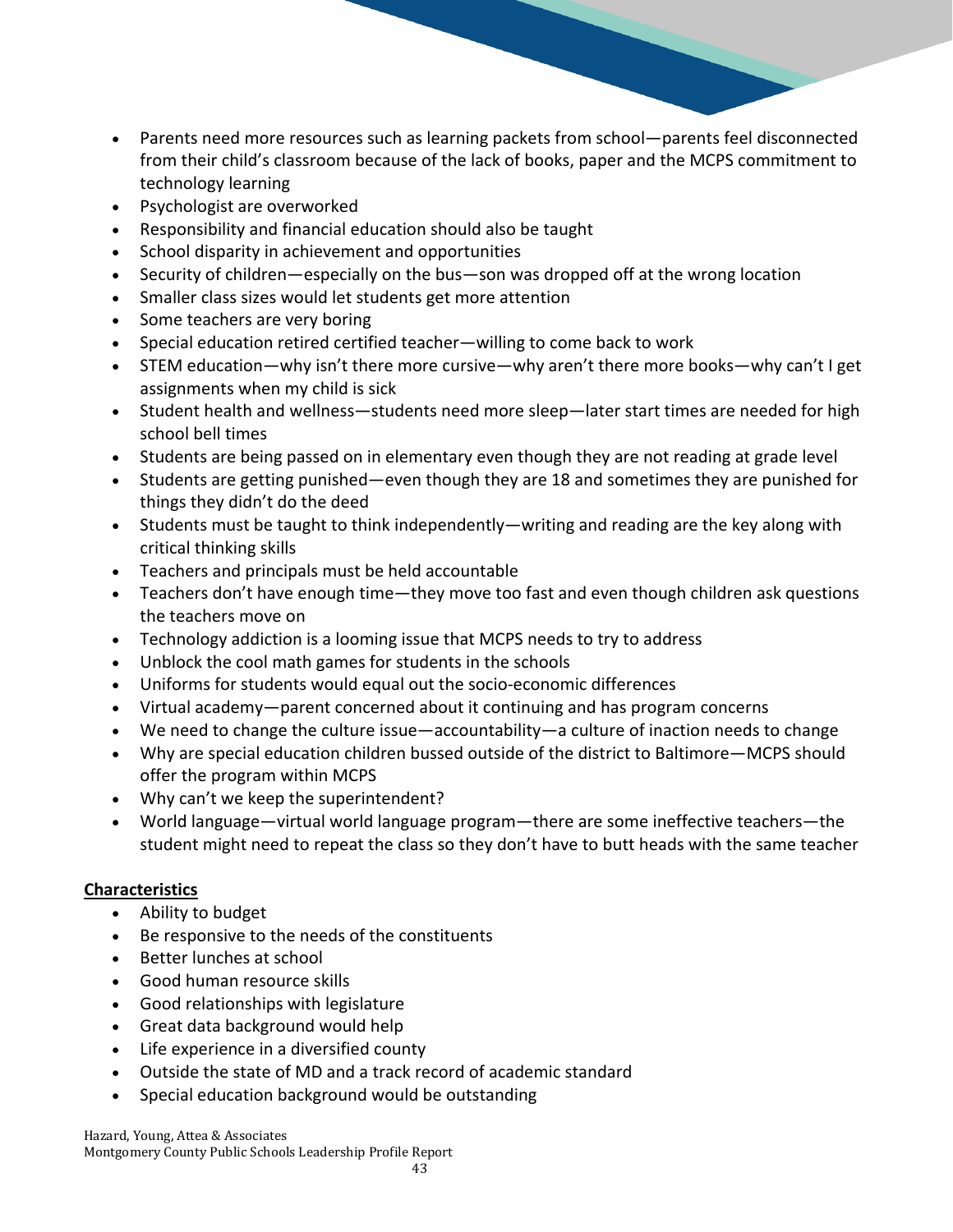- Strong, decisive and ready to take the bull by the horn
- Successful at implementing and executing
- Willing to listen to parents and students

# **Community Forum- Nov 10, 2021 7:00-9:00 pm (509 participants)**

# **Strengths**

- Area is rich in natural resources, that can be leveraged for student learning
- Community overall student families are highly educated and engaged in the district
- Community sense of "we're all in this together"
- Diversity of school district great ethnic, language, socio-economic diversity
- Diversity of surrounding community
- Extra-curricular activities have been widely available in the past
- Great opportunity to move together as "one" Montgomery County
- Mask mandate is good and keeping kids safe
- MCPS has always had a policy of inclusion for students with special needs
- MCPS is a huge platform be bold with this platform
- Size of MCPS is a strength and not a weakness fertile ground for creative solutions Community offers strong transit options
- The school district and larger community have always been on the cutting edge of policy development

# **Challenges**

- Accessibility deaf students and families of deaf students need better access to district communication and resources
- Accessibility more resources to our Hispanic community to enable them to be more involved in their kids' education
- Accessibility need more availability for Spanish translation services
- Accessibility not all interpreters are not certified, lowers the accuracy of interpretation and service
- Accessibility/Technology concern about internet accessibility for the deaf, most videos are not closed captioning, too often need to remind to add closed captioning
- Accountability need more transparency about who is responsibility
- Accountability sometimes MCPS doesn't provide enough central district direction to the larger body of schools, too afraid of the "one-size-fits-all" pitfalls, such that not enough direction is provided
- Accountability too much of a catch phrase, responsibility needs to be assumed by leadership
- Communication all those pointless emails are a waste of space and time
- Communication need more transparency in sharing information about school incidents and district financials
- Communication there are so many different messages and information from MCPS that is not clearly communicated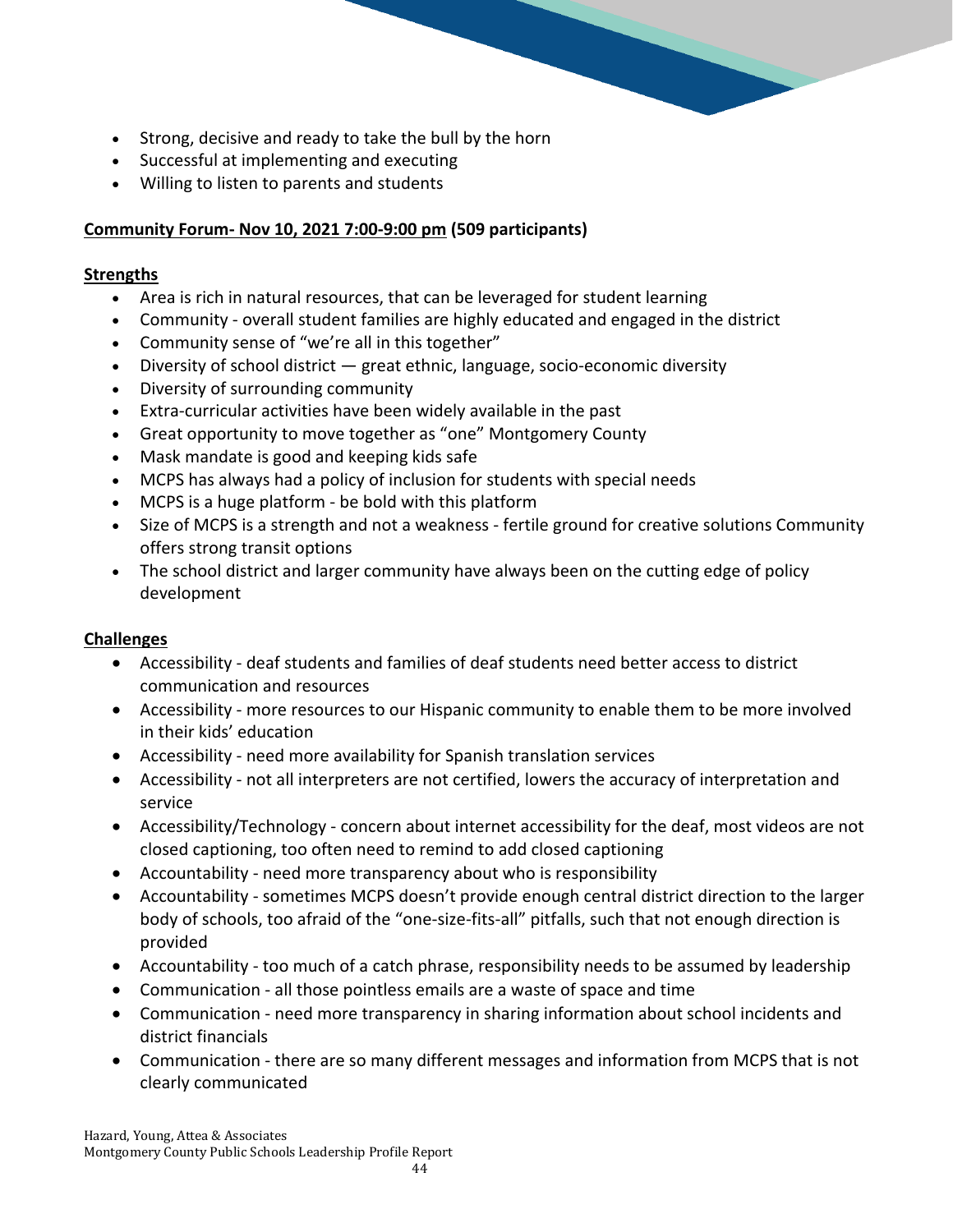- Communication we need better, clearer communication re. special education Pre-K through secondary
- Communication with student family's needs improvement; not PTA dependent
- COVID every candidate should be asked if schools should have reopened sooner, and if they answer no, then disqualify the candidate
- COVID it's here to stay, need leadership that can walk us through what a new mask-less normal looks like… lots of shared sentiment on this comment
- COVID mask mandate needs to be relaxed
- COVID masks are terrible, the last year was a complete loss, depression grew
- COVID politicians are acting out of fear, parents need more say
- COVID take it seriously, masks are helping in keeping our children safe from the virus
- COVID The Superintendent must let parents decide what's best for their kids!!! Covid vaccine and face masks should be OPTIONAL
- COVID vaccine policy mandate should be removed
- Culture district and larger community needs to return to place of greater tolerance and acceptance of all our different viewpoints
- Culture focus on educating kids with facts and don't try to politicize the system or force their own political views upon our children
- Culture need to get back to principles of education… and the principles that our country was founded on: tolerance and acceptance of different ideologies
- Culture school is not a place to push political or religious environment
- Culture too many gender pronouns, should not be incorporated into mainstream usage
- Diversity cultural sensitivity training should be required and implemented to all staff and not just for few new teachers
- Diversity MCPS should teach respect for other cultures and not demeaning, teach to embrace their own heritage culture and not be embarrassed by it
- Diversity recruit more staff who speak other languages beside the 6 now, reach out to underrepresented groups
- Diversity staff should reflect the students' populations
- Diversity teachers need to better reflect ethnicities of students in the classroom
- Families need more parental supports
- Families parents and guardians are the customer and students are the end users, which requires a shift in how the district operates
- Families parents should have more freedom to decide what is best for their students
- Instruction academics are paramount
- Instruction all schools need to be brought up in ranking system, so that every school is a good school for kids
- Instruction curriculum changes too often
- Instruction curriculum needs to better prepare kids for the future
- Instruction Evidence of Learning Report is valuable tool, all parents should review
- Instruction getting kids back on track should be the main priority
- Instruction homework should be tougher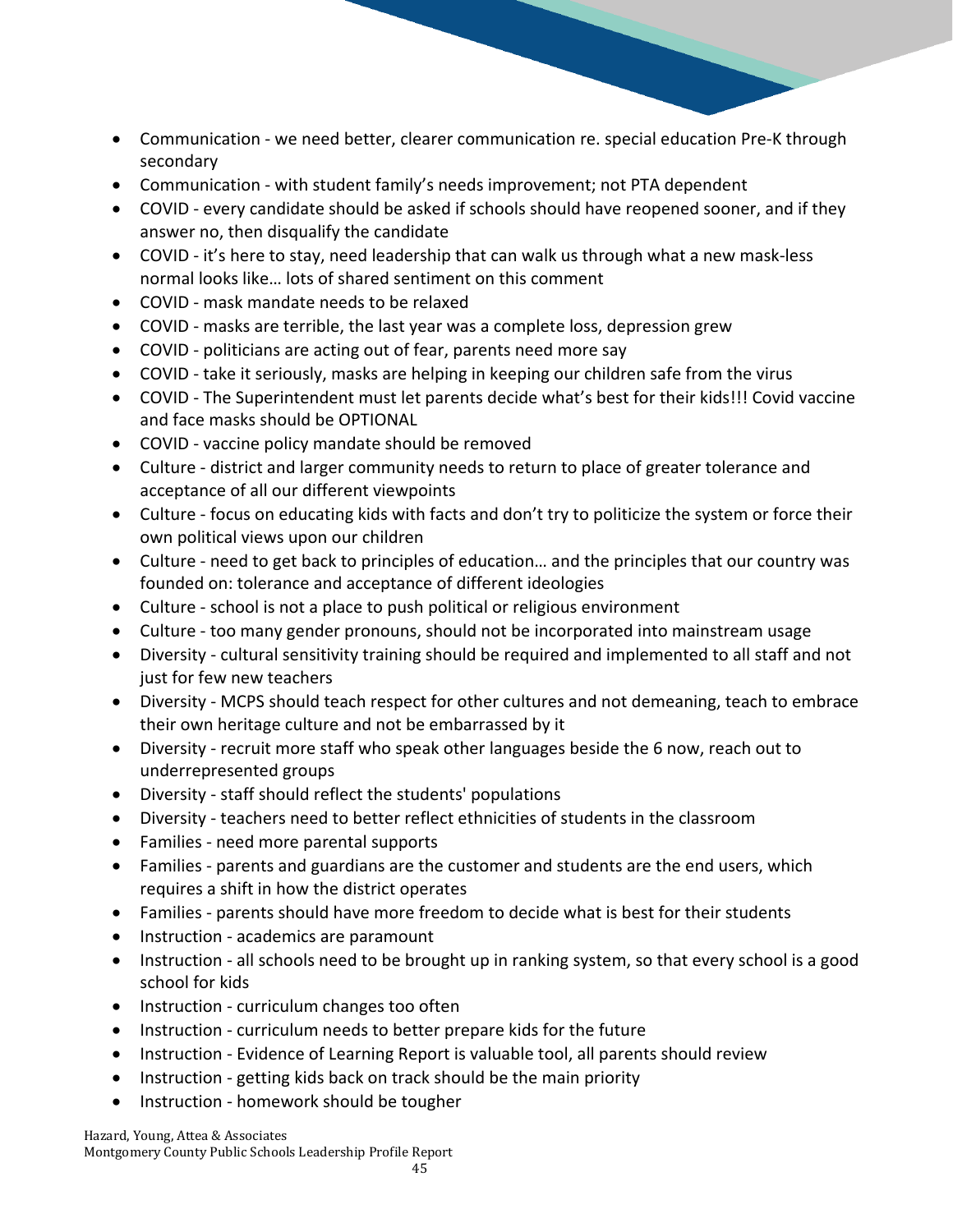- Instruction increase not lower standards and expectations for students
- Instruction math curriculum is not rigorous need more STEM collaboration to bring up rigor
- Instruction MCPS needs to offer African American studies
- Instruction MCPS needs to prioritize learning world languages much earlier beginning in the elementary grades
- Instruction more magnet programs needed, with maintained high standards for students
- Instruction more outdoor activities
- Instruction need more comprehensive improvements across the board in schools, look at root causes for underperformance and data to see how/where to make improvements
- Instruction need more teachers for afternoon tutoring, and extra classes for the day to go until 5pm
- Instruction need to return to ethos that teaches students that if they work hard, they will be rewarded
- Instruction need to return to textbooks, where students are not just one click away from a video
- Instruction needs to be more data driven, prioritize plan to address pain points
- Instruction not enough time in the day for schools to address all student need issues, therefore need to focus on learning and academics
- Instruction reevaluate/train the teachers for "virtual academy!" The virtual academy teachers are not at the same level as our MCPS teachers
- Instruction schools need to focus on learning and on closing COVID learning gaps
- Instruction students are bored, homework is not challenging enough need more academic rigor
- Instruction students are falling behind academically; literacy rates in some grade levels are at 50%
- Instruction students need extra support with virtual learning
- Instruction there are more than 300 teacher vacancies, students are being taught by substitutes
- Instruction too much driven by teachers' unions, should be able to remove staff that are incompetent and no longer focused on what's best for kids
- Instruction we all need to step up in serving students
- Instruction why are there such big gaps between schools in the ranking system?
- need recess time for middle school students (student input)
- Safety address violence that is occurring in multiple high schools safety needs to be a bigger priority
- Safety bullying in schools needs to stop and students needs to stop bringing weapons to school
- Safety more attention to the dangers of bullying in the schools
- Safety need to keep students and schools safe early investment in mental health, conflict resolution, restorative justice, and other strategies for reducing violence.
- Safety need to teach conflict resolution, how to deescalate conflict (not with political or religious agenda), this will help to keep people safe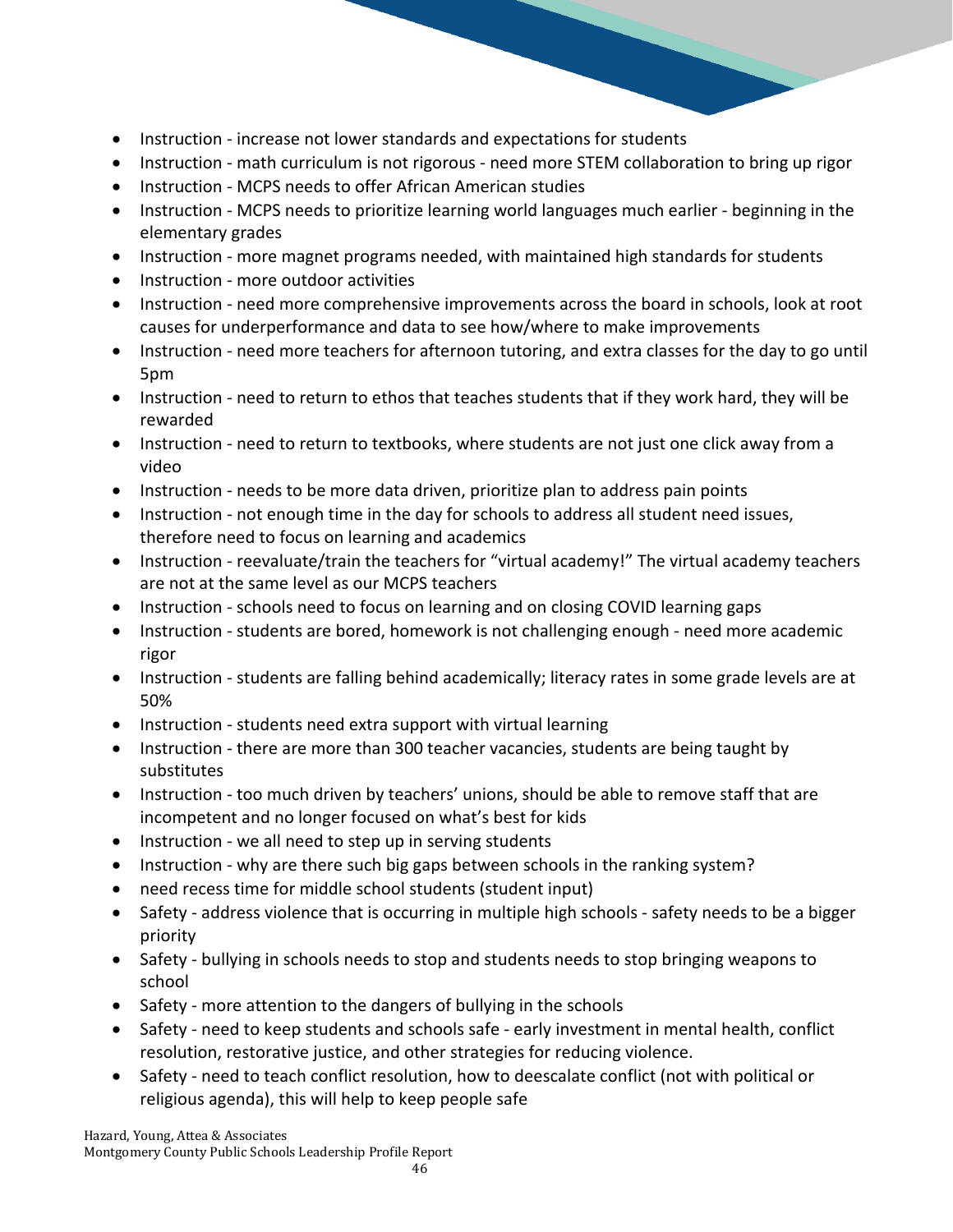- Safety school safety needs to be of greater priority
- Social-emotional mental health is important for every student there are kids who are depressed, feel socially isolated, and/or are bullied - this needs to be addressed
- Social-emotional Need to better actively engaged with students who have less access to health care, sometimes an obstacle to learning
- Social-emotional socialization and oral face-to-face communication should be prioritized in COVID recovery, especially important for English Language Learners
- Social-emotional socialization, especially after COVID isolation, is important for all students
- Social-emotional students should be given more breaks between classes, not only for physical rest but also electronic rest
- Special Needs can't treat students with IEPs as an afterthought in day to day or in response to pandemic
- Special Needs more help for children who have speech problems
- Special Needs need greater program services for students with special needs
- Staff/Teachers more counselors needed in schools
- Staff/Teachers need to listen to teachers' union, enlist the union as a partner schools are desperately understaffed, and problem is getting worse
- Staff/Teachers not just kids, staff also need COVID recovery support to get back on track
- Staff/Teachers promptly remove any chronically ineffective teachers, specifically in elementary schools
- Staff/Teachers we need more substitutes
- Transportation need more staff/bus drivers
- Transportation school bussing situation is horrible and needs to be addressed

- A parent who understands what children are experiencing
- Ability to move MCPS past COVID
- Ability to seek out and implement evidence-based solutions
- Able to navigate complex bureaucracies and yield influence within the county
- Able to work with external stakeholders, governmental partners
- Accessible present and engaged with faculty and students
- Accessible present and engaged with larger community
- Accountability assumes responsibility for the bad and shares credit for the good
- Administrative Style
- Always seeks opportunities to grow leadership within the district and community
- Can provide more direction to schools so much resting on the shoulders of principals without support from district
- Celebrates diversity
- Clear focus on education and able to provide clear direction to schools
- Commitment/dedication
- Communication good listener and clear communicator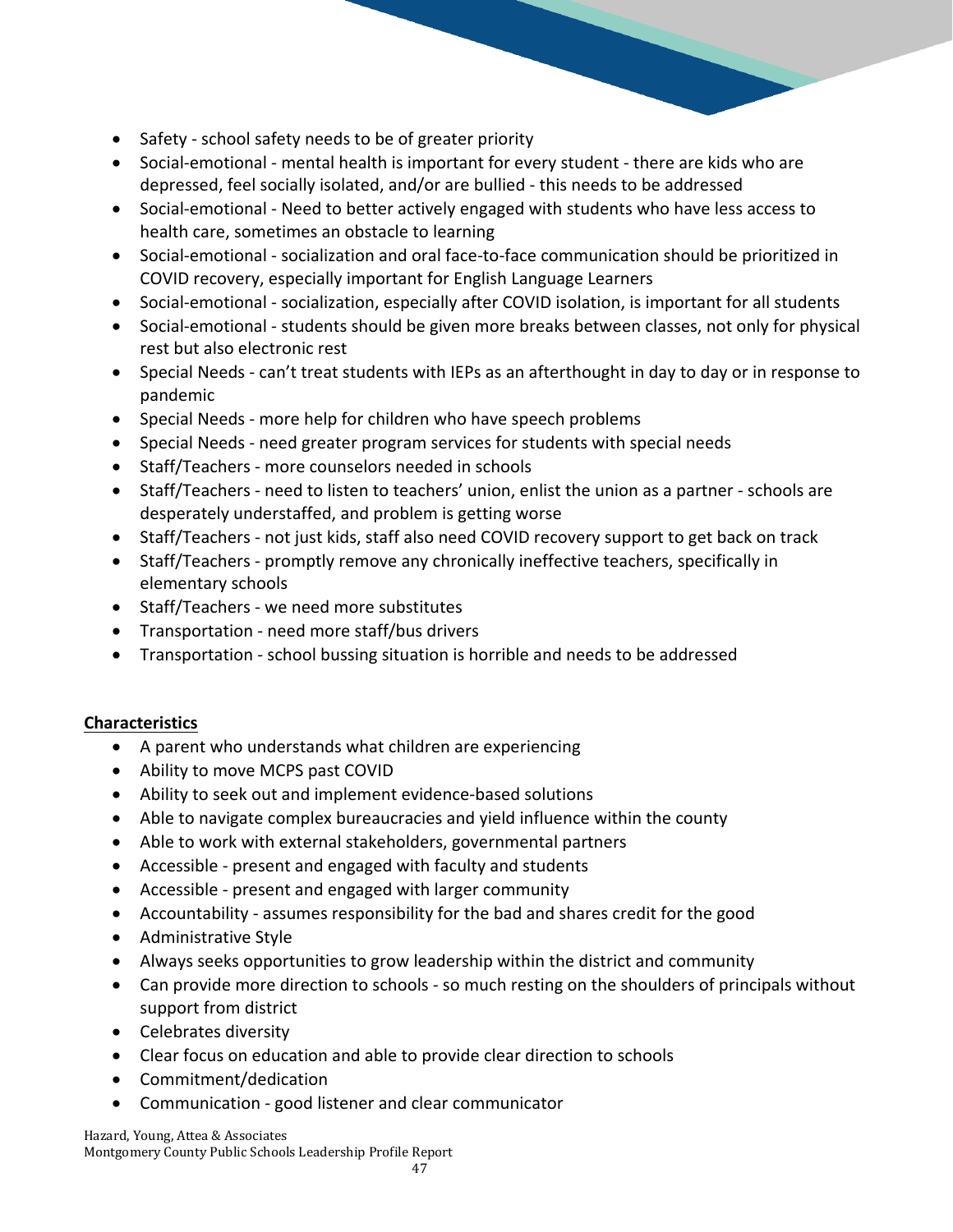- Communication honest and direct with student families, esp. with regards to COVID
- Communication transparent with information
- Community empowerment interested in revolutionizing the culture of our district, so that more power sits with students and their families and less with the unions
- Critical thinker able to merge data and information and make a decision
- Culturally competent
- Experience and skill in helping children deal with climate anxiety
- Experience delivering on equity
- Experience establishing a progressive curriculum
- Experience in designing and facilitating service learning and reflective thinking
- Experience in systems analysis ensure that IT is what is should be
- Experience navigating complex bureaucracies
- Experience promoting reading curriculum that supports dyslexic students
- Experience with Title I schools
- Financial acumen ability to track and ensure that dollars are reaching students
- Forward thinking leadership strategic in their thinking to release the brilliance and creativity of students, so that they can answer the challenges of tomorrow…this sentiment repeated often with strong emphasis on preparing students for the future
- Freedom fighter understands that there are true threats to our individual freedoms
- Global view when it comes to problem solving, i.e., look at regional resources for addressing transportation/bussing challenge
- Inclusive
- Instructional background
- Leadership capability to drive policy across the district
- Logistics expertise knows how to coordinate and get things done
- Must understand that they serve the parent community, and through the parent community the students - parents remain primary decision-makers
- Natural leader
- No PhD in education we need a different skill set at this time more management Understands and can address teacher retention issues
- Prioritizes teaching critical thinking, emotional intelligence, and expands access to foreign language and dual immersion in the schools
- Proven track record closing opportunity gaps
- Proven track record developing curriculum/instruction/support that will prepare students for the ever-evolving future
- Proven track record ensuring that 3rd graders are reading on grade level
- Proven track record serving students with special needs
- Resource Connector seeks out, connects others with, and fosters the sharing of resources
- Respects diversity
- Respects individual rights and freedoms and does believe in forced mandates or forced quarantines for healthy unvaccinated student
- Responsive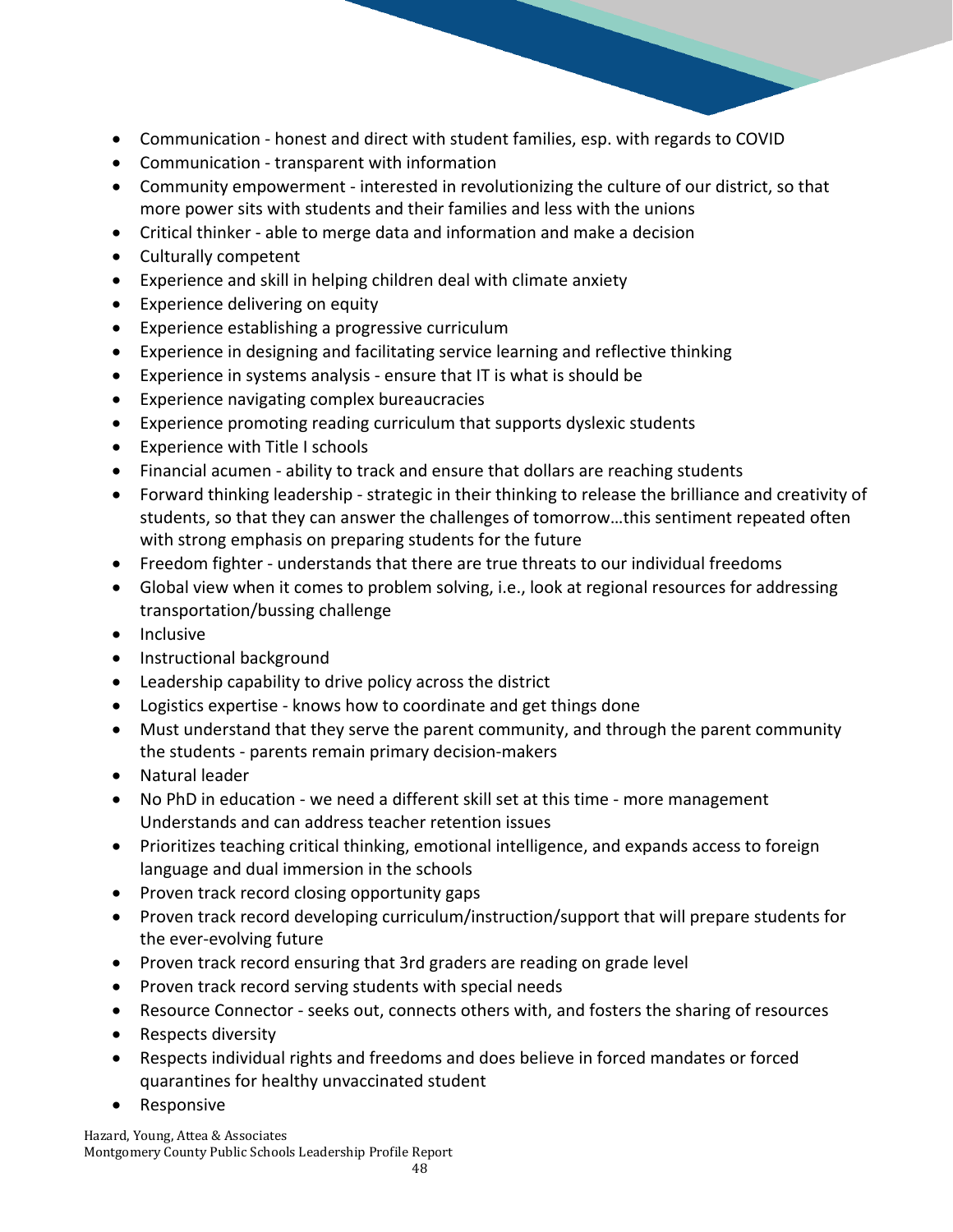- Students first mentality, who will place social emotional wellbeing at the forefront
- Superintend needs to live IN Montgomery County
- Supportive of teachers in adapting curriculum and responding to differentiated needs of students
- Track record of working cooperatively with teachers' unions
- Understands and can address zoning issues and constant development
- Understands student supports that are needed
- Values a focused emphasis on the basics of education over social-emotional supports
- Values diversifying the teacher work force and has expertise to do so
- Values Maslow before Bloom if basic needs of students are not met, they will not be able to respond to academic tasks that are placed in front of them
- Well-versed in national and local policies that contribute to mental health of students